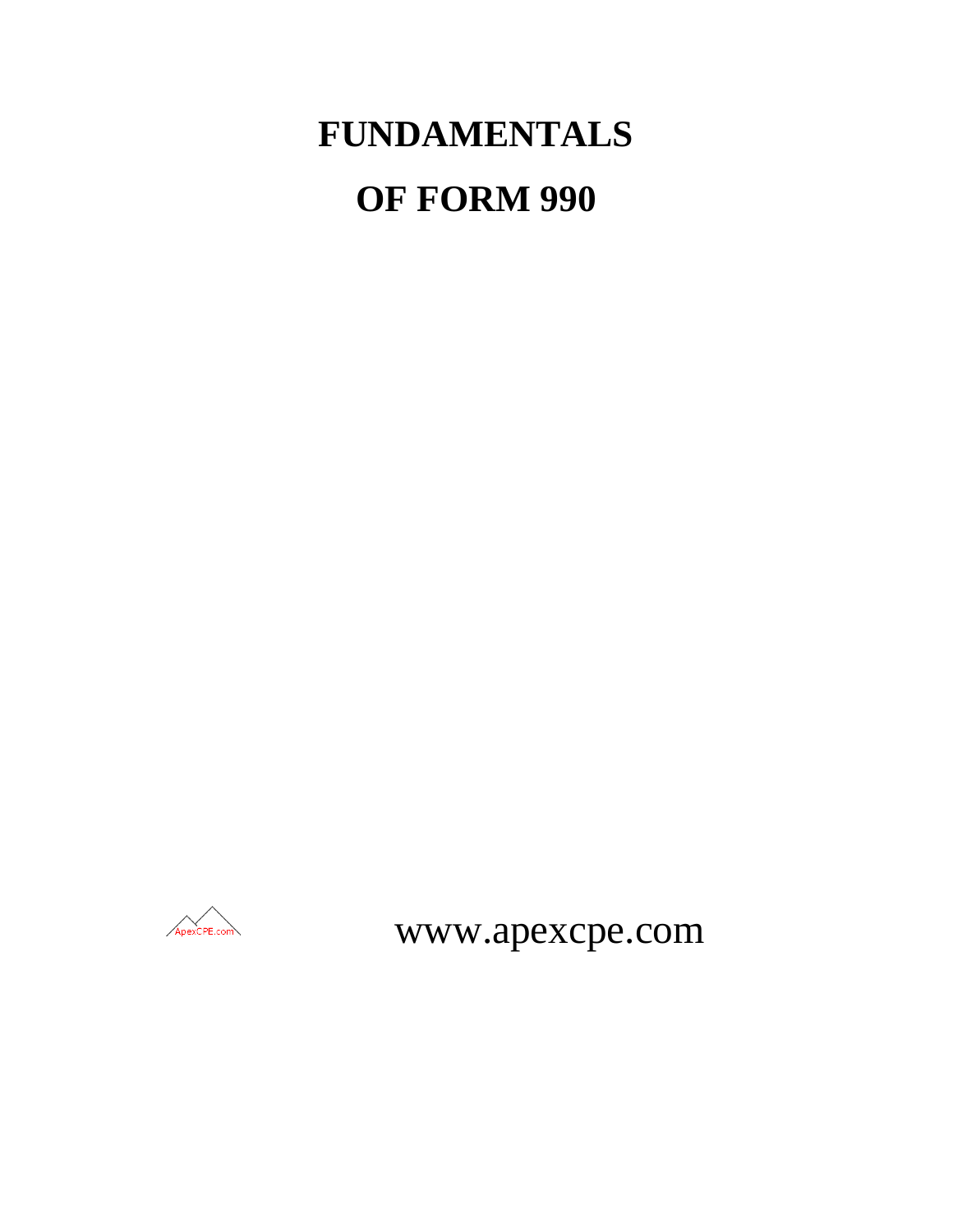Copyright 2012 *by*

# M. Veil Griffith, Ed.D.,MBA

mvgriffith@co.cambria.pa.us

All rights reserved. No part of this course may be reproduced in any form or by any means, without permission in writing from the publisher.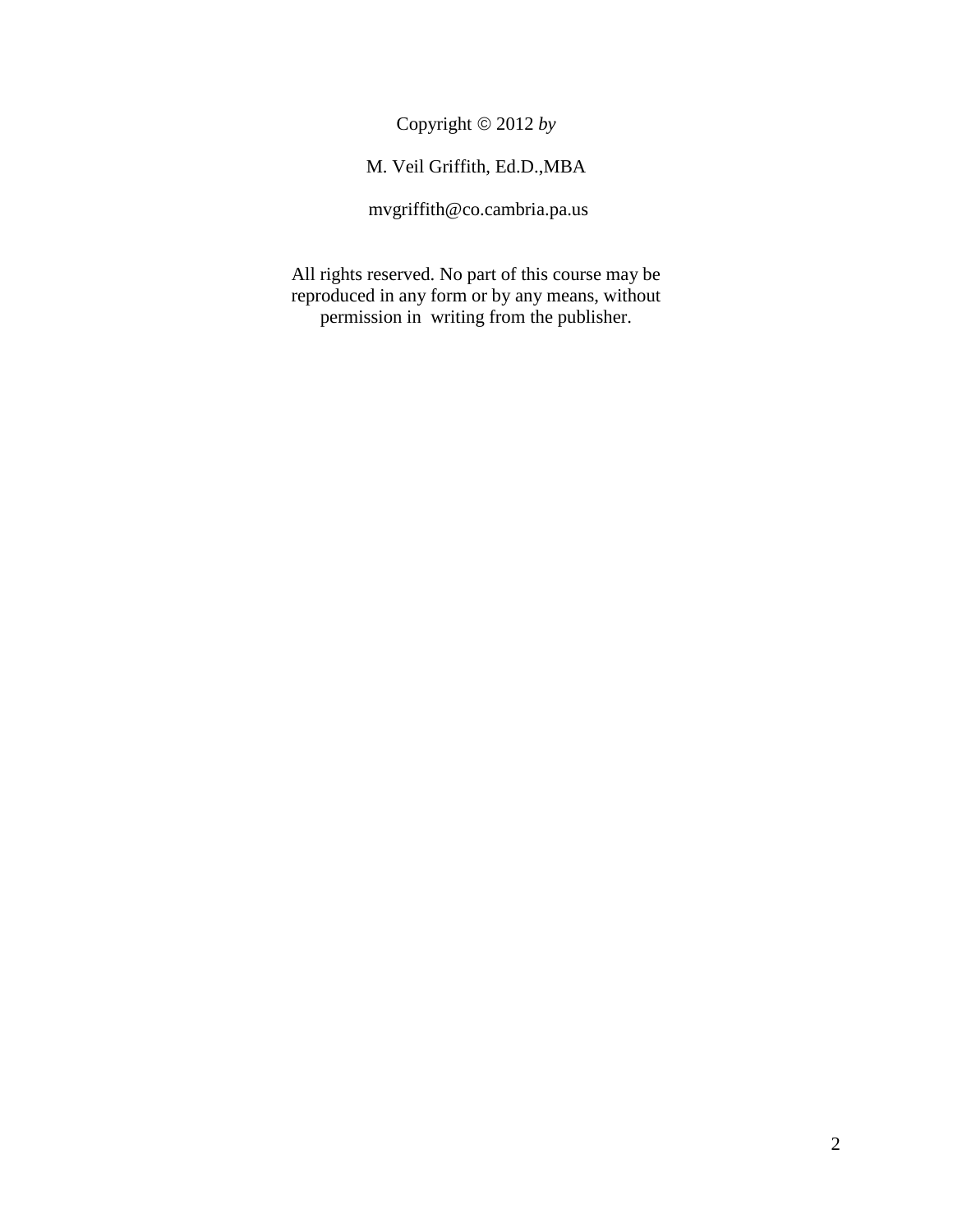# **LEARNING OBJECTIVES**

- Assist accountants and exempt organizations\* in meeting filing requirements for Forms 990 and Form 990-EZ.
- Describe the information required for Forms 990 and related schedules and how this information is useful to the IRS and the public.

\*The term "organization" always refers to tax exempt organizations and those required to file Form 990.

#### **OUTLINE/CONTENTS**

**INTRODUCTION** CHAPTER 1

#### I. Exemption Requirements

II. Filing Requirements

|                            | А.          | Forms                                      |
|----------------------------|-------------|--------------------------------------------|
|                            | <b>B.</b>   | E-Filing                                   |
|                            | C.          | Who Doesn't Need to File                   |
|                            | D.          | <b>Qualified Political Organizations</b>   |
|                            | E.          | <b>Gross Receipts</b>                      |
|                            | F.          | When to File                               |
|                            | G.          | Where to File                              |
|                            | H.          | <b>Extension of Time to File</b>           |
|                            | I.          | <b>Meeting State Filing Requirements</b>   |
|                            | J.          | <b>Amended Return</b>                      |
| III. Disclosure            |             |                                            |
|                            | А.          | <b>Obtaining Copies</b>                    |
|                            | <b>B.</b>   | Information that can be Withheld           |
| <b>IV.</b> Penalties       |             |                                            |
|                            | A.          | Against the Organization                   |
|                            | <b>B.</b>   | <b>Against Responsible Persons</b>         |
| <b>CHAPTER 2</b>           |             |                                            |
|                            |             |                                            |
| I. Preparation of Form 990 |             |                                            |
|                            | А.          | Heading                                    |
|                            | <b>B.</b>   | Sequence of Forms                          |
|                            | $C_{\cdot}$ | Summary-Part I                             |
|                            | D.          | Signature Block-Part II                    |
|                            | Е.          | Program Service Accomplishments - Part III |
|                            |             |                                            |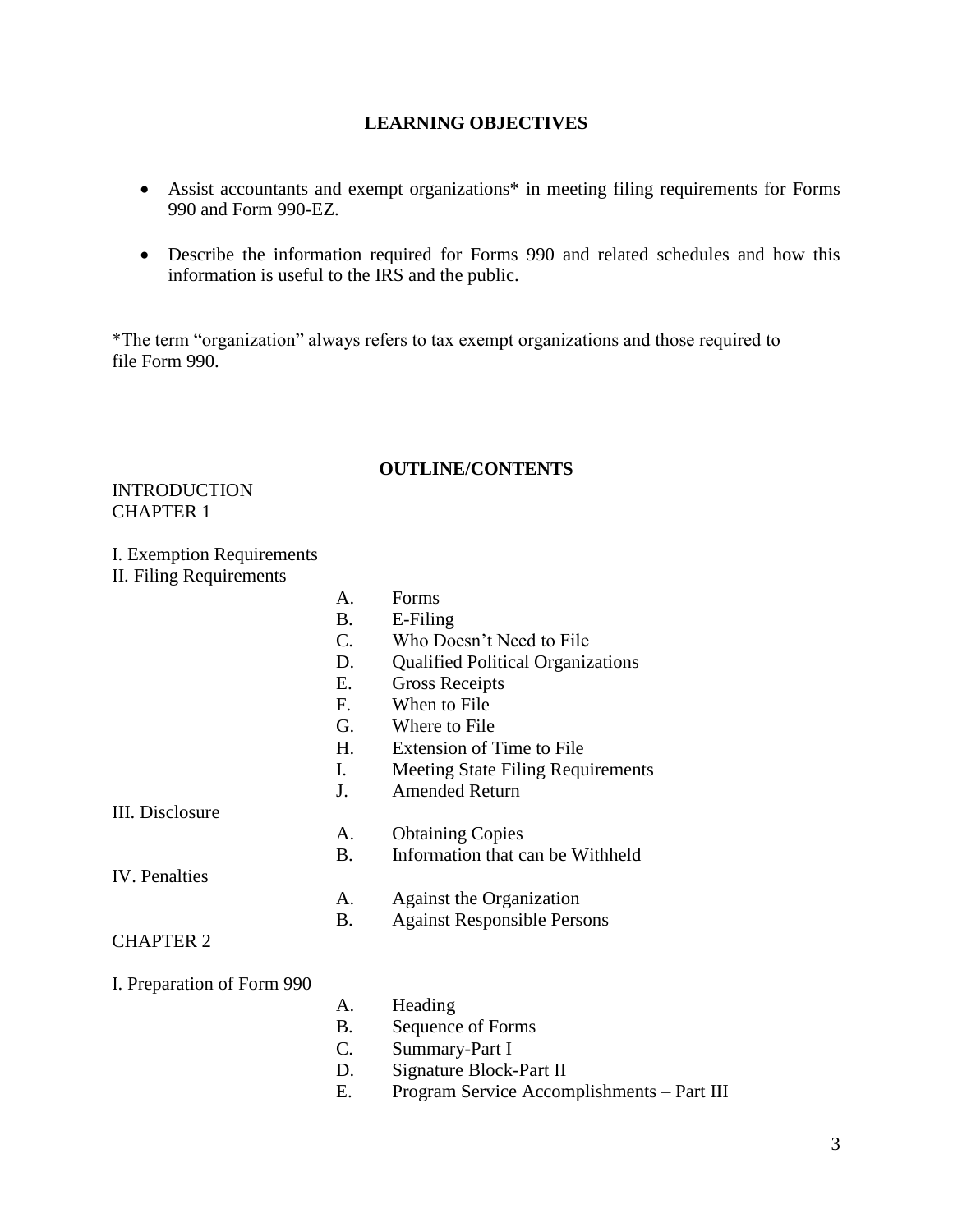- F. Checklist of Required Schedules Part IV
- G. Excess Benefit Transactions
- H. Reportable Transactions
- I. Schedule O, Supplemental Information to Form 990 and Form 990-EZ
- J. Statements of Other IRS Filings and Tax Compliance –Part V
- K. Unrelated Business Income
- L. Social & Recreation Clubs
- M. Governance, Management, and Disclosure Part VI
- N. Compensation of Officers, Directors, Trustees, Key Employees, and Independent Contractors – Part VII
- O. Statement of Revenue Part VIII
- P. Statement of Functional Expenses Part IX
- Q. Balance Sheet Part X
- R. Reconciliation of Net Assets Part XI
- S. Financial Statements and Reporting Part XII

Schedule B

- A. General Rule
- B. Special Rules

APPENDIX 1 Glossary

**REFERENCES**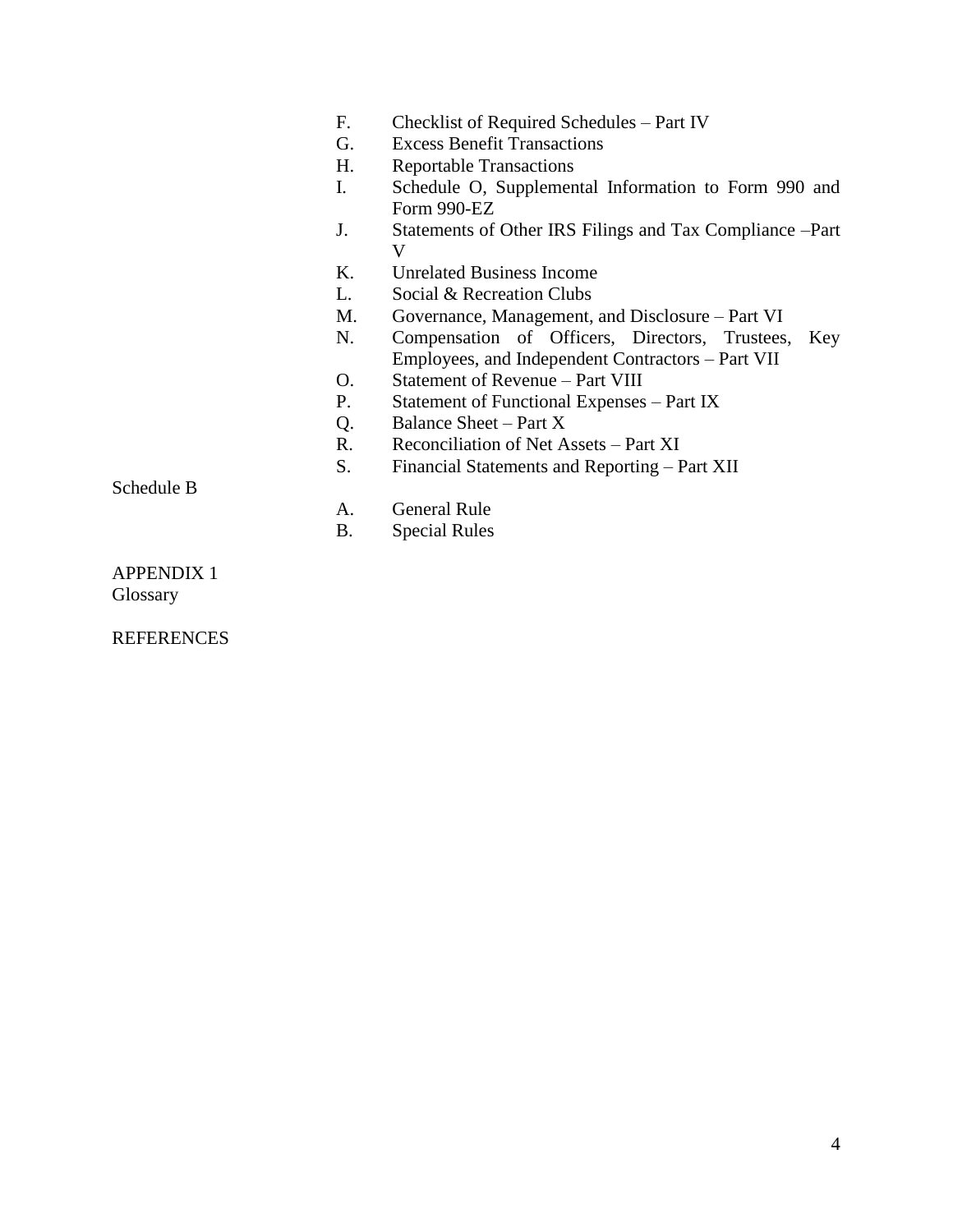# **INTRODUCTION**

This course provides information to assist accountants and tax exempt organizations in filing Form 990 by improving their understanding of the information required by the return and how this information is used by the IRS and the public.

A proactive strategy for managing information return Form 990 is essential to protect the taxexempt organization because most of the information reported in it has been deemed public by Congress. With most current and recently filed Form 990's easily accessible on the internet at [www.guidestar.org,](http://www.guidestar.org/) publicity revealing executive compensation, organizational activities, lobbying and fundraising expenses has become commonplace.

Many view the 990 return as more useful than financial statements because it provides the same information, in an unbiased format, year after year, for all reporting organizations. This allows direct comparisons for nonprofits and greater continuity for identifying industry trends. The National Center for Charitable Statistics (NCCS) [www.nccs.urban.org](http://www.nccs.urban.org/) also functions as a national clearinghouse for nonprofits by making Form 990 information available to researchers and the public. In addition, NCCS provides online forms for organizations to e-file, including all Form 990's, Request for Extension, Form 8868 and many state forms.

In the 1960's, Congress became concerned that tax-exempt organizations were established to promote the interests of a few people who controlled the organization and private foundation rules were introduced into the Internal Revenue Code.

All Section 501(c)(3) nonprofits are either private foundations or non-private foundations. The term "private foundation" relates to the kind of nonprofit an organization is and not to the fact it is a philanthropy. Generally, a non-private foundation is referred to as a "public charity." This distinction between private foundation and public charity is important because a private foundation may be limited in receiving contributions, is generally prohibited from lobbying activities and subject to a small excise tax on investments. Private foundations are more closely regulated than their  $501(c)(3)$  cousins because they may be controlled by a small group rather than receiving support from the general public (NonProfit Coordinating Committee of New York, 2011).

#### **CHAPTER 1 Exemption Requirements-Overview**

To be a tax-exempt organization, often referred to as "charitable organization" described in IRC Section  $501(c)(3)$ , all of the following characteristics must apply:

- Must be a corporation, community chest, fund, or foundation. A charitable trust is a fund or foundation and can qualify.
- No part of the earnings may accrue to any individual or private shareholder.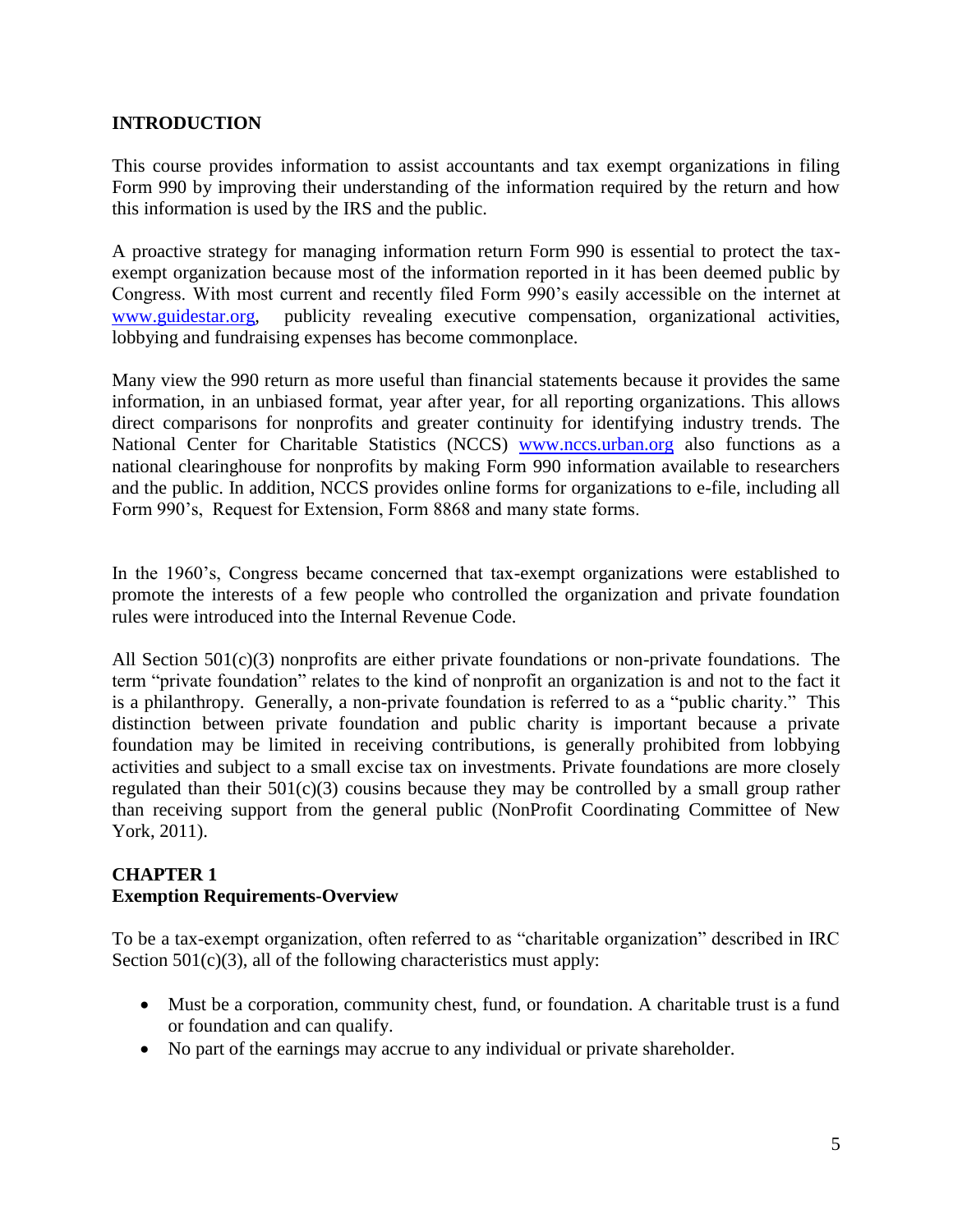Be organized and operated exclusively for an exempt purpose such as: charitable, religious, educational, scientific, literary, testing for public safety, fostering national or international sports competition, and the prevention of cruelty to children or animals.

The term charitable includes the relief of the poor, the distressed, or the underprivileged, advancement of religion, advancement of education or science, erection or maintenance of public buildings, monuments, or works, lessening the burdens of government, lessening of neighborhood tensions, elimination of prejudice and discrimination, defense of human and civil rights secured by law, and combating community deterioration and juvenile delinquency.

- May not attempt to influence legislation as a substantial part of its activities.
- May use Form 5768, Election/Revocation of Election by an Eligible Section  $501(c)(3)$ Organization to Make Expenditures to Influence Legislation, so as to be subject to a precise expenditure test regarding lobbying activities and covered under IRC 501(h).
- All charities are absolutely prohibited from intervening (including the publishing or distributing of statements) in any political campaign on behalf of (or in opposition to) any candidate for public office.

If a charity intervenes in a political campaign, it could lose both its tax-exempt status and its eligibility to receive tax-deductible donations, with the organization's managers liable for a political expenditures tax.

{IRC Section 4955}

The IRS and state charity bureaus are the government agencies that provide regulatory oversight over nonprofits and tax-exempt organizations. Their primary concern is to insure that the organization's assets and income are used to further the organization's exempt purpose and not used to benefit private interests.

## **Filing Requirements**

Most tax-exempt organizations are required to file Form 990, Return of Organization Exempt From Income Tax, Form 990-EZ, Short Form Return of Organization Exempt From Income Tax, or Form 990-N e-Postcard. An organization will automatically lose its tax exempt status if it fails to file for three consecutive years. The IRS publishes the "IRS Automatic Revocation List" of non-profits that had their tax exempt status revoked because of failure to file annual returns.

 ${IRC Section 501(a)}$  ${[IRC Section 501(c)(3), (e), (f), (k), and (n)]}$ 

## **Form 990-N**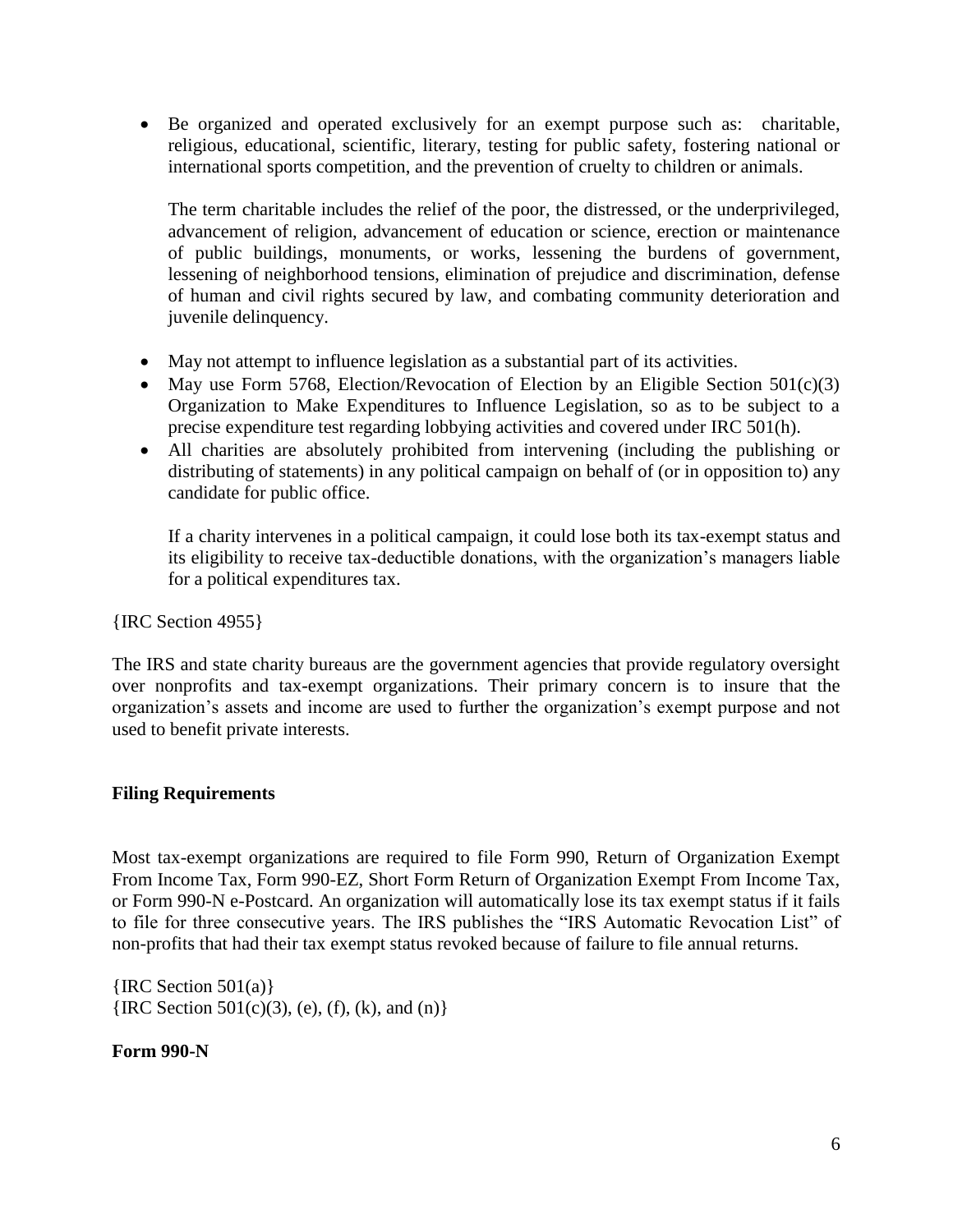Small tax-exempt organizations are required to file a Form 990-N or e-postcard unless they chose to file a form 990-EZ or Form 990. Eligibility restrictions for E-postcard filing are:

Gross receipts are normally less than or equal to \$50,000\* for tax years ending after December 31, 2010.

The E-Postcard is due by the 15th of the fifth month following the close of the tax year.

Penalties are not assessed for late filings.

#### **Form 990-EZ**

For tax years beginning in 2010, an organization can file Form 990-EZ if

\* Gross receipts are less than \$200,000 and

\* Assets are less than \$500,000

If an organization that is eligible to file a Form 990-EZ or Form 990-N chooses to file the Form 990, the entire form must be completed.

#### **Form 990**

For tax years beginning in 2010, an organization must file the full Form 990 if

\* Gross receipts are equal to or greater than \$200,000

\* Total assets are equal to or greater than \$500,000

#### **Examples of Form 990 or Form 990-EZ Filers:**

Colleges, universities, alumni associations, student groups, hospitals, health clinics, health system foundations, museums, United Ways, country clubs, YMCA's, YWCA's, evangelistic associations, credit unions, voluntary employees' beneficiary associations.

#### **Some organizations are required to file forms other than the 990, for example:**

Type of Organization IRC Section Form to be Filed

Private Foundation 501(c)(3), 509(a) Form 990-PF Return of Private Foundation

Black Lung trusts 501(c)(21) Form 990-BL Information & Initial Excise Tax Return for Black Lung Benefit Trusts & Certain Related Persons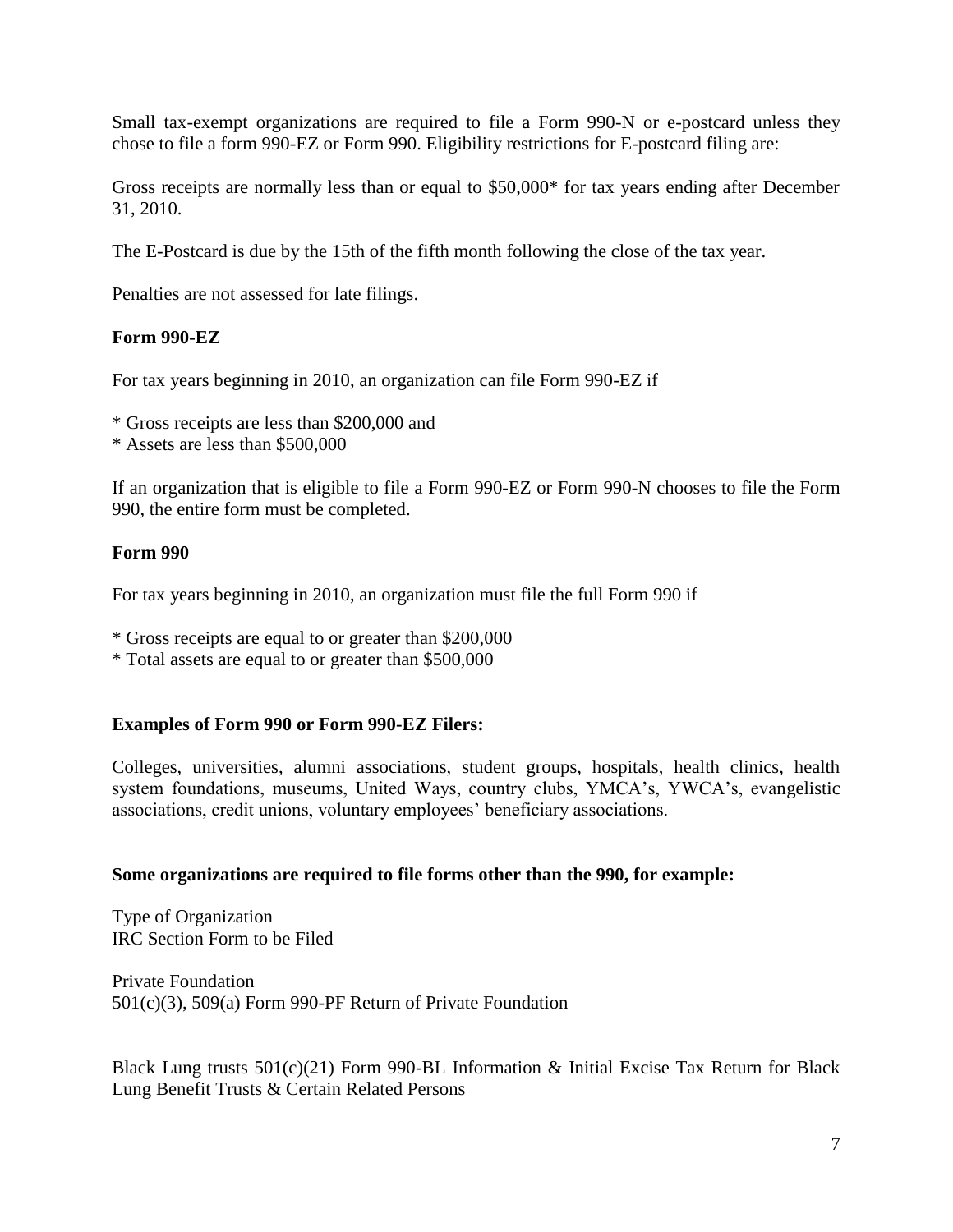Stock bonus, pension, or profit–sharing trusts that qualify under 401 Form 5500, Annual Return/Report of Employee Benefit Plan Religious or apostolic organization 501(d) Form 1065

# **Form 990-T**

Form 990-T, Exempt Organization Business Income Tax Return, must be filed for organizations having \$1,000 or more of unrelated trade or business income. Form 990-T must be filed in addition to the required Form 990-N, Form 990-EZ, or Form 990.

Even though churches are not required to file Form 990 or 1023, they are required to file Form 990-T with the IRS to report unrelated business income and therefore also required to make the form public (Guidance Regarding Public Inspection of Unrelated Business Income Tax Returns, 2007).

# **E-Filing**

Organizations can file Form 990 electronically. However, IRS regulations REQUIRE tax-exempt organizations to file Form 990 electronically if both of the following criteria apply:

- Have \$10 million or more in total assets AND
- File 250 or more returns during a calendar year (including income tax W-2's, Form 1099's, excise tax, employment tax, 941's, income tax and information returns)

## **Example**

If a tax-exempt organization has 245 employees, it will have filed 250 returns because each form is considered as one return. There would be 245 W-2's, four 941's, and one Form 990.

Although corrected or amended returns are not counted, the IRS counts all original returns. Private foundations and certain trusts are required to file Form 990-PF electronically if they file at least 250 returns.

## **Rejected Return**

If the return is submitted electronically on or shortly before the due date and rejected, the IRS allows 10 days from the date it notified the organization to file a corrected return.

## **Penalties If the Organization is Required to File Electronically but Fails to Comply**

If a tax exempt organization is required to file electronically but does not, the IRS deems it as a failure to file the return, even if a paper return is submitted. Penalties are the same as those for not filing. (For organizations with gross receipts exceeding \$1 million, the penalty for non-filing is \$100 per each day the failure continues, up to a maximum of \$50,000 per return. The person responsible for not filing is also charged \$10 per day up to a maximum of \$5,000).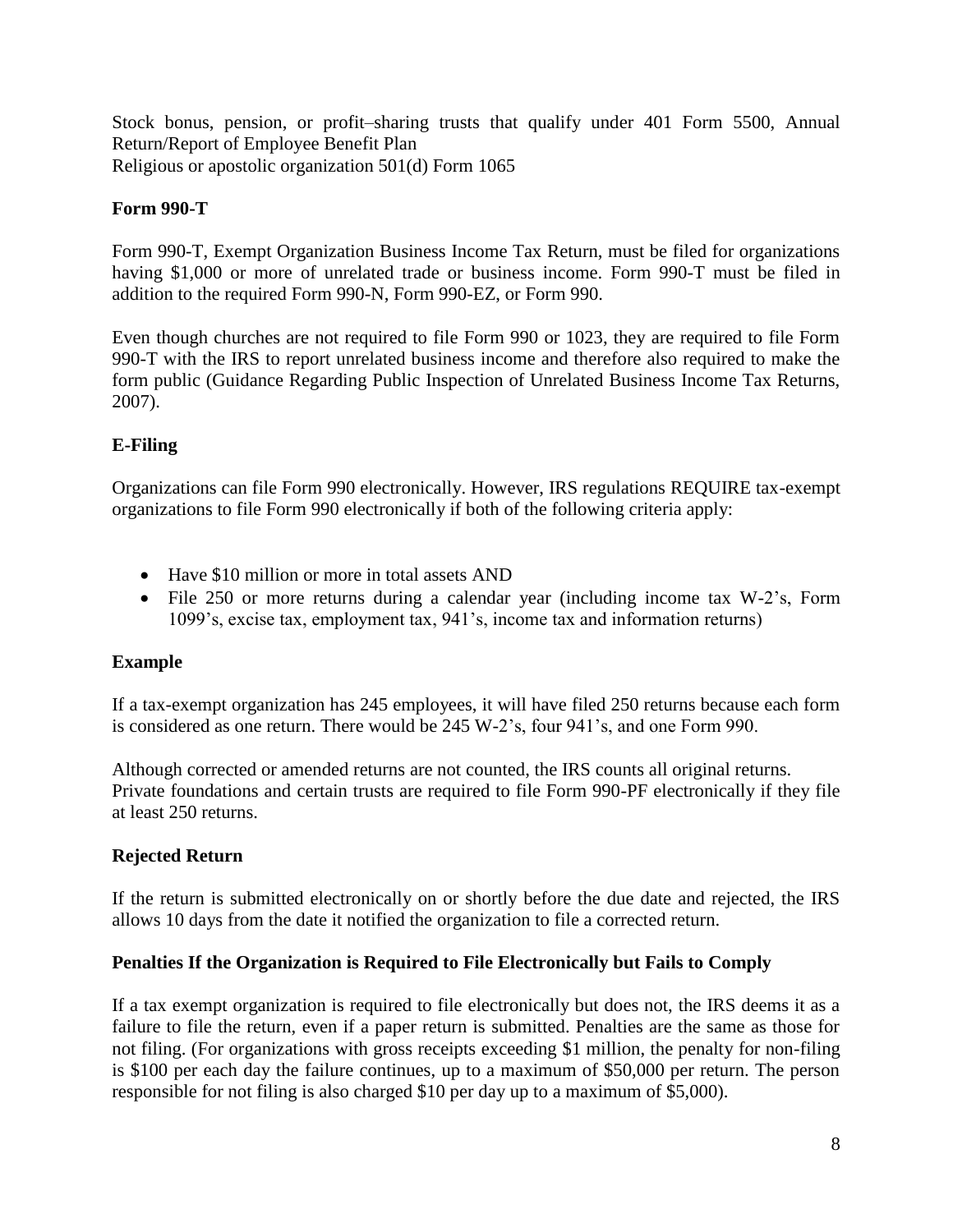## **Request for Waiver from E-Filing**

The IRS may grant a waiver from the e-file requirement if the organization shows reasonable cause. The request should be submitted in writing as soon as possible after it becomes apparent that an electronic filing cannot be done and notated in large letters at the top "Form 990 e-file Waiver Request.

#### **Who Doesn't Need to File**

Many types of religious organizations and governmental units are not required to file Forms 990, for example:

- A church, an interchurch organization of local units of a church, a convention or association of churches, an integrated auxiliary association of churches, an integrated auxiliary of a church such as a men's or women's organization, religious school, mission society, or youth group.
- Church affiliated organizations that are exclusively engaged in managing funds or maintaining retirement programs and are described in Revenue Proclamation (Rev. Proc.) 96-10, 1996-1 Cumulative Bulletin (C. B.) 577.
- A school below college level affiliated with a church or operated by a religious order.
- A mission society sponsored by, or affiliated with a church or church denomination, if more than half of the society's activities are conducted in, or directed at persons in foreign countries.
- An exclusively religious activity of any religious order.
- A state institution whose income is excluded from gross income under Section 115.
- Corporations organized under an Act of Congress that are
	- Instrumentalities of the United States AND
		- **Exempt from federal income taxes AND**
		- Described in Section  $501(c)(1)$
- A government unit or affiliate of a government unit described in Rev. Proc. 95-48, 1995- 2 C.B. 418 is not required to file unless it is also a 509(a)(3) supporting organization.
- Foreign organizations and organizations located in the U.S. possessions that have annual gross receipts from sources within the US that are normally less than \$50,000 and which did not engage in significant activity in the United States (other than investment activity).
- A political organization that meets certain qualifications including
	- A state or local committee of a political party
	- A political committee of a state or local candidate
	- A caucus or association of state or local officials required to report under Federal Election Campaign Act of 1971 as a political committee

#### **Qualified Political Organizations that are Required to File**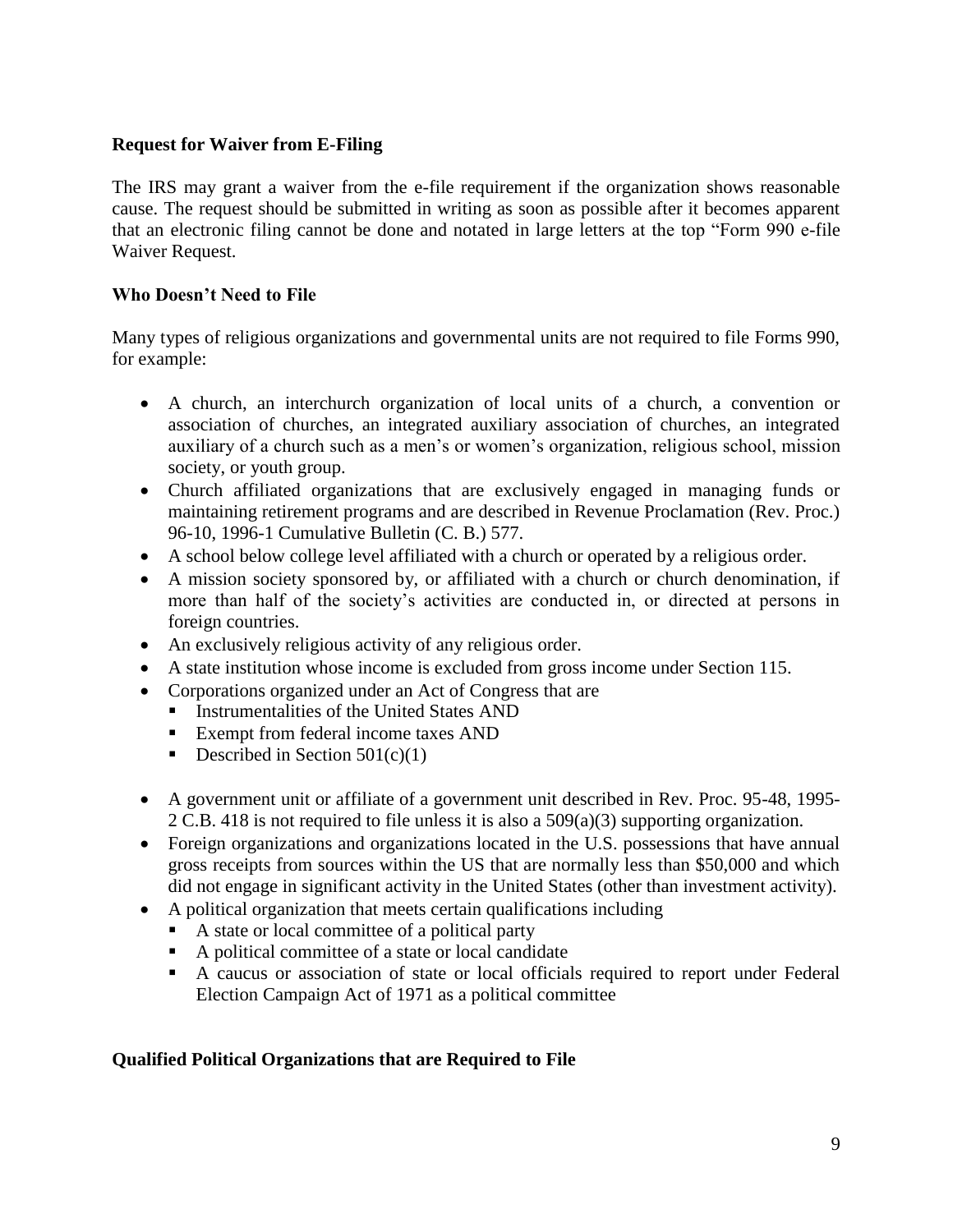A tax-exempt political organizations must file Form 990 or Form 990-EZ unless it meets the exceptions outlined above. Political organizations are not required to file Form 990-N. A *qualified* state or local political organization is required to file Form 990 only when gross receipts equal or exceed \$100,000 and the political organization meets ALL the following requirements:

- 1. The organization's exempt functions are limited to the selection process relating to any state or local public office or office in a state or local political Organization
- 2. The organization is subject to state law that requires it to report the information that is similar to that required on Form 8872, Political Organization Report of Contributions and Expenditures
- 3. The organization files the required reports with the state.
- 4. The state makes such reports public and the organization makes them open to public inspection in the same manner that organizations must make Form 8872 available for public inspection.
- 5. No federal candidate or office holder controls or materially participates in the direction of the organization, solicits contributions to the organization, or directs any of the organization's disbursements.

# **Gross Receipts**

For the purpose of determining if an organization must file Form 990 or is eligible to file Form 990-EZ or 990-N, gross receipts must be accurately determined. Gross receipts represent the total amount received by an organization from all sources during its annual accounting period, without subtracting any costs or expenses. Gross receipts are calculated by adding the total reported revenue and each line where expenses were deducted in the form's Total Revenue Section, Part VIII.

On Form 990 In Part VIII: add lines 6b(i), 6b(ii), 7b(i),7b(ii), 8b,9b, 10b, and 12 on Form 990-EZ: Add lines 5b, 6b, and 7b to Total Revenue reported on line 9, Part I.

## **Example**

Organization XYZ filed Form 990 and reported \$50,000 as Total Revenue (line 12 in Part VIII). XYX added back rental expenses it deducted on line 6b of (\$1,000), direct expenses associated with fundraising reported on line 8b of (\$2,000) and direct expenses associated with gaming reported on line 9b of

(\$5,000), and cost of goods sold on line 10b of (\$3,000) in order to determine its gross receipts of \$61,000.

## **Gross Receipts of a Newly Formed Organizations**

In order to fall within the gross receipts test and file Form 990-N, new organizations can receive up to \$75,000 during their first year. They can average \$60,000 or less during their first two years.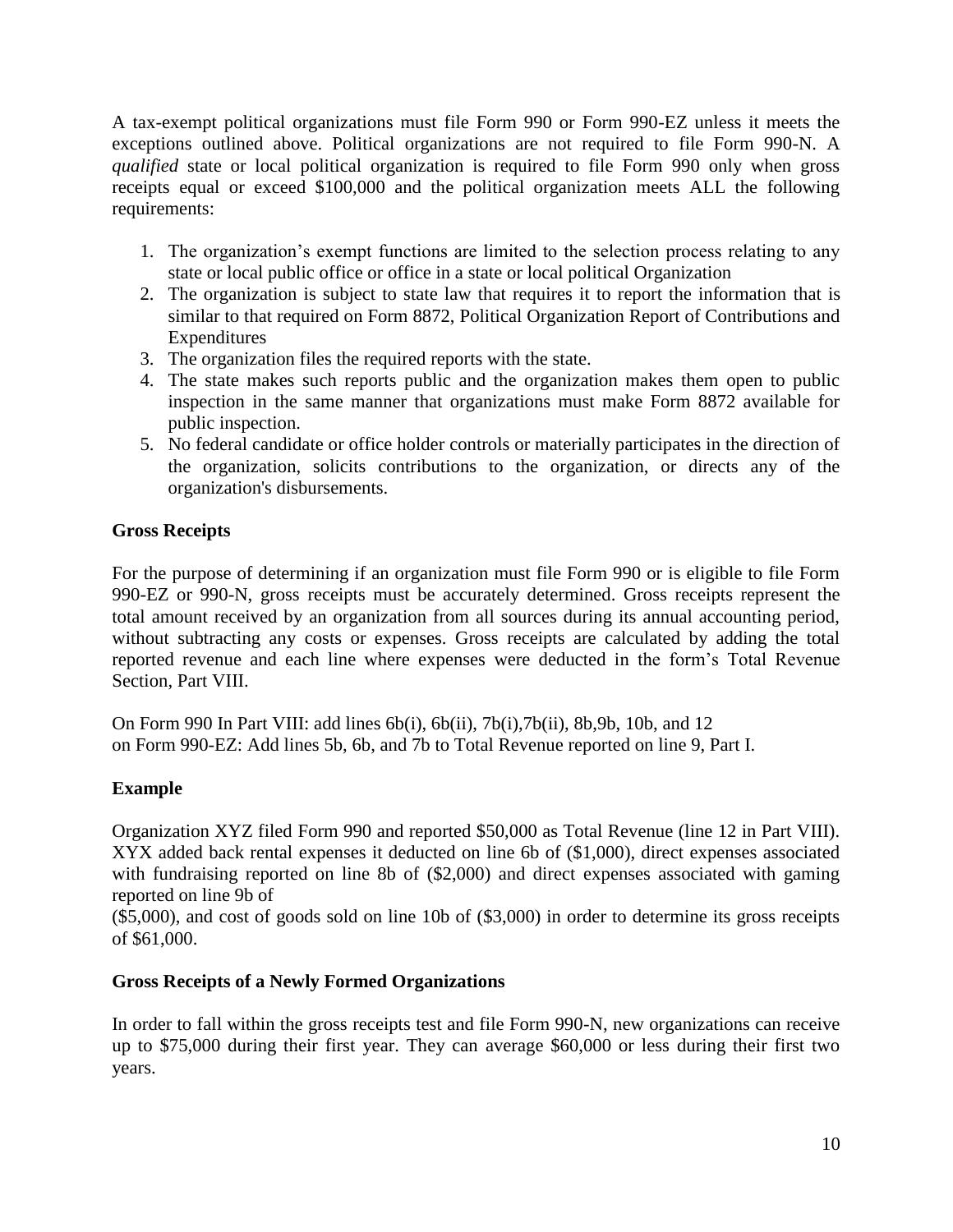After that, organizations can average no more than \$50,000 per year for any preceding three years (including the year for which the return would be filed).

#### **When to File**

Form 990 is due on the 15th day of the 5th month after an organization's accounting period ends. For example, a calendar year organization's return is due May  $15<sup>th</sup>$  whereas a organization with a fiscal year of July  $1<sup>st</sup>$  through June 30 must file by November  $15<sup>th</sup>$ .

#### **Where to File**

Paper returns must be sent to: Department of the Treasury Internal Revenue Service Center Ogden, UT 84201-0027

The IRS has a list of companies that have passed IRS Assurance Testing and have been accepted to file Forms 990 electronically. This list is easily accessed at the official IRS site.

#### **Extension of Time to File**

Form 8868 can be filed to request an initial, automatic three month extension. Form 8868 is also used to request an additional three month extension, but the organization must show reasonable cause for this additional time. The initial filing of Form 8868 for certain organizations can be filed electronically.

#### **Using Form 990 to Meet State Filing Requirements**

Some states and local governments allow organizations to meet their filing and registration requirements with Form 990 or Form 990-EZ. All 990 reporting

organizations should check with state and local officials to determine exact filing requirements because Form 990 may not fully comply with all state requirements. For example, some states require organizations to submit audited financial statements, in addition to Form 990. Other states require that certain items be reported under an accrual method of accounting. Monetary tests, such as the \$50,000 gross receipts minimum that creates an obligation to file, may vary from state to state. Many states require that Forms 990 be filed with them if the reporting organization is soliciting funds within its borders.

#### **Amended Return**

If new information becomes available or the organization wants to revise its return for any year, the organization files an amended return that must include all filed attachments and schedules. Using the form applicable to the year being amended, the amended return must provide all information required by the instructions – not just the new or corrected information.

■ Check the "Amended return" box in the heading of the return.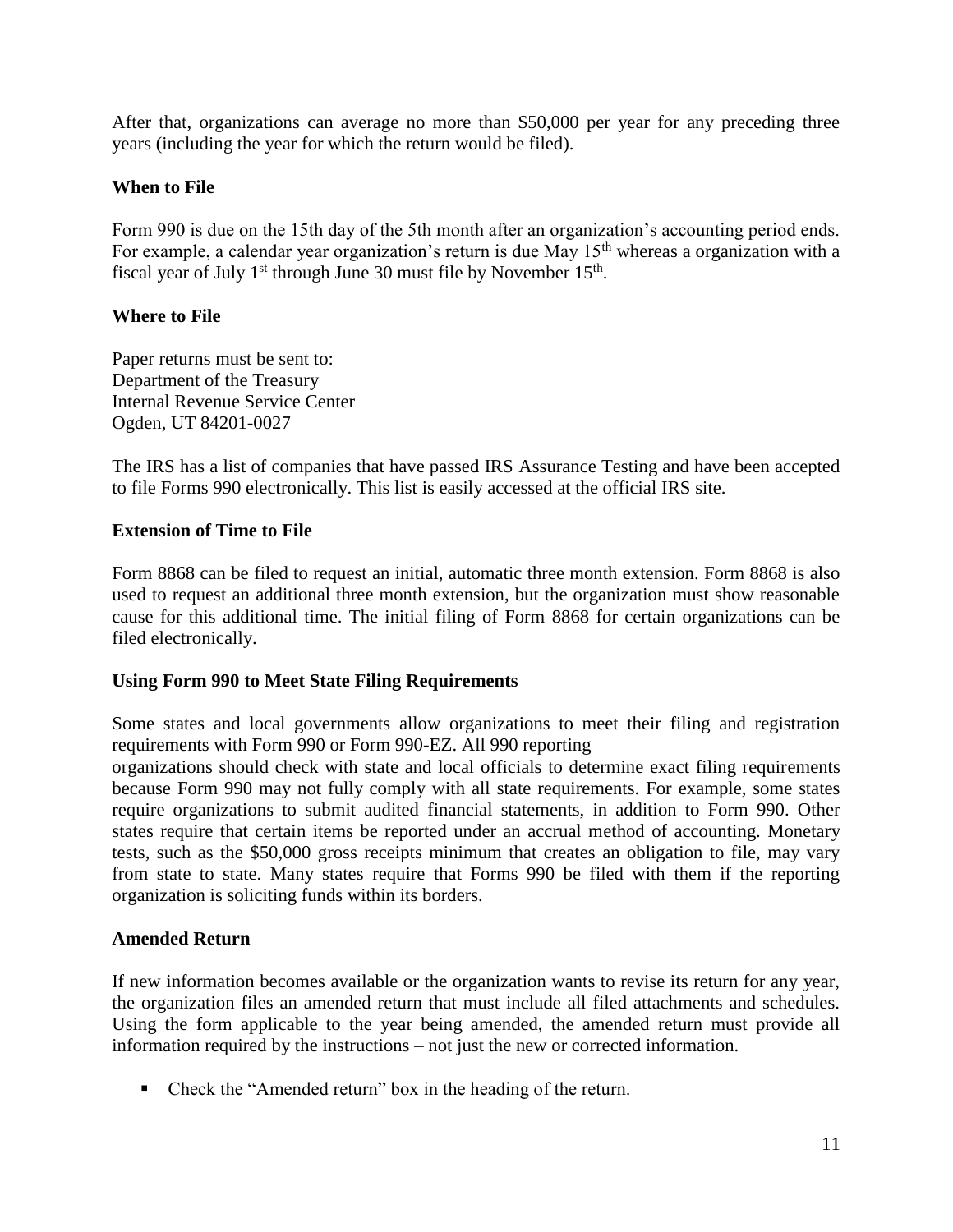- An amended return can be filed at any time but must be made available for public inspection for 3 years. The original return must also be available for public inspection.
- Send a copy of the amended return to the state(s) where an original Form 990 or Form 990-EZ was filed.

# Note:

Form 4506, Request for Copy of Tax Return, can be used to obtain a copy of a previously filed return.

# **Disclosure**

Congress passed disclosure statutes mandating that the following two large categories of information for exempt organizations be "open for public inspection:

- Applications with supporting documents
- Annual information returns, i.e. Forms 990 and supporting schedules

This resulted in financial information, including salaries for directors, trustees, officers, and key employees, reported on Form 990 and related schedules, being available for public scrutiny. Although many Forms 990 are available on the internet, requests to inspect or obtain applications and Forms 990 can also be directed to the IRS or the organization.

The disclosure law affects organizations exempt from federal income tax under Section 501(a) and described in Section 501(c) (other than private foundations) and Section 501(d). Examples of the type of tax-exempt organization to which the this law applies are: public charities, schools, labor organizations, business leagues, fraternities, hospitals, universities, social clubs, veterans organizations, and voluntary employees' beneficiary associations.

## **Obtaining Copies from the Organization**

The organization must make its exemption application and Forms 990, including Form 990-T for unrelated business income, for the last three years available for inspection at its principal, regional, and district offices during regular business hours. If the request for copies from the organization is made in-person, the organization is generally required to provide copies on the day of the request. In the case of written requests, (including faxes, e-mails, or private courier), the organization must mail the requested documents within 30 days of the request.

The organization may:

- Charge a reasonable fee, including the actual cost of postage
- Require payment before providing copies
- Must advise requesters of the total cost of the copies, if adequate payment is not included with the request. A reasonable charge is defined as the amount charged by the IRS for providing copies.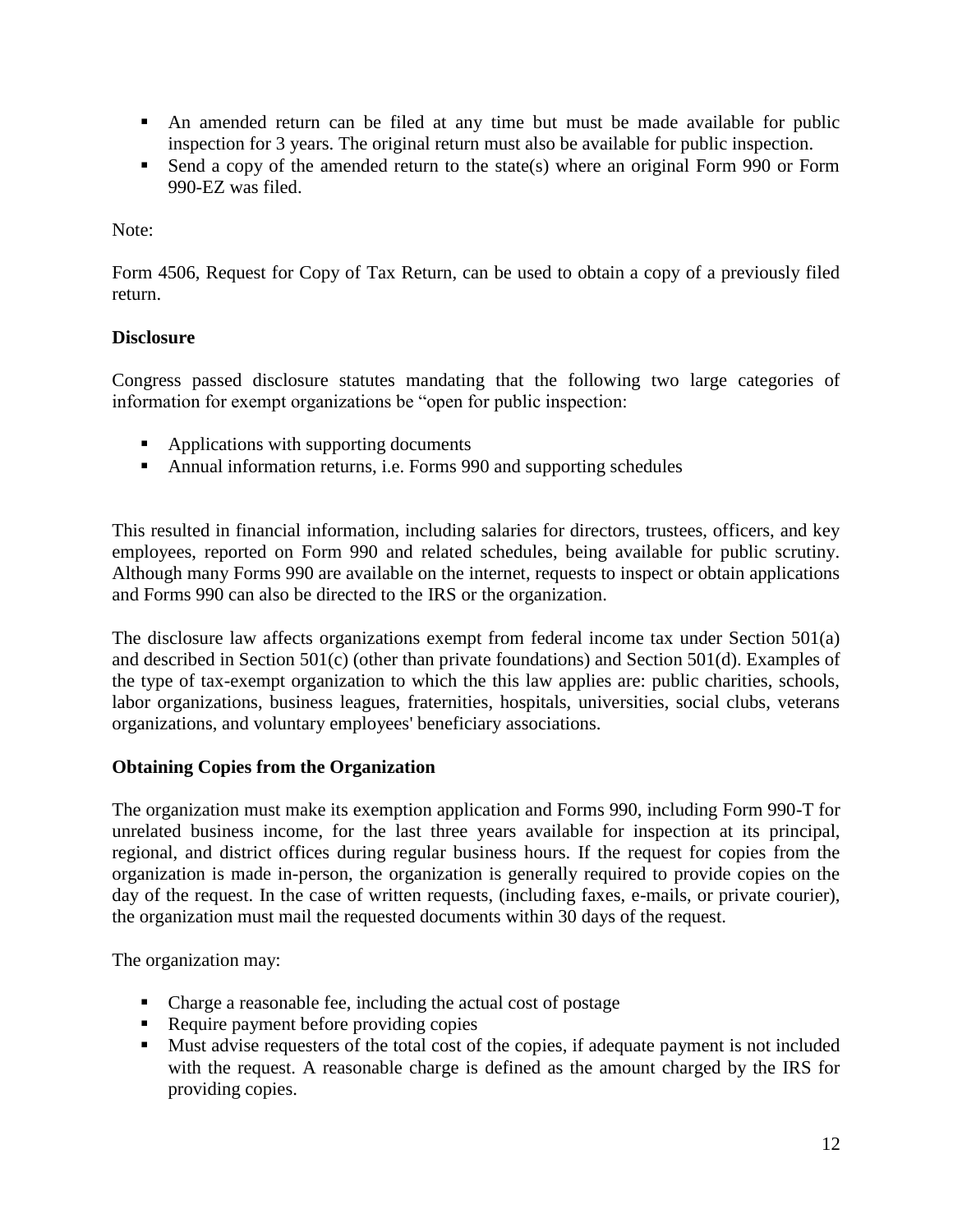#### **Obtaining Copies from the IRS**

Requests to inspect applications, notices, reports, and returns can be obtained from the Service by filling out Form 4506-A and sending it to the address in the instructions.

#### **Information that can be Withheld**

While Schedule B, Schedule of Contributors, is open for public inspection for Section 527 political organizations and organizations filing Form 990-PF, names and addresses of contributors or information that identifies contributors can be withheld for other Form 990 reporting organizations. In addition, trade secrets will not be disclosed if the organization establishes in advance that something is a protected trade secret.

#### **Possible Harassment Campaign**

A tax-exempt organization is not required to comply with requests for copies that it reasonably believes are part of a harassment campaign. A sudden increase in requests or an extraordinary number of requests may constitute harassment. The organization would apply to the Director Exempt Organization (EO) Examination for the area in where its principal office is located for a determination.

#### **Penalties**

#### **Against the Organization**

The penalties against the organization for failing to file, filing an incomplete return, filing a return with incorrect information, or failing to file electronically when required to do so are twotiered depending upon the level of gross receipts:

For organizations with annual gross receipts of less than \$1 million:

The penalty is \$20 per day, not to exceed the smaller of \$10,000 or 5% of annual gross receipts

For organizations with annual gross receipts exceeding \$1 million:

\$100 for each day the failure continues with a maximum penalty (for one return) of \$50,000 The penalty begins on the due date of the return.

 ${[IRC Section 6652(c)(1)(A)]}$ 

#### **Against Responsible Persons**

If the organization does not file a complete return, files a return with incorrect information, or is required to file electronically and fails to do so, the IRS will send the organization a letter that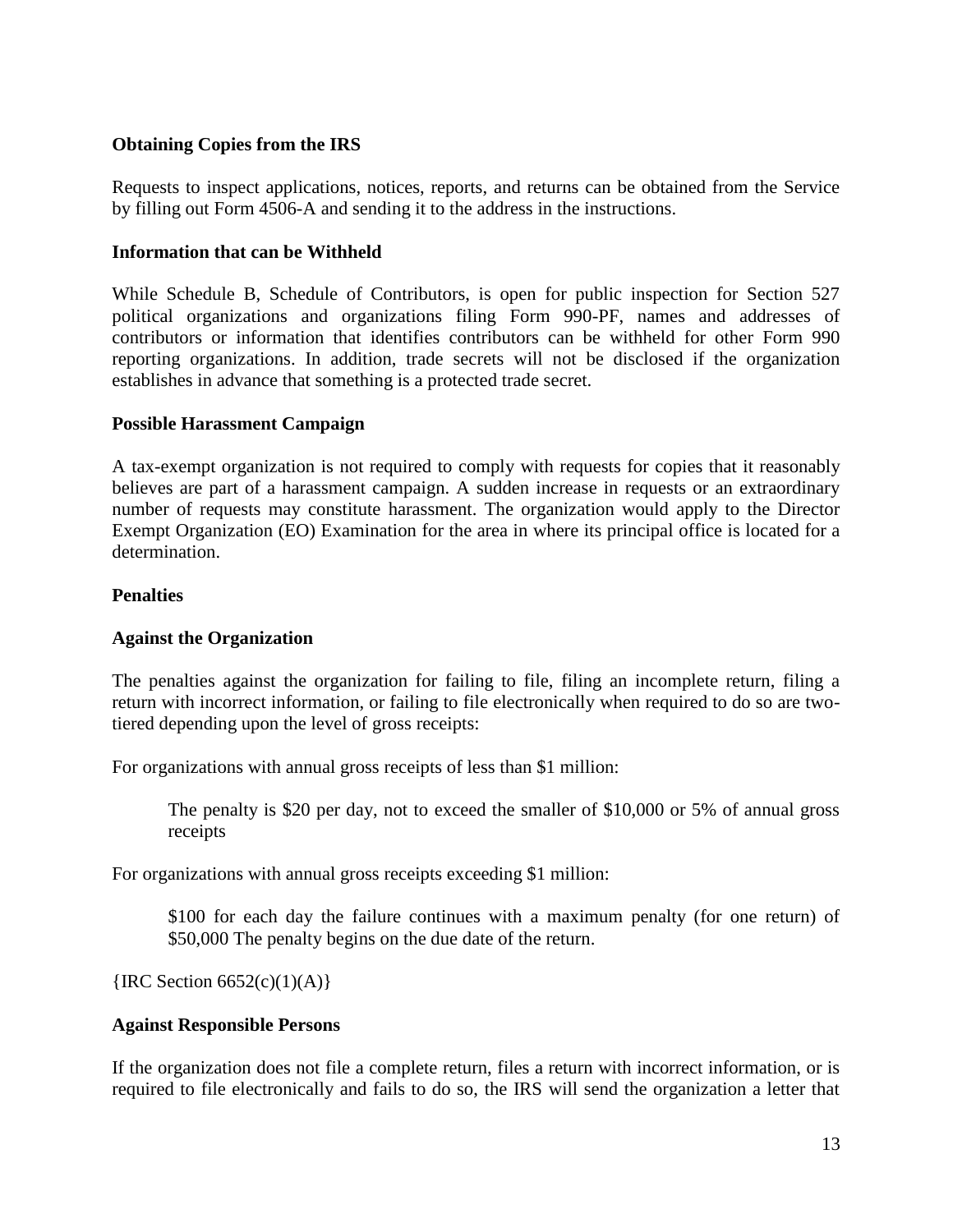includes a fixed time to fulfill these requirements. After that time expires, the person failing to comply will be charged \$10 per day. The maximum penalty on ALL persons for failures with respect to any one return is \$5,000.

 ${IRC Section 6652(c)(1)(B)(ii)}$ 

# **Penalties against Responsible Persons for Not Complying with Public Inspection Requirements**

Persons failing to comply with public inspection requirements will be fined \$20 for each day that the inspection was not permitted up to a maximum of \$10,000 for each return (Guidance Regarding Public Inspection of Unrelated Business Income Tax Returns, 2009).

Persons failing to comply with public inspection requirements for applications is the same as those for annual returns, except that the \$10,000 limitation does not apply.

 ${IRC}$  Section 6652(c)(1)(C) and (D) $}$ 

Any person who willfully fails to comply with public inspection requirements for annual returns or exemption applications can be fined an additional \$5,000.

{IRC Section 6685}

If the organization makes its Forms 990 or application "widely available", then it need not comply with a request for a copy. Widely available generally refers to availability on the internet.

Note:

Failing to file a For 990 could affect an organization's contributions. Potential contributors often verify that an organization is eligible to receive tax deductible contributions by checking the IRS's online Publication 78, which has a search function to easily verify an organization's eligibility. The Publication 78 site lists organizations that have had their eligibility to receive tax deductible donations revoked along with separate lists of organizations that have been recently added, deleted, or suspended. Organizations, which are required to file annual informational returns but have not done so for three years, will be excluded from the list of eligible organizations in Publication 78.

**CHAPTER 2 Preparation of Form 990**

**Heading**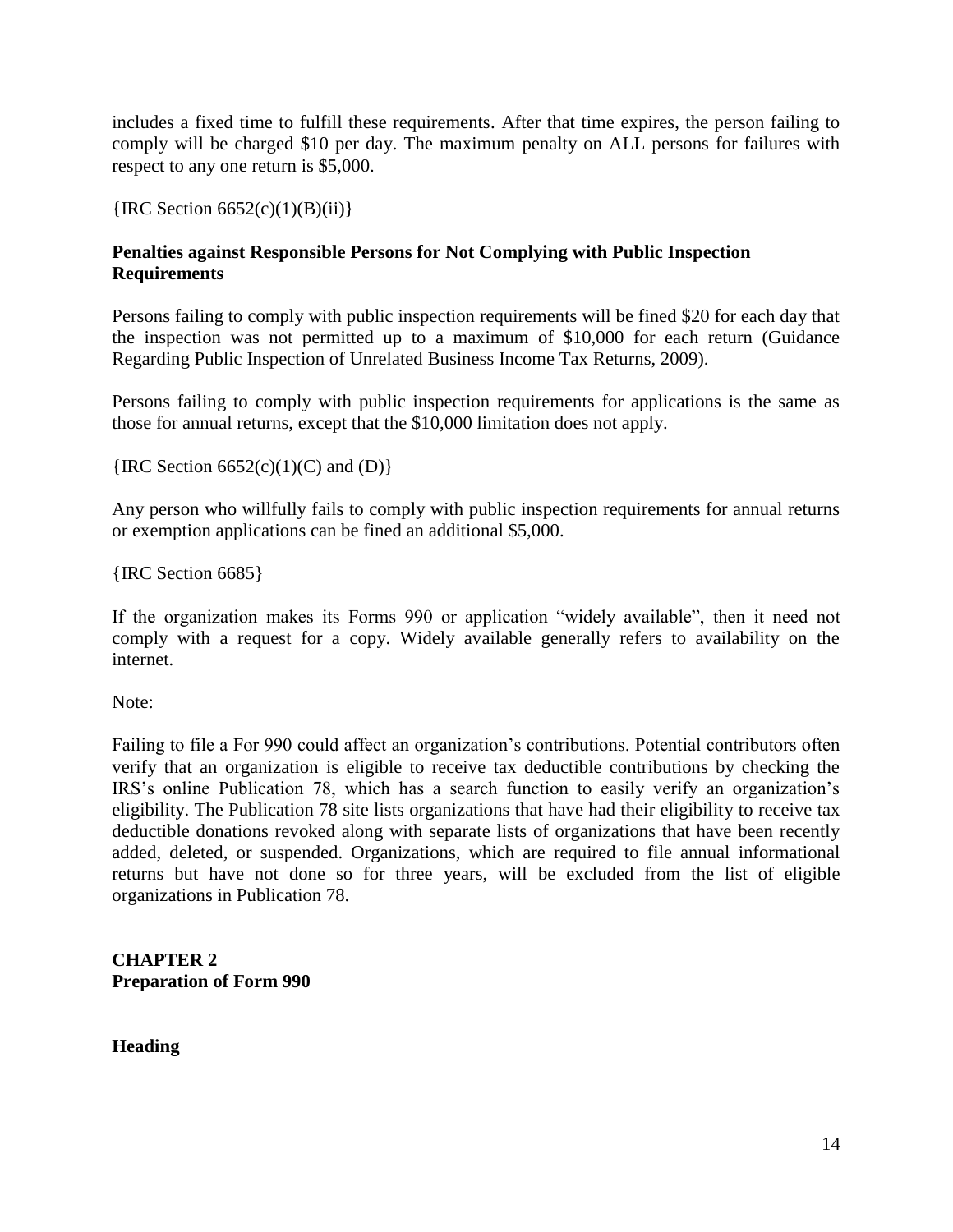Form 990's heading requires the organization's general information to be entered for Items A through M. Item G requires the total amount of gross receipts without subtracting any expenses, as calculated based on the data entered in Form 990's Part VIII, Statement of Revenue.

## **How to Complete – Sequence of Forms**

Part I should be completed as the last and final step using information gathered from other parts of the return. Each line item on the form indicates where to pull the information from and what amounts must match. Because certain parts placed later in the form need to be completed first, use the following sequence to prepare the form:

- 1. Complete lines A through F and H(a) through M in the Heading, page 1.
- 2. Determine if there are related organizations that must be listed. Review the definition of related organizations in the glossary.
- 3. Determine the organization's officers, directors, trustees, key employees, and five highest compensated employees. Report this on Form 990, Part VII, Section A.
- 4. Complete Parts VIII (Statement of Revenue), IX (Statement of Functional Expenses), and X (Balance Sheet) of Form 990.
- 5. Complete line G, Gross Receipts, in the Heading section of Form 990
- 6. Complete Part III, Statement of Program Service Accomplishments.
- 7. Complete Part V, Statement Regarding Other IRS Filings and Tax Compliance
- 8. Finish Part VII
- 9. Complete Part XI, Reconciliation of Net Assets
- 10. Complete Part XII, Financial Statements & Reporting
- 11. Read the instructions for Schedule L, Transactions with Interested Persons, and complete if required (Form 990 and 990-EZ)
- 12. Complete Part VI, Governance, Management, and Disclosure, of Form 990
- 13. Complete Part I, Summary, based on information from other parts of Form 990.
- 14. Complete Part IV, Checklist of Required Schedules, to determine which schedules must be completed. If a "yes" box is checked in Part IV, a schedule will need to be completed.
- 15. Complete Schedule O and any other applicable schedules in alphabetical order.

# **Summary – Part I**

Care should be exercised in assuring that all of the information on the first page is accurate and presents a positive image of the organization. Describe the mission and the significant activities the organization wishes to highlight on Line 1. Keep in mind that this part is "above the fold" and will be most noticeable when the return is inspected.

The remainder of Part I gathers subtotals and totals from other sections of the form or the previous year to provide an "executive summary" financial picture of the organization.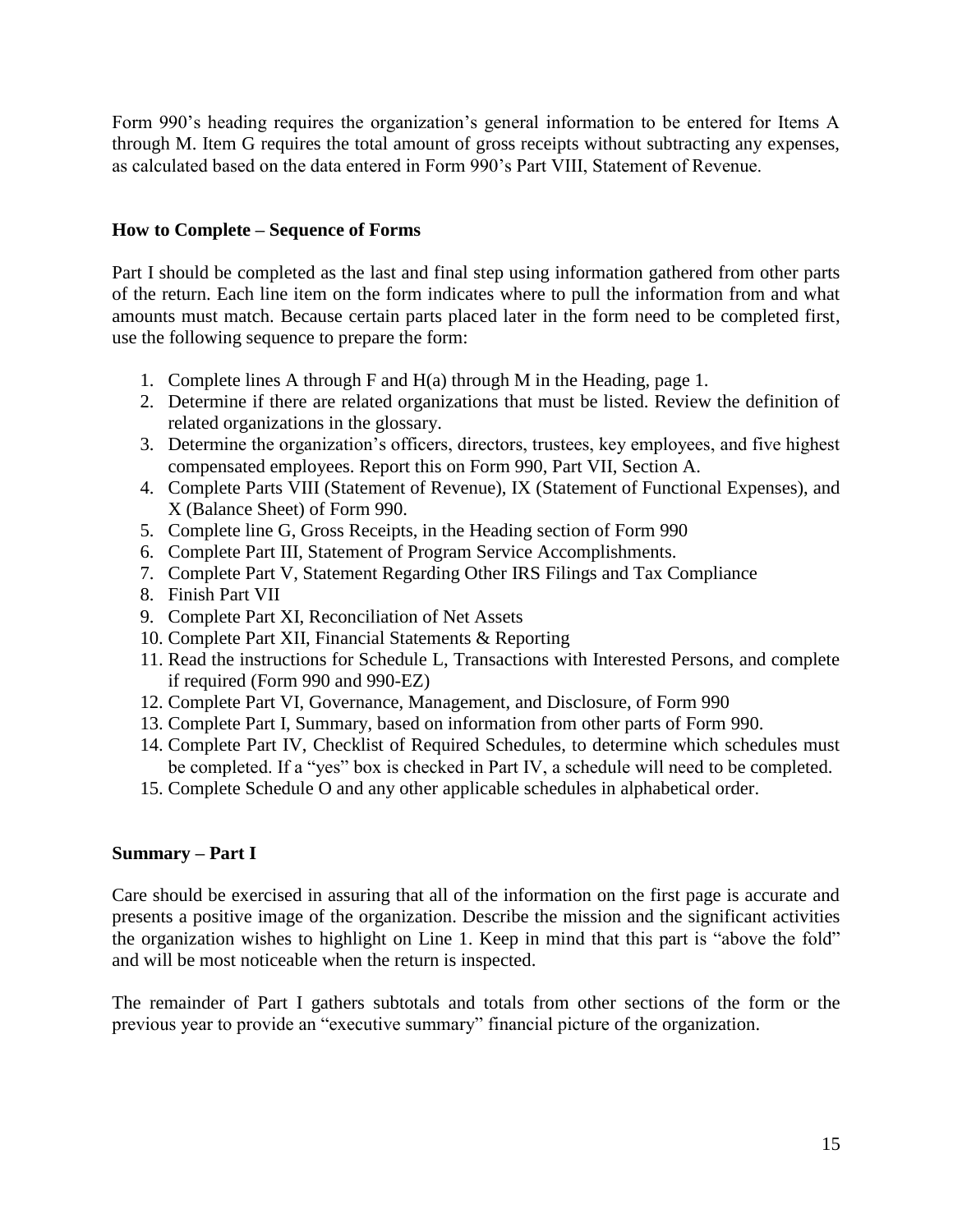When reporting prior year amounts, the exact same amounts that were reported previously for revenues and expenses from the same lines must be reported. Leave prior year amounts blank if this is an initial return or if a Form 990-EZ or other Form 990 was filed.

Below is a table which shows the line number in Part I, the description, and the specific section and line item where the amount was extracted from and to which it must match for Form 990.

| Part I                             | <b>Description</b>                                                                                                                    | <b>Matching Amount</b>                                                                  |  |  |
|------------------------------------|---------------------------------------------------------------------------------------------------------------------------------------|-----------------------------------------------------------------------------------------|--|--|
| <b>Activities &amp; Governance</b> |                                                                                                                                       |                                                                                         |  |  |
| Line 2                             | Check this box if the organization<br>discontinued operations or disposed of<br>more than 25% of its net assets                       |                                                                                         |  |  |
| Line 3                             | Number of voting members on the<br>board                                                                                              | Part VI, Line 1a                                                                        |  |  |
| Line 4                             | Number of voting members who are<br>independent                                                                                       | Part VI, line 1b                                                                        |  |  |
| Line 5                             | <b>Total number of employees</b>                                                                                                      | Must match W-3<br>Part V, Line 2a                                                       |  |  |
| Line 6                             | <b>Number of volunteers</b>                                                                                                           | <b>Can be estimated</b>                                                                 |  |  |
| Line 7a                            | <b>Total</b><br>unrelated<br>business<br>gross<br>revenue                                                                             | Part VIII, column C, line 12.                                                           |  |  |
| Line 7b                            | <b>Unrelated business taxable income</b>                                                                                              | Form 990-T, line 34                                                                     |  |  |
| <b>Revenues</b>                    |                                                                                                                                       |                                                                                         |  |  |
| Line 8                             | <b>Contributions and grants.</b><br>All contributions, including noncash<br>items, grants, and fundraiser amounts<br>must be reported | Part VIII, Statement<br>of 1<br>Revenue, line 1h                                        |  |  |
| Line 9                             | Program service revenue                                                                                                               | Part VIII, Line 2g                                                                      |  |  |
| Line 10                            | <b>Investment Income</b>                                                                                                              | Part VIII, column A, lines<br>3,4, and 7d                                               |  |  |
| Line 11                            | <b>Other revenue</b>                                                                                                                  | Part VIII, Add column A<br>totals in lines 5, 6d, 8c,<br>9c, 10c, and 11e               |  |  |
| Line 12                            | <b>Total revenue</b>                                                                                                                  | Part VIII, column A, line 12                                                            |  |  |
| <b>Expense Summary</b>             |                                                                                                                                       |                                                                                         |  |  |
| Line 13                            | Grants and similar amounts paid                                                                                                       | Part IX, column A, lines 1<br>through 3 from Statement of<br><b>Functional Expenses</b> |  |  |
| Line 14                            | Benefits paid to or for members                                                                                                       | Part IX, column A, line 4                                                               |  |  |
| Line 15                            | Salaries,<br>compensation,<br>other<br>employee benefits                                                                              | Part IX, column A, lines 5-<br>10                                                       |  |  |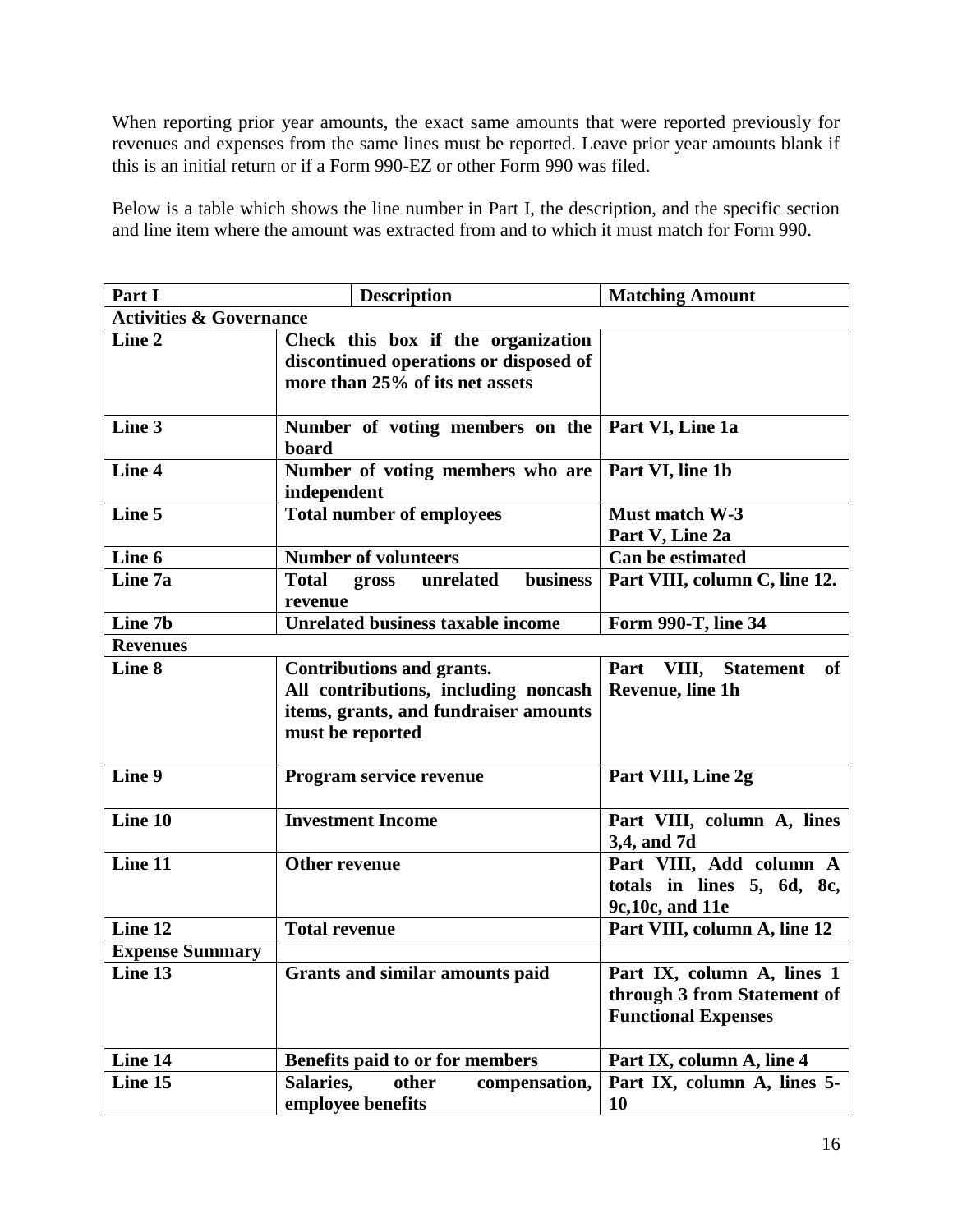| Line 16a                           | <b>Professional fundraising fees</b>                               | Part IX, column A, line 11e |
|------------------------------------|--------------------------------------------------------------------|-----------------------------|
|                                    | If professional fundraising fees exceed                            |                             |
|                                    | \$15,000, complete Schedule G                                      |                             |
|                                    |                                                                    |                             |
| Line 16b                           | <b>Total fundraising expenses</b>                                  | Part IX, column D, line 25  |
|                                    |                                                                    |                             |
| Line 17                            | Expenses-Report the total Part IX, column A, lines<br><b>Other</b> |                             |
|                                    | expended for service fees for non- 11a-11d and 11f-24f. Omit       |                             |
|                                    | employee costs such as those for                                   | line 11e, fundraising.      |
|                                    | contracts (less fundraising).                                      |                             |
| Line 18                            | Total Expenses - Add lines 13 through                              | Part IX, column A, line 25  |
|                                    | 17                                                                 |                             |
| Line 19                            | <b>Revenue less Expenses - Subtract line</b>                       |                             |
|                                    | <b>18 from 12</b>                                                  |                             |
| <b>Net Assets or Fund Balances</b> |                                                                    |                             |
| Line 20                            | <b>Total assets</b>                                                | Part X, line 16             |
| Line 21                            | <b>Total liabilities</b>                                           | Part X, line 26             |
| Line 22                            | Net assets or fund balances - Subtract                             |                             |
|                                    | line 21 from line 20                                               |                             |

## **Signature Block - Part II**

The return must be signed by an authorized signer such as a corporate officer and anyone who was paid to prepare the return. All paid preparers must enter their Preparer Taxpayer Identification Number (PTIN).

#### **Statement of Program Service Accomplishments - Part III**

Part III requires descriptive information regarding the reporting organization's primary exempt purpose along with major programs, accomplishments, and activities. A university may report "instruction" as its primary exempt purpose, for example, with instruction, research, academic support, public service, scholarships, auxiliary enterprises, loan funds, and student services as broad areas of achievements.

Program Services are activities that accomplish the organization's exempt purpose and program service revenue is income derived from these activities forming the basis of exemption. For example, exempt income for hospitals would include all charges for patient services, rooms, medical services, Medicare payments, Medicaid payments, third party reimbursements, parking

lot fees, cafeteria sales, and charges for hospital services. Program service revenues for acollege or university include tuition and fees, revenue from performing arts, registration fees received for conferences, auxiliary enterprises including sales of books to faculty, staff and students, football ticket sales, vending machines, athletic concession sales, game machines, and food service for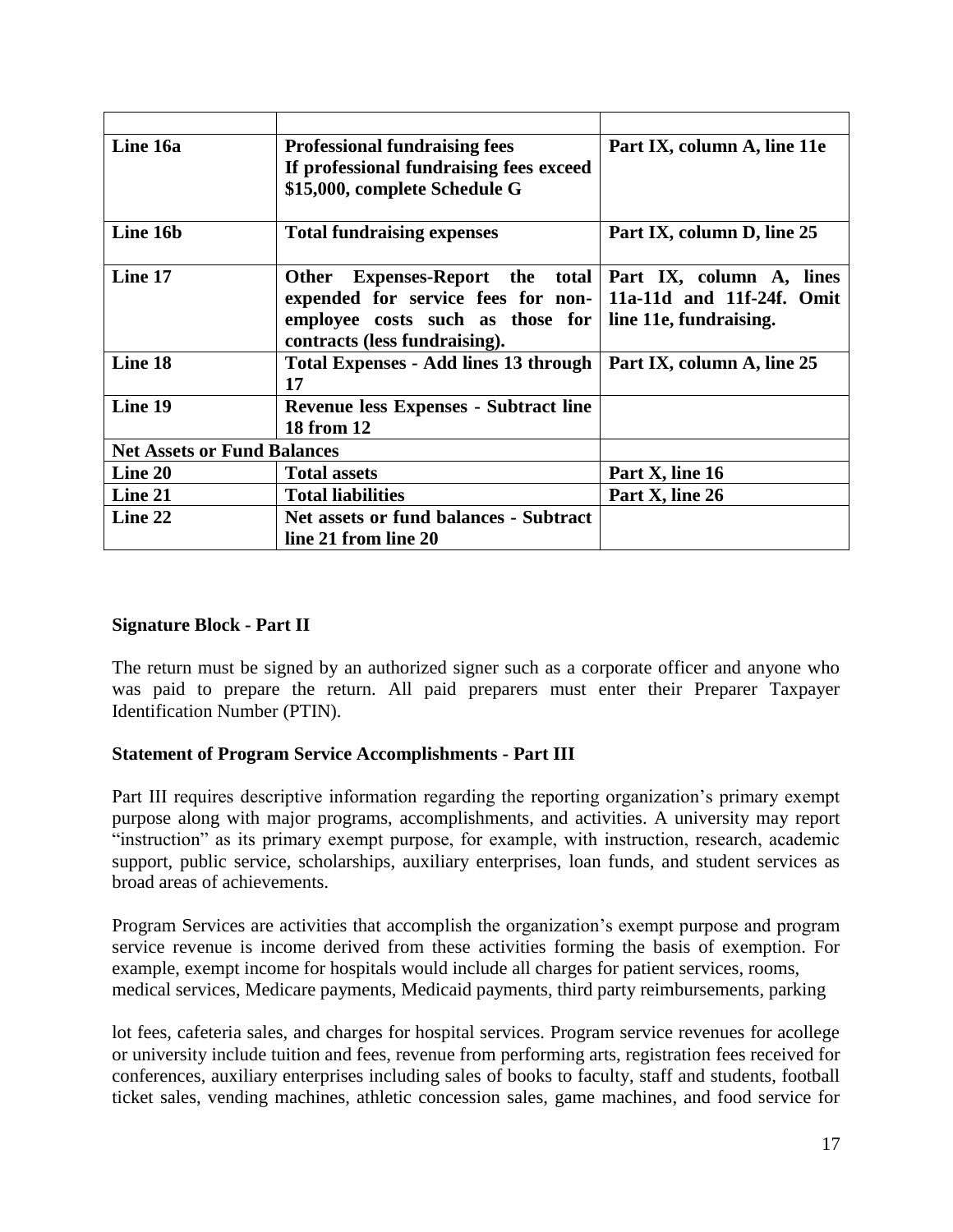staff and students. The facts surrounding each revenue stream need to be evaluated to determine whether an activity makes an important contribution to the organization's exempt function.

Other Examples of Program Service Revenue

- Income from providing government agencies with goods or services
- Interest income on loans made by a credit union
- Income from program related investments such as scholarship loans and low interest loans to charities
- Rents received from program related investments, such as those received from an exempt organization that is being charged less than fair market value because the lessee is assisting the tenant in accomplishing its exempt purpose.
- Rent income from affiliated organizations

The organization's mission must be described on Line 1. New or significant program service changes are noted on Form 990, here, rather than in separate correspondence. If significant program service changes occurred, answer yes to questions 2 and 3 and use Schedule O provide supplemental information.

The organization's three largest program services and achievements, as measured by total expenses, must be described in a concise and thorough manner on Lines 4a through 4c. Highlight achievements with measurable or numerical outcomes such as:

- Number of clients served
- Days of care provided
- Number of publications
- Full time equivalencies

If measurable outcomes are intangible such as with research or development, describe the activity's objectives or goals.

Total program service expenses, reported on Line 4e, must match the amount reported on the Statement of Functional Expenses, Line 25, Part IX, Column B.

Use estimates if actual numbers are not available, but indicate the information is estimated.

Donated services, materials, equipment, facilities, etc. are not to be included in this section despite generally accepted accounting principles treatment of these in-kind resources.

Additional activities of a significant nature but less costly can be summarized on Line 4d and reported in Schedule O. Although a detailed description is unnecessary,  $501(c)3$ ,  $501(c)4$ ) organizations, and  $4947(a)(1)$  trusts must report the following:

Total revenues which are also reported on Part VIII, Column A, Line 2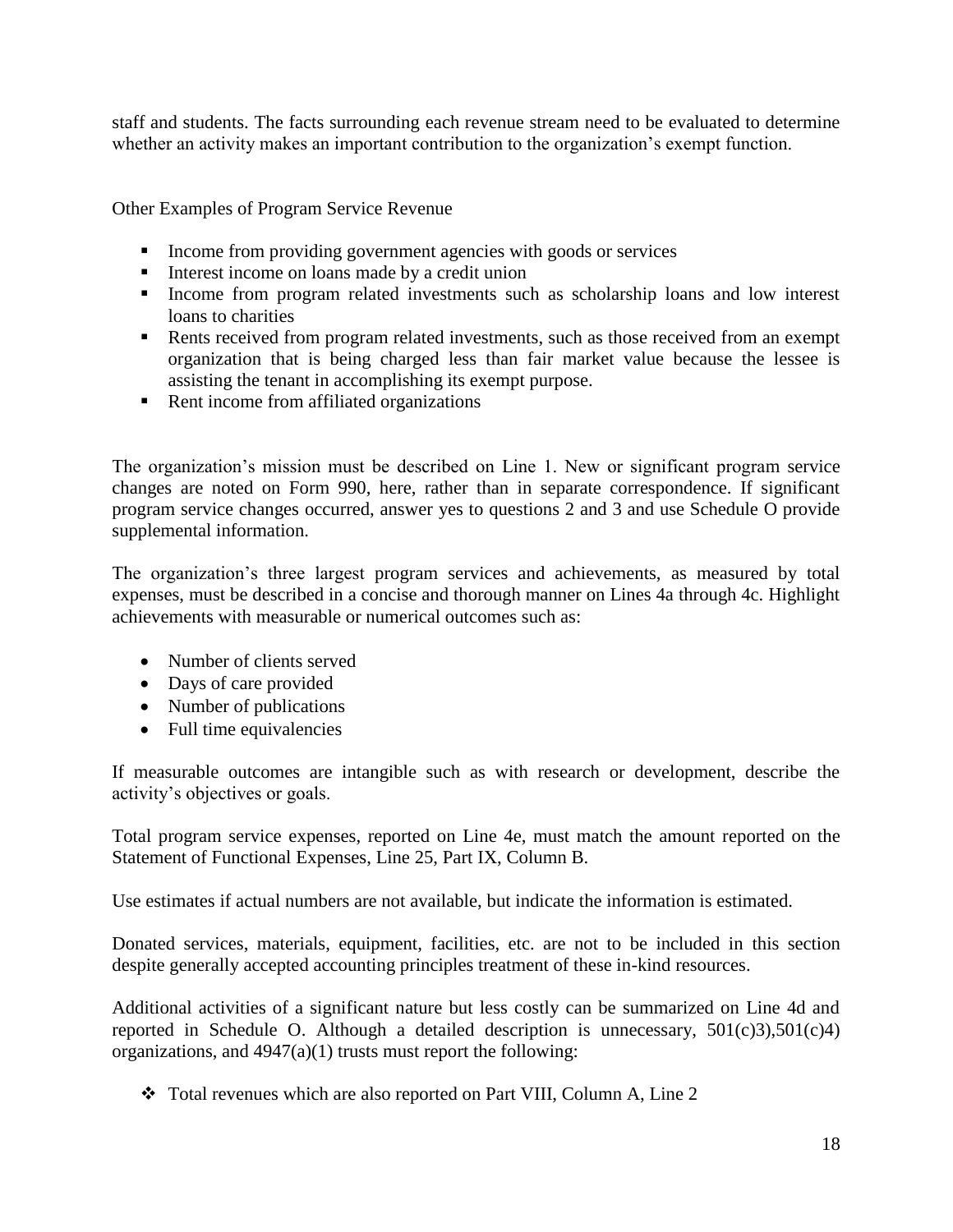- $\div$  Total expenses, including grants, which are also reported in Part IX, column B
- $\triangleleft$  Grants and allocations to others

#### **Checklist of Required Schedules - Part IV**

Part IV consists of a series of questions which determine which schedules the organization is required to file. For each "yes" answer, the related Schedule must be completed. "No" answers do not require a schedule.

The "General Rule" to follow to determine whether an organization is required to complete Schedule B, List of Contributors (referred to on Line 2), is if the organization received one or more contributions totaling \$5,000 or more from any one contributor during the tax year.

#### **Schedule C – Political Campaign and Lobbying Activities**

Some Section  $501(c)(4)$ , (5) or (6) organizations are required to notify their members of that portion of their membership dues expended on political or lobbying activities. Organizations are required to send timely notices to their members informing them of the nondeductible portion of their dues, i.e. that portion allocable to lobbying expenses. If the organization notified it members of the full amount of nondeductible dues, then it need not pay a proxy tax. The amount of proxy tax is reportable on Form 990-T. Organizations that are subject to the lobbying disclosure rules must use a reasonable allocation method, such as the ratio method to determine total lobbying costs.

If the organization answers yes to Lines 3 or 4 or 5 in Part IV, Statement of Expenses, indicating they engaged in lobbying and political activities, Schedule C must be completed. If almost all dues of an organization are nondeductible by its members *or* the organization made only inhouse lobbying expenses of \$2,000 or less, the organization need not complete Part III-B of Schedule C, whereby the taxable amount of lobbying expenses is calculated.

#### **Excess Benefit Transactions**

The net effect of excess benefit transactions is improper transferring of tax-exempt assets to private concerns via improper payments or unreasonably high compensation to insiders such as executives, key employees, or board members.

Questions 25a and 25b are intended to uncover "self dealing" transactions which involve persons of influence who are essentially dealing with themselves. These transactions must be reported on Schedule L. If the benefit to the "disqualified person" exceeds the market value of the property bought or sold or the service

provided, this is an excess benefit transaction.

"An excess benefit transaction is a transaction in which an economic benefit is provided by an [applicable tax-exempt organization,](http://www.irs.gov/charities/charitable/article/0,,id=154668,00.html) directly or indirectly, to or for the use of a [disqualified person,](http://www.irs.gov/charities/charitable/article/0,,id=173697,00.html) and the value of the economic benefit provided by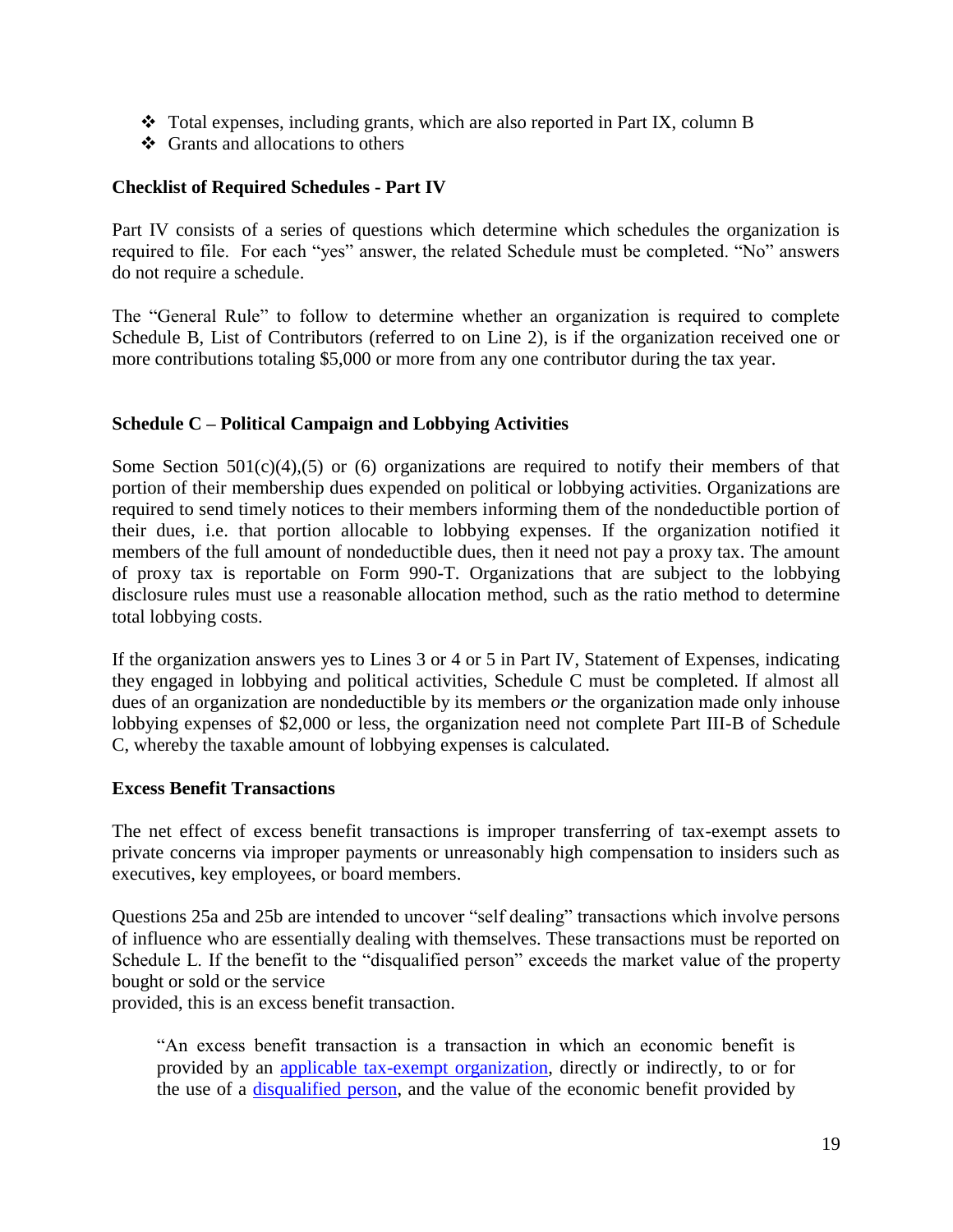the organization exceeds the value of the consideration received by the organization" [\(www.irs.gov,](http://www.irs.gov/) Intermediate Sanctions-Excess Benefit Transactions, 5/9/2011)

Questions 25 through 28 provide the means for an applicable tax exempt organization to self report if it engaged in any transactions with a "disqualified person." These questions must be answered by  $501(c)3$ 's and  $(c)4$ 's

and can be skipped by others. Schedule L, Transactions with Interested Persons must also be completed as it provides more detail including names of disqualified persons, descriptions of transactions, and if corrections have been made. Each transaction should be reported separately. Facts, thresholds and instructions for Schedule L (Form 990 and Form 990-EZ) should be carefully reviewed before answering questions on Lines 26-28 relating to financial transactions with disqualified persons.

A disqualified person is one who was in a position, within five years prior to the date of a transaction, to exercise substantial influence over the affairs of the organization. An "interested person" refers to a disqualified person and also to those individuals reported as officers, trustees, key employees, and highest compensated persons. These generally include:

- Presidents, CEO's, and chief operating officers
- · Treasurers and CFO's
- · Voting members of the governing body, trustees, directors,
- · Certain family members of a disqualified person
- · 35% controlled entities of a disqualified person
- · Large donors
- · Officers and creators
- · Key employees
- · A taxable organization with which one of these persons is affiliated

#### **Reportable Transactions**

Reporting applies to both sides of a transaction and is required whether the organization is a buyer or seller, payer or payee, lender or borrower. Reportable transactions with disqualified persons include:

- Sale, exchange, or leasing property
- Loans
- Furnishing goods, services, or facilities
- Payments, compensation, or reimbursements exceeding \$1,000
- Transfer of any income or assets

Other specific examples:

- A board member sells property he or she owns to the tax-exempt organization.
- An attorney sits on the board of directors and also provides legal services to the organization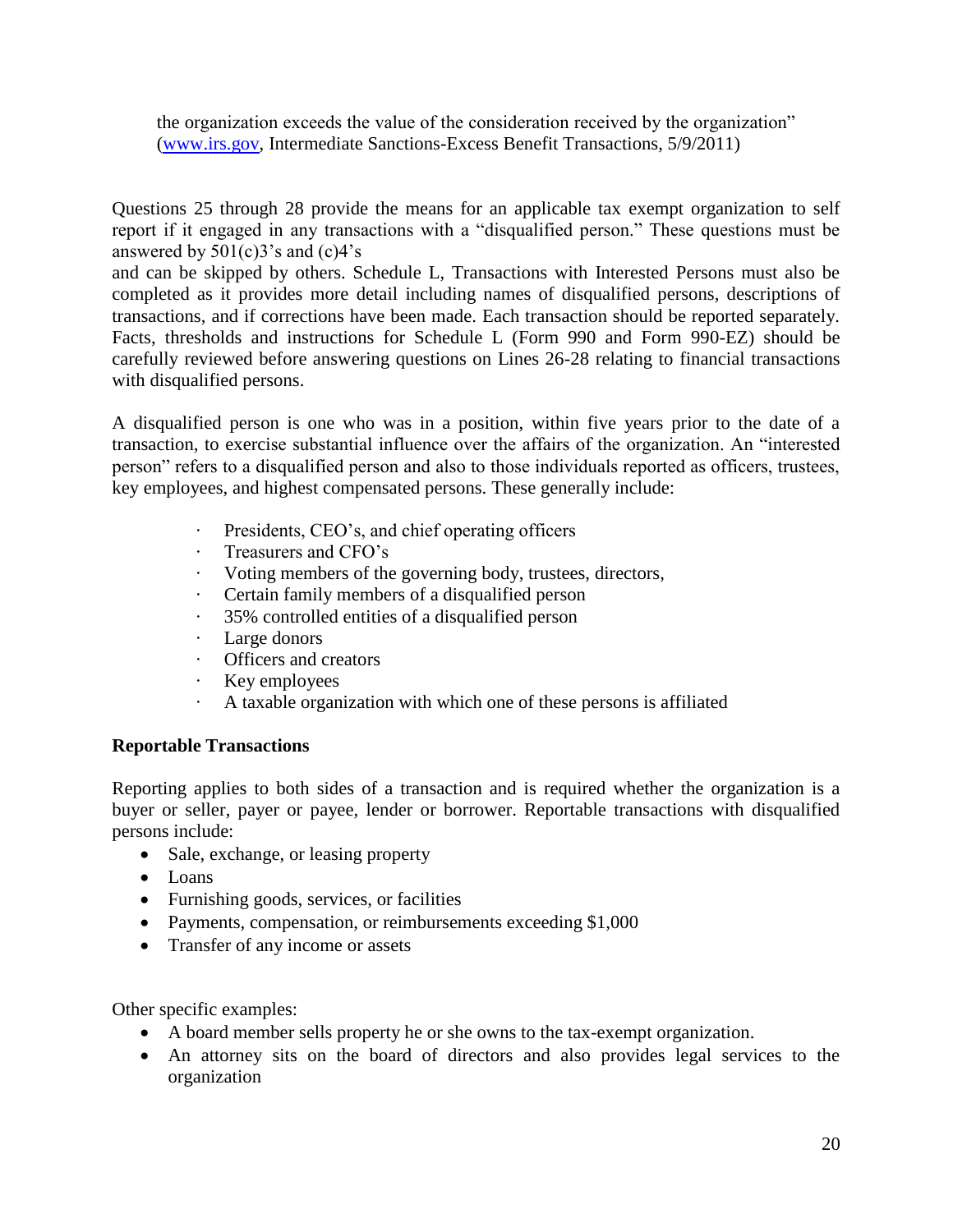Beginning in the mid 1990's, the IRS introduced the "intermediate sanctions" rule of §4958, which taxes excess benefit transactions and those who approve them. Prior to this ruling, the only sanction the IRS could impose on an organization was revoking an organization's exemption.

The initial tax on the disqualified person is 25% of the amount of the excess benefit. If it is not corrected before the IRS mails a notice of deficiency for the tax or the date which the tax is assessed, the disqualified person could be subject to an additional fine of 200% of the excess. Board members who approve excess benefit transactions can also be taxed provided they knew the amount was excessive.

# **Example**

If a  $\S 501(c)(3)$  organization paid its executive director \$600,000 when comparable compensation is \$300,000, the executive director received an excess benefit of \$300,000. A tax of 25% or \$75,000 would be imposed on the executive director who must return \$300,000 to the organization immediately upon notification of the tax. If the \$300,000 is not returned, the executive director would be liable for a second-tier tax of 200% or \$600,000. Each board member who approved the transaction knowing it was excessive would be liable for a tax of 10% or \$30,000.

Treasury regulations define reasonable compensation for services as the amount that would ordinarily be paid for like services by like enterprises under like circumstances (whether taxable or tax-exempt).

These regulations define compensation as reasonable if the following conditions are met:

- A board or board committee composed of individuals who have no conflict of interest concerning the transaction, has approved the compensation in advance.
- The governing body awarding the compensation relied upon comparable salary information
- The board adequately documented the basis for its compensation award. The documentation should include the data that was relied for comparability and how the data was obtained, terms of the compensation, date it was approved, board members who were present and voted along with any who had a conflict of interest.

Increased public and IRS scrutiny directed toward executive compensation compels board members to consider other factors when determining compensation packages including area compensation averages, hours worked, job description, number of staff being supervised, and the overall budget and financial condition of the organization.

## **Schedule O – Supplemental Information to Form 990 and Form 990-EZ**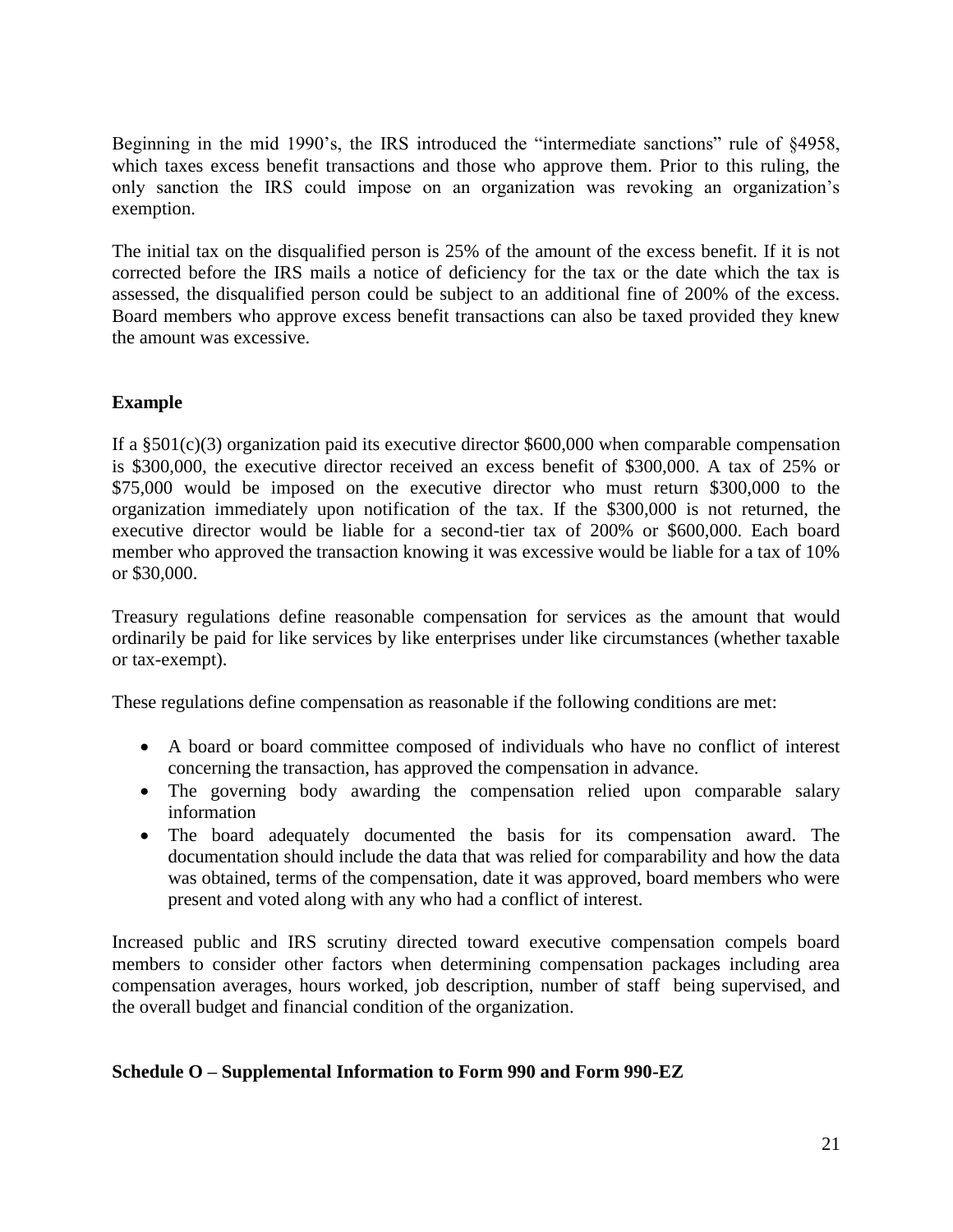Rather than attaching separate documents, Schedule O is used to provide narrative explanations to specific questions or supplement reported information. It must be completed by all organizations that file Form 990 or 990-EZ because all filers must provide a narrative response for Part VI, lines 11b and 19 where descriptions must be provided of the processes that are used:

- For board members to review Form 990 (Line 11b)
- If and how governing documents, financial statements, and conflict of interest policy are made publicly available (Line 19)

Most parts of Form 990 and Form 990-EZ, including Parts V, VI, VII, XI, and XII, require the box in the heading be checked if Schedule O contains additional related information related to that Part. Schedule O consists of blank lines and a space for the EIN.

Depending on the filer's status, the following questions also require narrative responses:

- Other Program Services (Part III, Line 4d)
- Explanation if Form 990- T was not filed (Part V, Line 3b)
- Governance Issues (Part VI, Lines 2-7b, 9,12c, and 15a-b for "Yes" responses and Part VI Lines 8a-b and 10b for "No" responses)
- If an A-133 was required but not performed (Part XII, Line 3b for "No" response)

All filers may add additional pertinent information to supplement their responses to other Form 990 questions in Schedule O.

# **Statements Regarding Other IRS Filings and Tax Compliance - Part V**

In addition to providing assurances about tax compliance, Part V provides information about other forms and schedules that the organization must file with the IRS. Although each question requires a yes or no answer, many questions also have space where a dollar amount or the total number of forms must be reported.

Information that must be provided reflecting organizational size includes:

- Total number of paper and electronic Forms 1099, 1098, 5498, and W-2G that were reported in Box 3 of Form 1096. For example, payments to independent contractors are reported on Form 1099 and IRA contributions are reported on Form 5498. Both quantities of forms are reported on Form 1096 (Question 1a)
- Total number of organizational employees, as reported on Form W-3 (Line 2a)

# **Unrelated Business Income**

Line 3a and 3b ask if the organization had unrelated business gross income of \$1,000 or more during the year and if a Form 990-T was filed. Generally, organizations with gross income of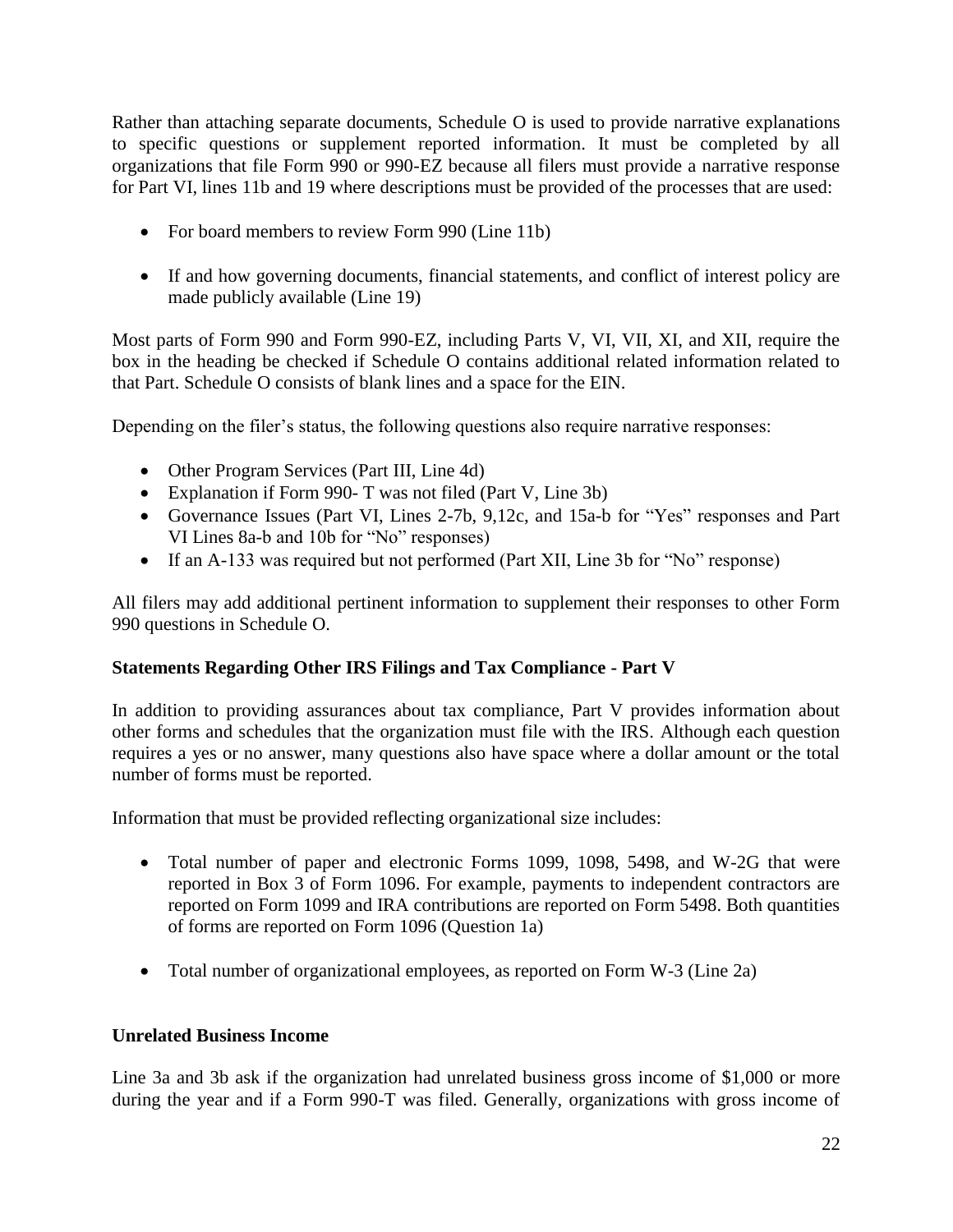\$1,000 or more from an unrelated business activity must file Form 990-T and pay the tax. Gross income is defined as gross receipts less expenses directly connected with producing the income, such as cost of goods sold. Form 990-T is in addition to Form 990 and never to be filed in place of it.

Unrelated business income arises from a trade or business that is regularly carried on by the organization but is not substantially related to its exempt purpose. IRS definitions include the following:

The term "trade or business" includes any activity carried on for the production of income from selling goods or performing services. An activity does not lose its identity as a trade or business merely because it is carried on within a larger group of similar activities that may or may not be related to the exempt purpose of the organization (Tax on Unrelated Business Income of Exempt Organizations, Publication, 598, 2010, p.3)

Examples of unrelated business income:

- Rent income from property, such as a home or other structure, that may have been donated to the organization and is unrelated to its exempt purpose
- Income from mail order, catalogue, or internet sales of merchandise to the public by a university
- Income from hall rentals to the public for banquets, wedding receptions, parties, etc. on college campuses

All tax-exempt organizations are required to pay estimated unrelated business income taxes (UBIT) if the tax liability is expected to be \$500 or more using Form 990-W.

## **Social & Recreation Clubs**

Social and recreation clubs, Section  $501(c)(7)$  organizations, may receive up to 35% of gross receipts from sources other than its membership and remain tax-exempt. Up to 15% of gross receipts may be from public use or other unrelated activities. If a social club member pays for a guest's expenses, that income is not considered nonmember income that must be reported on [Form 990-T.](http://www.irs.gov/pub/irs-pdf/f990t.pdf) If the guest pays for his or her own recreation or food, the income received from the guest must be reported as unrelated.

Gross receipts represent income from the club's usual activities such as:

- · Charges
- · Admissions
- · Membership fees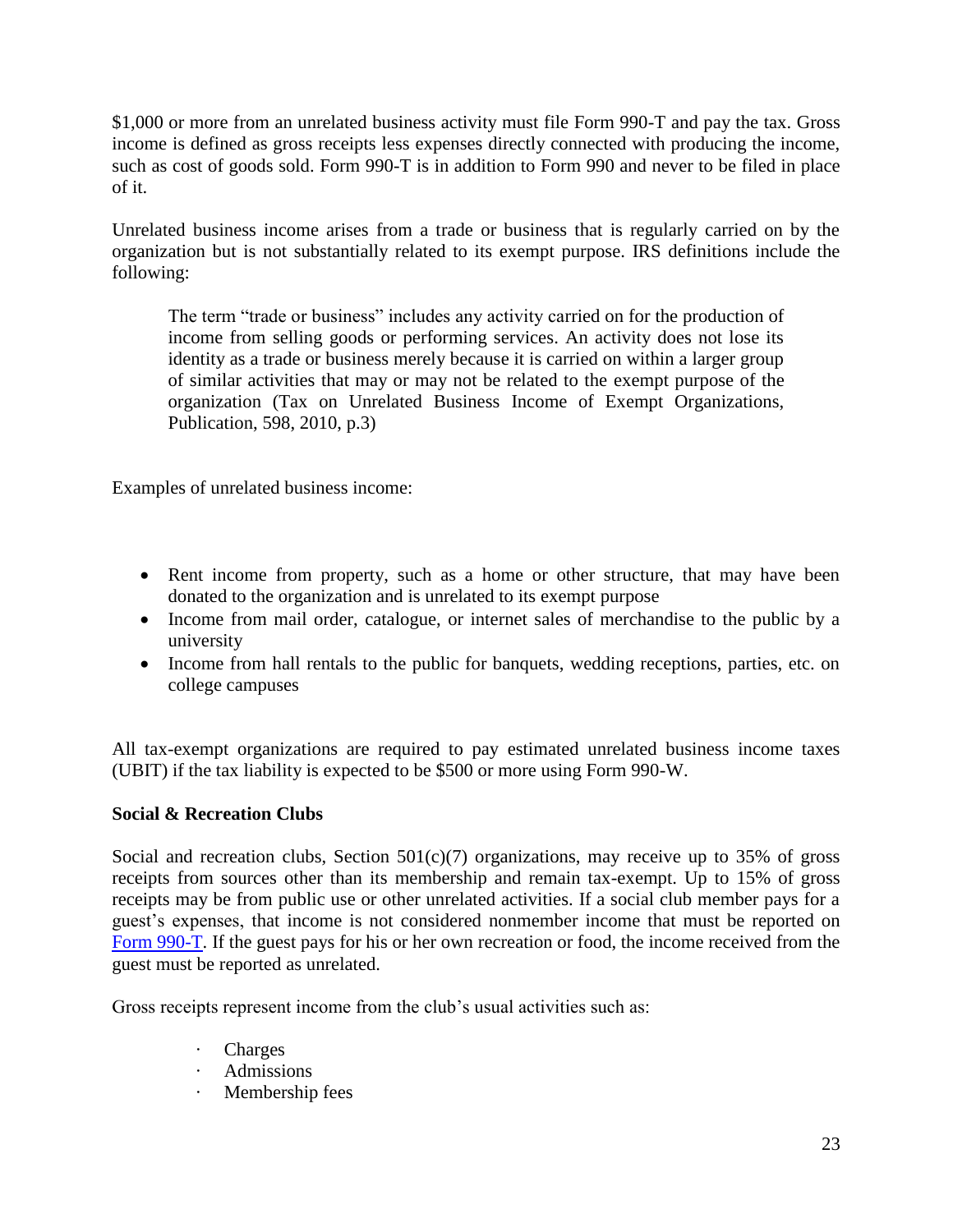- · Dues
- Assessments
- Investment income

Gross receipts, for the purpose of maintaining a tax exempt status for a Section  $501(c)(7)$  club do not include:

- Initiation fees
- · Unusual amounts of income (such as the sale of the clubhouse)

Gross receipts for public use of club facilities by Section 501(c)(7) organizations are reported on Line 10b. Line 10a asks for total initiation fees and capital contributions.

Investment income earned by a Section  $501(c)(7)$  club is generally not tax-exempt unless it is specifically set aside for a charitable purpose. Therefore, investment income must be reported as unrelated business income.

In addition, the organization will not qualify for exempt status if it has written policies which discriminate on the basis of race, color, or religion.

## **Governance, Management, and Disclosure - Part VI**

Part VI provides additional information regarding an organization's management, governance, and disclosure policies by requiring yes and no answers to a series of questions.

Although federal tax law does not require this information, the IRS believes that good policy improves tax compliance and reduces the likelihood of excess benefit transactions, operating for non-exempt purposes, or other activities inconsistent with exempt status.

Every organization is required to answer every question in Part VI.

## **Section A. Governing Body and Management**

Report the number of members of the governing body at the end of the organization's tax year on Line 1a and the number of independent voting members on Line 1b. A member of the governing board is considered independent only if all four of the following circumstances applied throughout the entire tax year.

- 1. The member was not compensated:
	- a. As an officer or employee of the organization or
	- b. By a related organization, unrelated organization, or individual for services provided to the organization or related organization if compensation is reported in VII, Section A.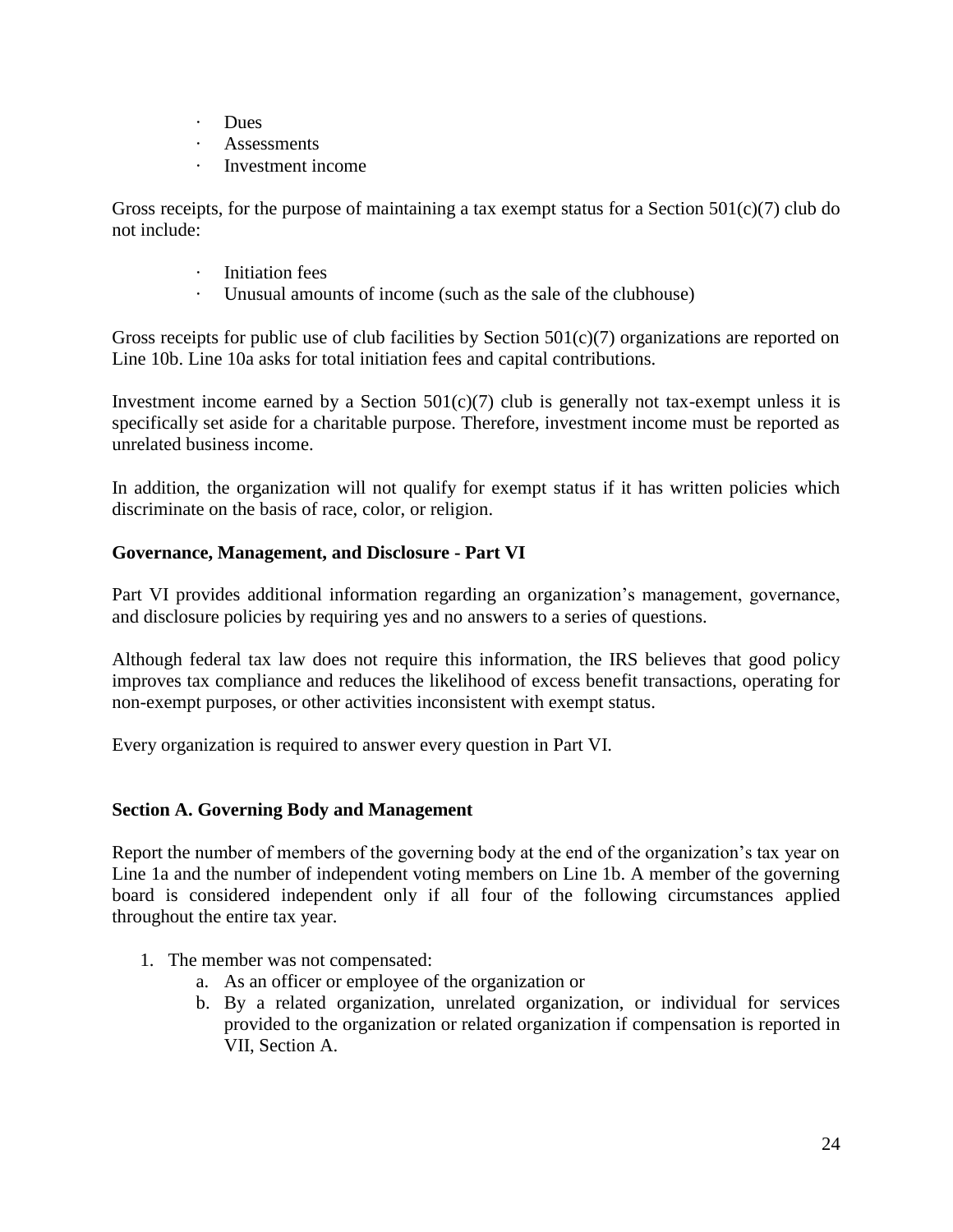- 2. The member did not receive compensation exceeding \$10,000 during the organization's tax year as an independent contractor.
- 3. Neither the member nor any family member was involved in any transaction (either directly or indirectly) that is required to be reported on Schedule L.
- 4. Neither the member nor a family member was involved in a transaction with a taxable or tax-exempt related organization of a type and amount that would be reportable on Schedule L of a related organization

The member is not considered to lack independence merely because he or she is a contributor to the organization, regardless of the amount.

The organization is required to report significant changes to either of the following documents on Line 4:

- Organizing document that created it, such as the articles of incorporation, constitution or other document
- Bylaws or similar documents governing its affairs

Report changes made since the previous Form 990 was filed or that have not yet been reported but were enacted prior to end of the tax year.

Some examples of significant changes are:

- Organization's exempt purpose
- Name of organization
- Governing board changes including number, composition, qualifications, authority, duties
- Number, composition, qualifications, authority, or duties of key employees or officers
- Ouorum, voting rights, or voting approval requirements of governing board
- Policies or procedures within the bylaws and resolutions regarding compensation of officers, directors, trustees, key employees, conflicts of interest, document retention

Changes to a governing body that do not result in a change to the filing organization need not be reported.

#### **Section B. Policies**

The Policies section asks if the organization has written policies covering conflict of interest, whistleblowers, record retention and destruction, and determination of executive compensation.

Answer yes to questions in this section only if the organization's governing board (not a department or committee) adopted the policy prior to the end of its tax year.

#### **Section C. Disclosure**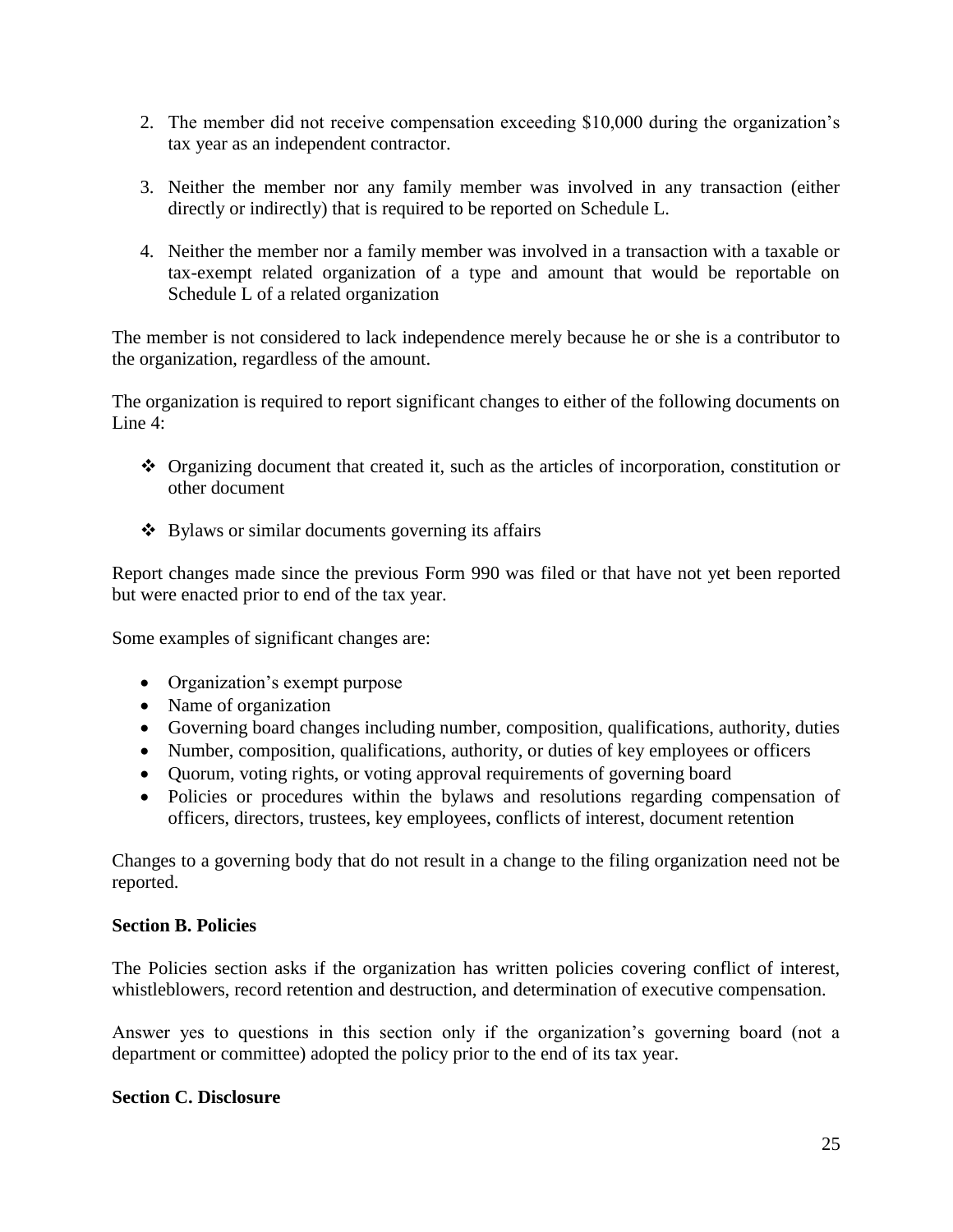The Disclosure section asks questions relating to the disclosure of Form 990 and how the organization complies with public disclosure requirements. Schedule O can be used if more space is needed for any of the questions.

Check "Own Website" or "Another's Website" only if an exact reproduction of its Form 990 and Form 990-T is posted (excepting names and addresses of contributors).

#### **Compensation of Officers, Directors, Trustees, Key Employees, and Independent Contractors - Part VII**

#### **Section A, Part VII**

Because Part VII includes the names of all board members, officers, and certain key employees along

with their compensation packages, this section must be carefully and accurately completed in order to withstand public and IRS scrutiny.

Names and compensation packages must be reported for all board members, trustees, officers, and certain key employees who served at any time during the year even if they received no compensation. Form 990's inherent consistency in presentation of compensation packages facilitates comparison of executive salaries with those of similar organizations across the spectrum of tax-exempt organizations.

Compensation information is reported for the calendar year ending with or within the organization's tax year. The reportable compensation amount is the same as that reported on Form W-2, Box 5 (Medicare Wages & Tips), and Form 1099-MISC, Box 7, "non-employee compensation. Compensation from "related organizations" must also be reported.

The organization's top management official and top financial official are deemed officers rather than key employees. Report officers, directors, trustees, and employees whose "reportable compensation" from the organization and related organizations exceed the following income thresholds:

| <b>Persons/Position</b>                                                                    | <b>Income Threshold</b>                       |
|--------------------------------------------------------------------------------------------|-----------------------------------------------|
| Officers, directors, trustees (current)                                                    | No minimum                                    |
| <b>Key employees (current)</b>                                                             | Over \$150,000 of reportable compensation     |
| highest<br><b>Five</b><br>compensated employees<br>other than those listed above (current) | Over \$100,000 of reportable compensation     |
| Former officers, key employees,<br>and<br>highest compensated employees                    | Over \$100,000 of reportable compensation     |
| <b>Former directors and trustees</b>                                                       | Over \$10,000 in capacity as director/trustee |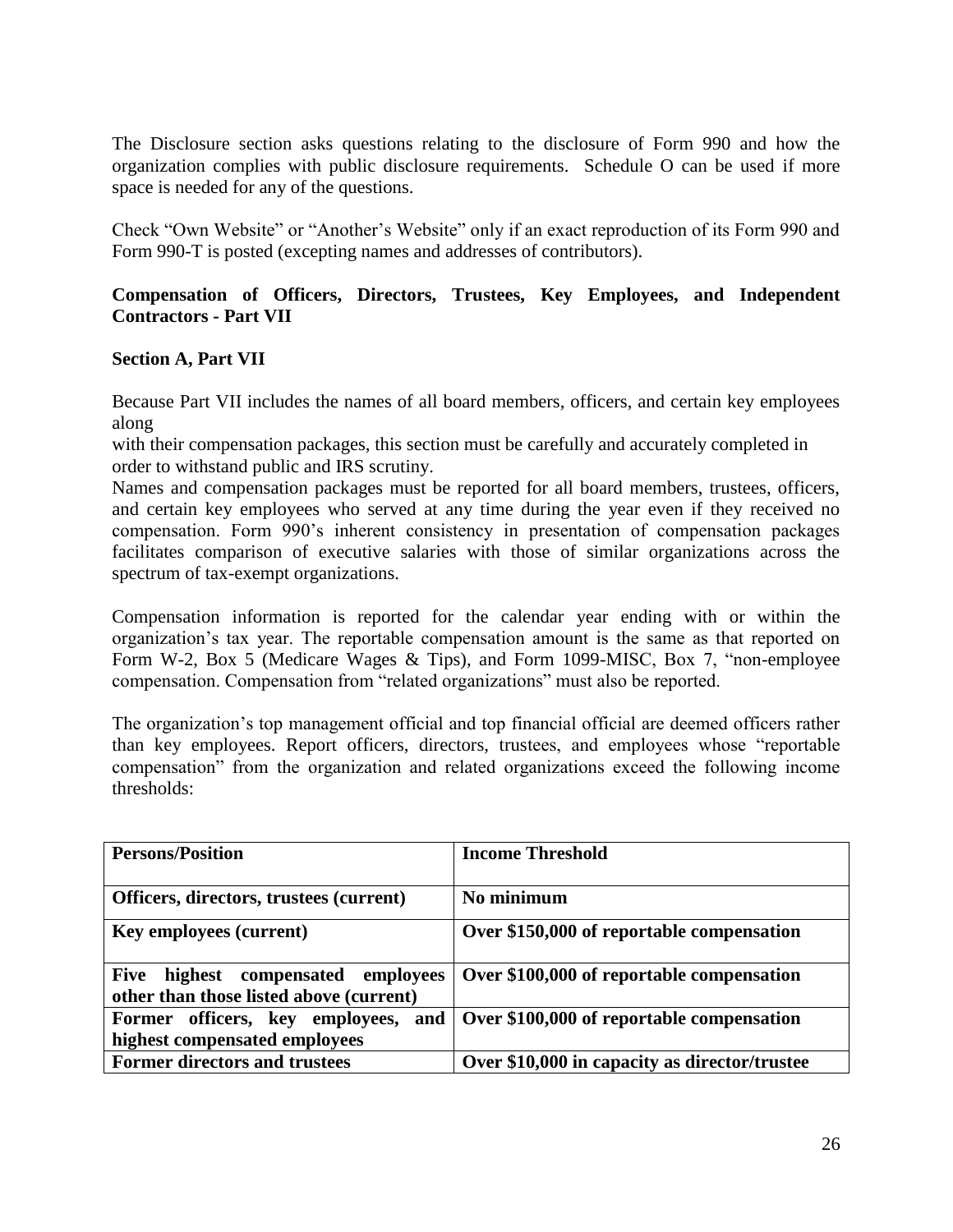# **Board Members, Directors or Trustees**

A director or trustee is a member of the governing board who has voting rights. Advisory board members with no governance authority should not be reported.

Because many board members of nonprofit organizations receive no compensation, zeros may be entered in columns D, E, or F, but their names must be reported. Failure to provide this information can subject the organization and persons responsible to penalties for incomplete filing. For example, entering the phrase "Information available upon Request" is unacceptable. Although the IRS requires an address where the person can be contacted, most organizations report the filing organization's address rather than the person's home address.

# **Officers**

The officers of an organization are determined by the bylaws or resolutions of the governing body and usually include the president, vice-president, secretary, and treasurer. An officer that served at any time during the year is deemed current and must be reported.

For purposes of Form 990, treat the following as officers regardless of their title:

- Top management official The person who has ultimate responsibility for implementing the decisions of the governing body or for supervising the management, administration, or operation of the organization such as the Chief Executive Officer or executive director.
- Top financial official The person who has ultimate responsibility for managing the organization's finances, such as the Chief Financial Officer.

The names of these individuals along with their compensation packages must be reported, even if responsibility is shared such as when there are "co-presidents."

# **Key employees**

Key employees can include presidents, chancellors, officers, such as chief financial officers and administrative officials who have authority over the entire organization (its activities, finances, or both.) Heads of separate departments, such as the radiology department of a hospital or the English department at a university, would not be considered key employees because their responsibility does not extend across at least 10% of the organization.

A key employee meets all of the following tests, applied in the following order:

- 1. Income test \$150,000. Receives reportable compensation from the organization and all related organizations in excess of \$\$150,000 for the calendar year.
- 2. Responsibility Test Has responsibilities, powers, or influence over the organization as a whole similar to officers and directors.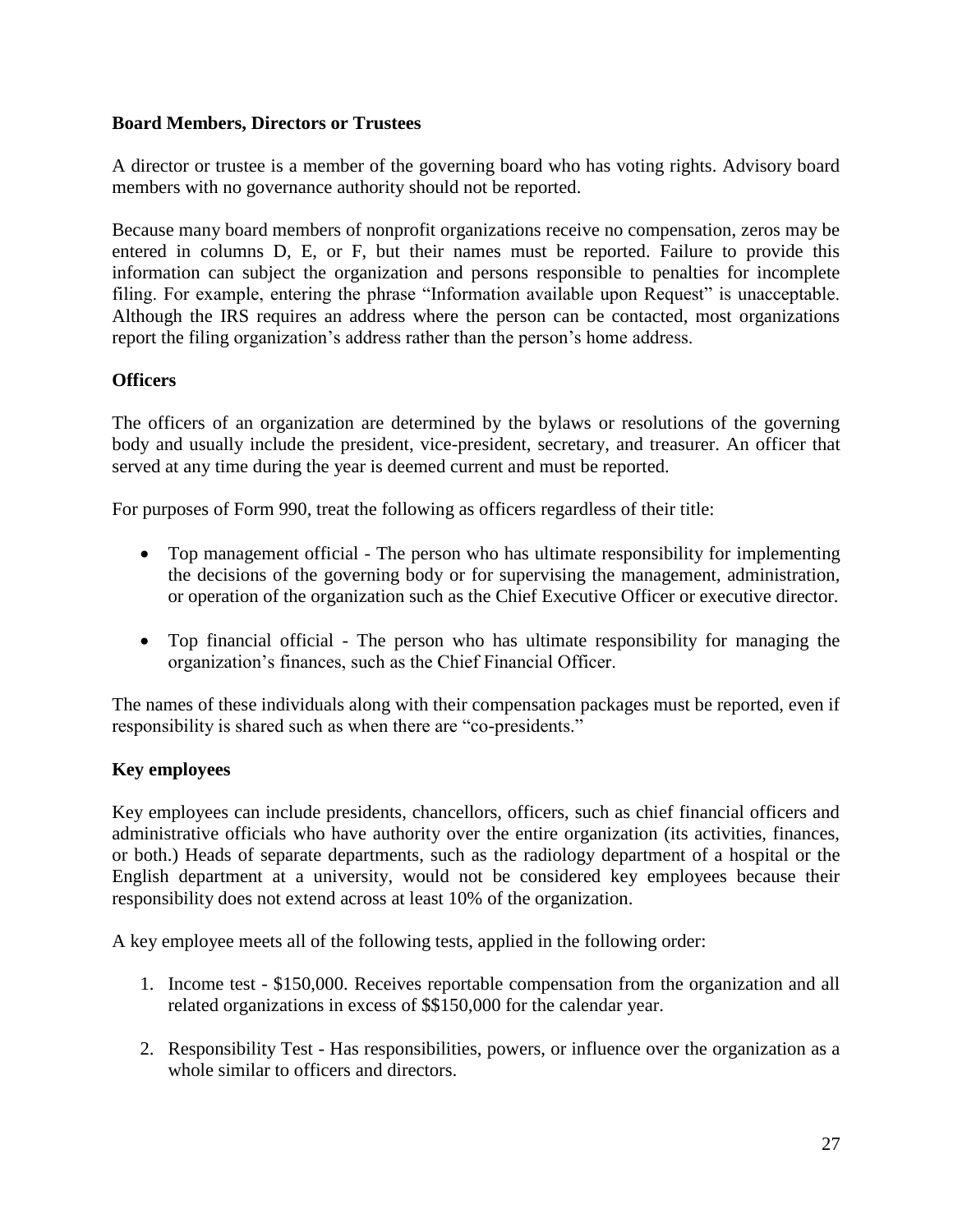- a. Manages a segment or activity of the organization that represents 10% or more of activities, assets, income, or expenses; or
- b. Has or shares authority to control or determine 10% or more of capital expenditures, operating budget, or compensation for employees.
- 3. Top 20 Test A key employee is one of 20 individuals, other than officers, directors, and trustees, who meet the income and responsibility tests, with the highest reportable income.

If there are more than 20 employees who meet the income and responsibility test, the organization need only report the top 20 with the highest compensation.

## **Five Highest Compensated Employees**

Report the five highest compensated employees with incomes greater than \$100,000. Do not duplicate the names reported as key employees who met the three tests or those as officers and directors. These five highest compensation employees need not meet the three tests.

## **Former Officers, Directors, Trustees & Key Employees**

Former employees who should have been reported but were not can be reported here, in Part VII, and Schedule J, if applicable. Do not check former if the individual served the organization at any time during the tax year. Check former only if both of the following conditions apply:

- 1. The organization reported (or should have reported applying the instructions in effect for the applicable year), on any of the Forms 990, 990-EZ or 990-PF for any of the prior five years as an officer, director, trustee, or key employee.
- 2. The individual received reportable compensation in excess of the threshold.

## **How to Report**

Average Hours per Week, Column B: Average hours worked per week requires a numeric estimate of the

hours worked per week and imprecise phrases such as "as needed" or "40+" are unacceptable.

Reportable Compensation, Column D (W-2 and 1099-MISC) includes taxable deferred compensation, and all amounts reported on Form W-2, Box 5 and 1099-Misc, boxes 5 and 7. Also include both taxable and nontaxable fringe benefits such as reportable expense allowances and reimbursements, the value of personal housing, vehicles, or other assets owned by the organization that are used without charge, payments made under indemnification arrangements, unaccounted-for expenses and allowances that were more than the payee spent, and social club dues.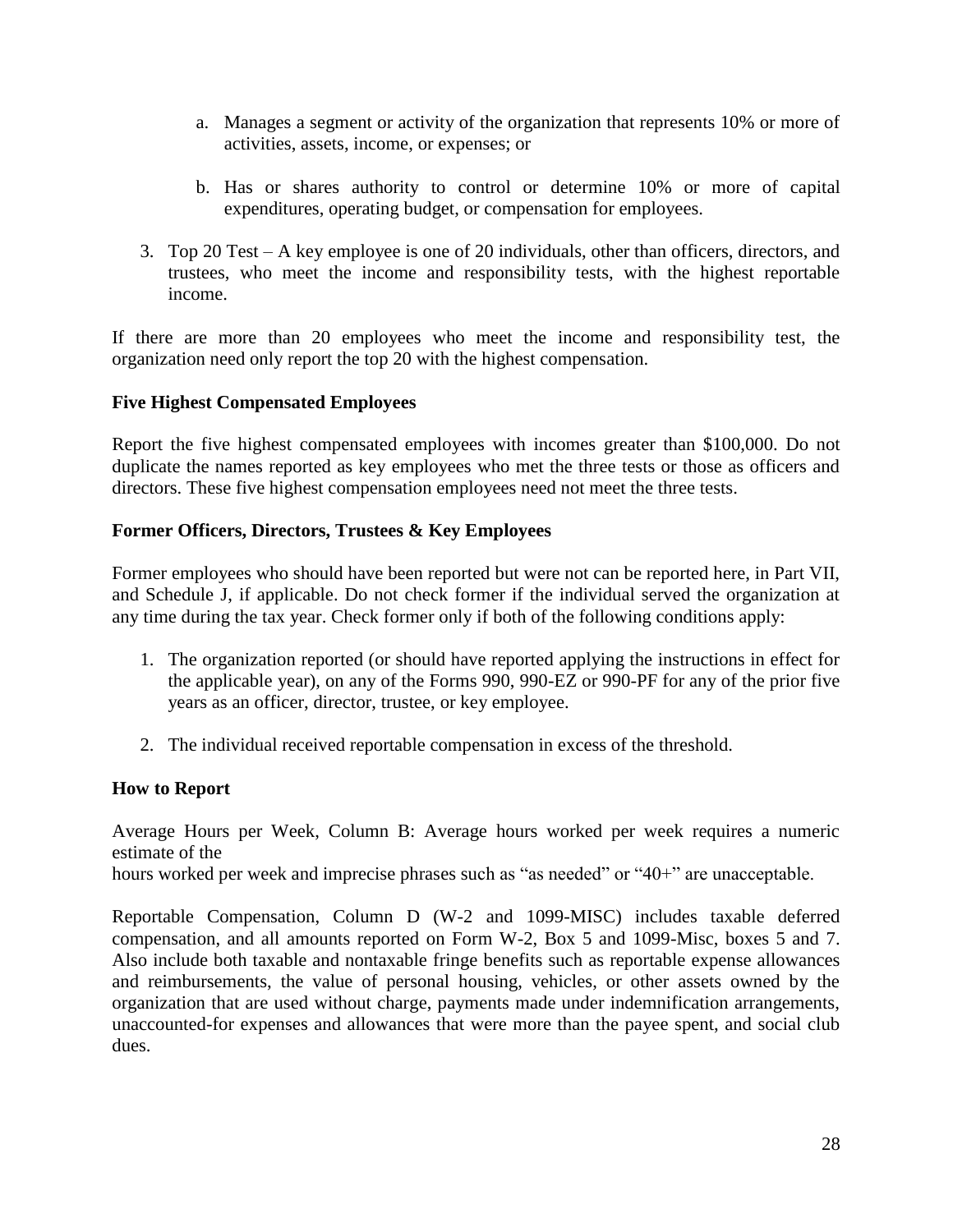Compensation received from "related organizations" by officers and key employees is reported separately in Column E using the same guidelines for reporting compensation from the filing organization.

Remember:

- Use the calendar year ending with or within the organization's tax year.
- Do not report management companies or management company staff as key employees.
- The organization's top management official and top financial official are deemed officers rather than key employees.
- Reportable compensation includes compensation from the organization and related organizations.
- All forms of cash and noncash compensation must be reported, even if deferred.

**Column F, Other Compensation** refers to compensation from either the organization or related organizations that was not reported on W-2 Box 5, or 1099-MISC Box 7. If the amount was reported in Column E, do not include in Column F.

Some examples include:

- 1. The value of health benefits provided by the employer or paid by the employee with pretax dollars that are not includable in reportable compensation. These include payments of health insurance premiums, medical reimbursement and flexible spending programs, value of health coverage (rather than amount paid) for self-insurance or self-funded programs, coverage for dental, optical, drug, or medical equipment.
- 2. Tax deferred contributions by the employer to a qualified defined benefit retirement plan.
- 3. Tax-deferred contributions by the employer and employee to non-qualified defined contribution plan, whether funded, vested, or subject to substantial risk.
- 4. The annual increase in actuarial value of a qualified defined benefit plan, whether funded or vested.
- 5. The annual increase in actuarial value of a non-qualified defined benefit plan, whether funded or vested.

This column includes all forms of nontaxable deferred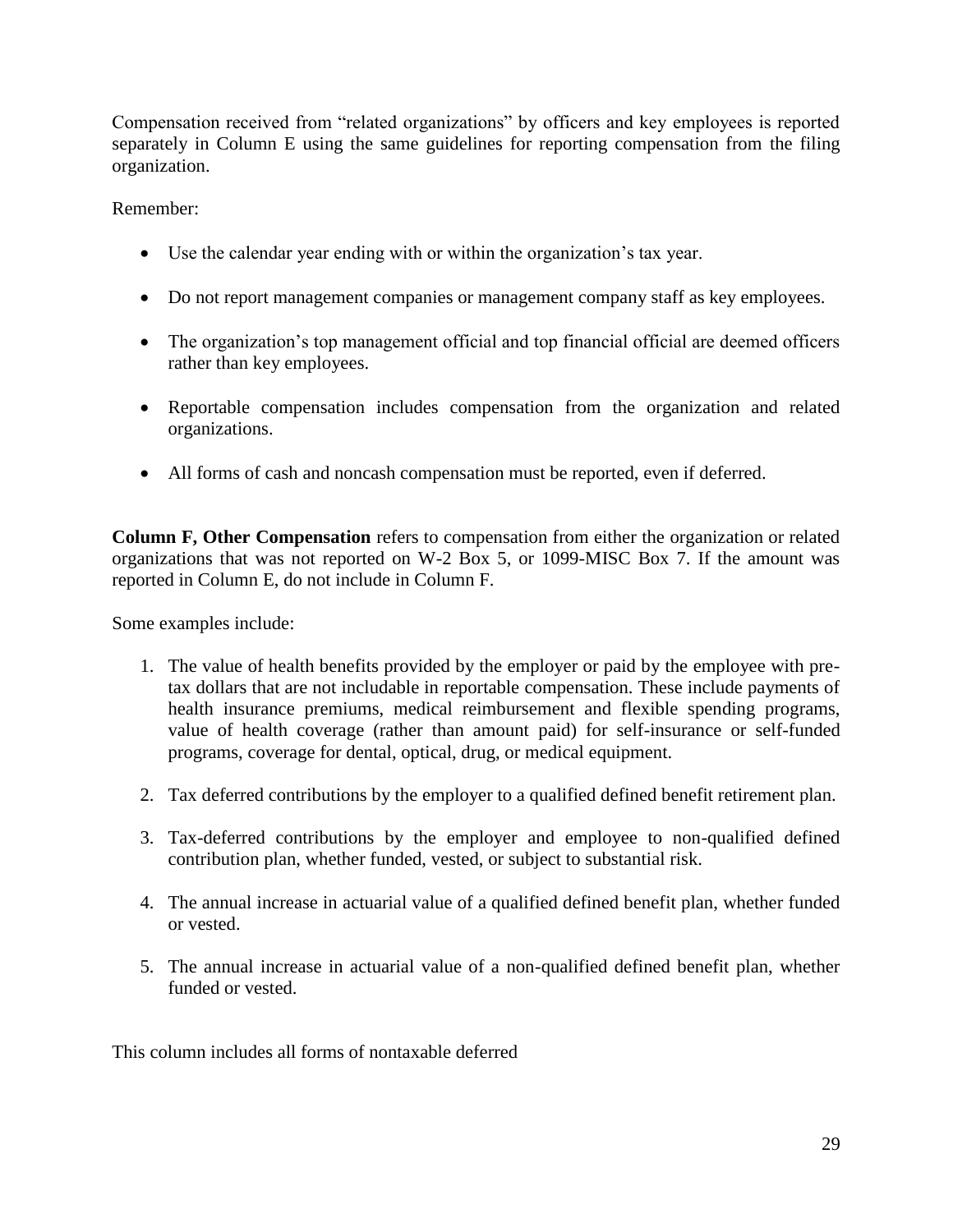compensation, future severance payments (whether or not funded or vested, and whether or not part of a qualified 401(a) plan. Payments on behalf of others, such as spouses, and benefit plans such as medical, dental, life insurance, must be reported, too.

The IRS requires that reasonable estimates be used if exact costs are unavailable.

# **Exclusions**

The following benefits can be excluded from reporting in this section:

- Disability or long-term care insurance premiums.
- Any single item, other than those required as listed above, if its total value is less than \$10,000, for the calendar year ending with or within the organization's tax year. The \$10,000 per item exception applies separately to each item of compensation from the organization and from each related organization.
- Items valued below \$10,000 when determining if an individual's reportable compensation exceeds the thresholds for highly compensated employees.

If the individual's total compensation exceeds the relevant threshold, the amounts excluded under the \$10,000 exception are to be included on Schedule J. Therefore, the individual's total compensation as reported on Schedule J could be higher than the amount reported on Section A, Part VII.

# **Schedule J - Compensation Information for Certain Officers, Directors, Trustees, Key Employees, and Highest Compensated Employees**

Schedule J is designed to reveal a taxpayer's entire compensation package and those individuals listed here and also in Part VII must report this compensation on their individual returns.

Schedule J is completed if the organization:

- Lists any **former** officer, director, trustee, key employee, or highest compensated employee.
- $\cdot$  Lists an individual on Line 1a with compensation exceeding \$150,000
- Lists an individual on Line 1a who received or accrued compensation from an unrelated organization or individual for providing services to the filing organization.

If any of the these statements apply, the organization would answer yes to questions 3, 4, or 5 in Part VII which in turn triggers a "yes" to Line 23 in Part IV.

## **Section B, Section VII**

This section asks for information on the five highest paid independent contractors (whether individuals or firms) who were paid in excess of \$100,000 for professional services. Independent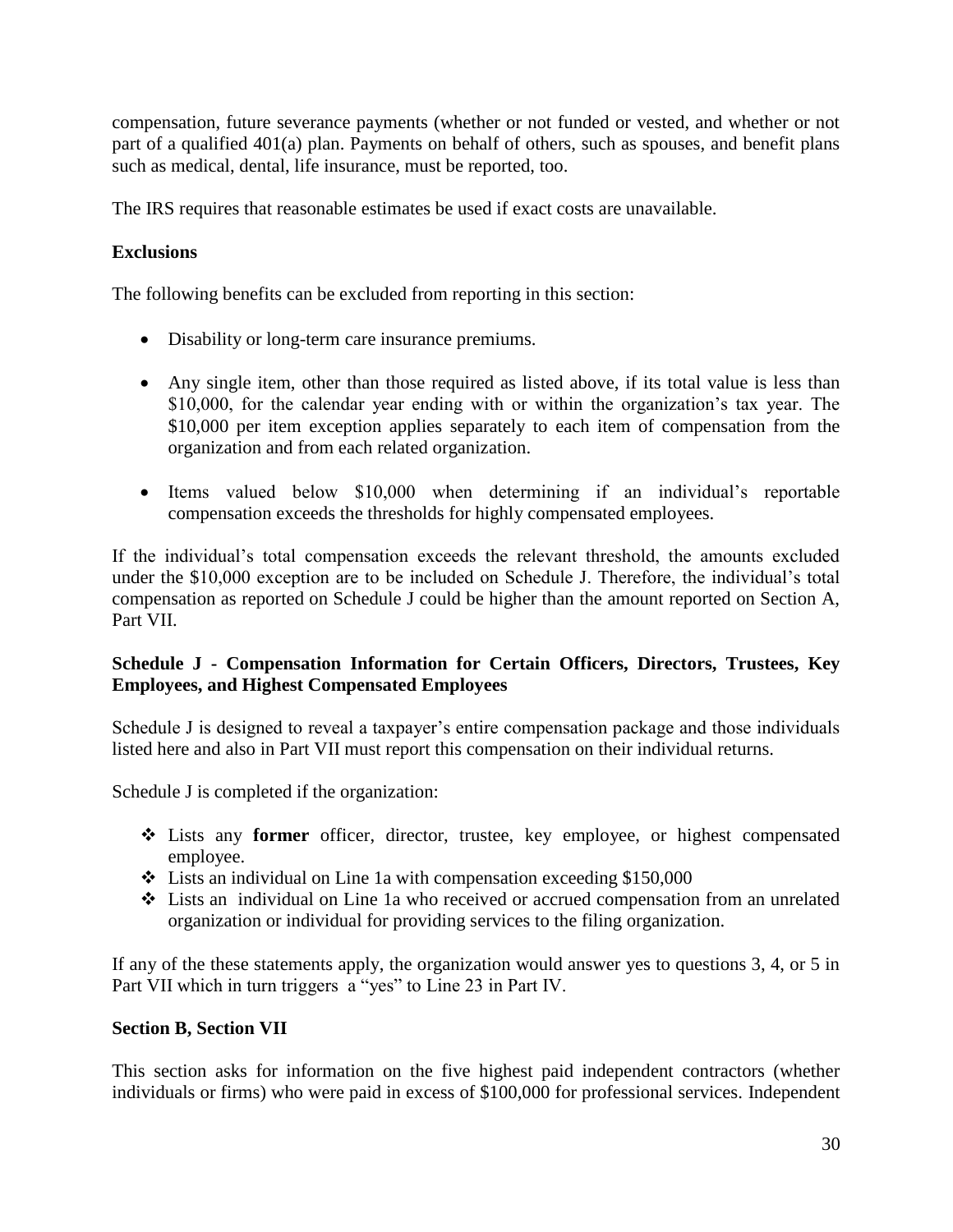contractors include accounting firms, professional fundraisers, law firms, management companies, and investment management companies, among others. Only the fee portion of payments to contractors is reported, not expense reimbursements or amounts paid to public utilities. Because exempt organizations can provide excess benefits directly and indirectly through third parties, this information can be useful to the IRS

in identifying private benefit transactions and excess benefit transactions (Chasin, et al.,2003).

#### **Statement of Revenue, Part VIII**

All organizations must report their gross receipts from all sources in Column A, Total Revenue. Columns B through D must be completed by all organizations, except section 527 political organizations, and allocated according to revenue columns:

- Related or Exempt Function Revenue (Column B) Report all revenue substantially related to the exempt purpose
- Unrelated Business Revenue (Column C) Report all unrelated business revenue received during the tax year from an unrelated trade or business.
- Revenue Excluded from Tax under Sections 412, 513, or 514 (Column D) -Report income excluded from unrelated business income such as receipts from sales of donated items and bingo games.

#### **Revenue Line Items**

#### **Contributions, Grants, Gifts, and Other Similar Amounts – Lines 1a -1h**

All donated items and gross amounts of contributions, including portions of donations, from the general public, government units, foundations, and other exempt organizations are reported as gross receipts without deducting any expenses on Lines 1a through 1h. Grants that are equivalent to contributions because the donor does not receive goods or services from the organization are also reported on Line 1e. However, when there is no benefit to the public and the grant requires the recipient to provide a service, facility or product to the grantor, this is considered a payment, not a contribution, and would be reported on Line 2 as program service revenue.

Federated Campaigns, Line 1a: Report total contributions received indirectly from the general public through federated fundraising agencies. Federated fundraising agencies, such as United Way, generally conduct a campaign within a geographic area and allocate a portion of the net proceeds to participating exempt organizations.

#### Example

A 501(c)(4) civic league made a "grant" to a tax exempt organization to conduct a survey to determine voter attitudes. The league planned to use the results of the survey to strategize its own operations in its five year master plan. The tax exempt organization should not report this "grant" on Line 1 because the survey is intended to benefit the grantor, not the general public. This is not a true "grant" represents a payment for a service and would be reported as program service revenue on Line 2.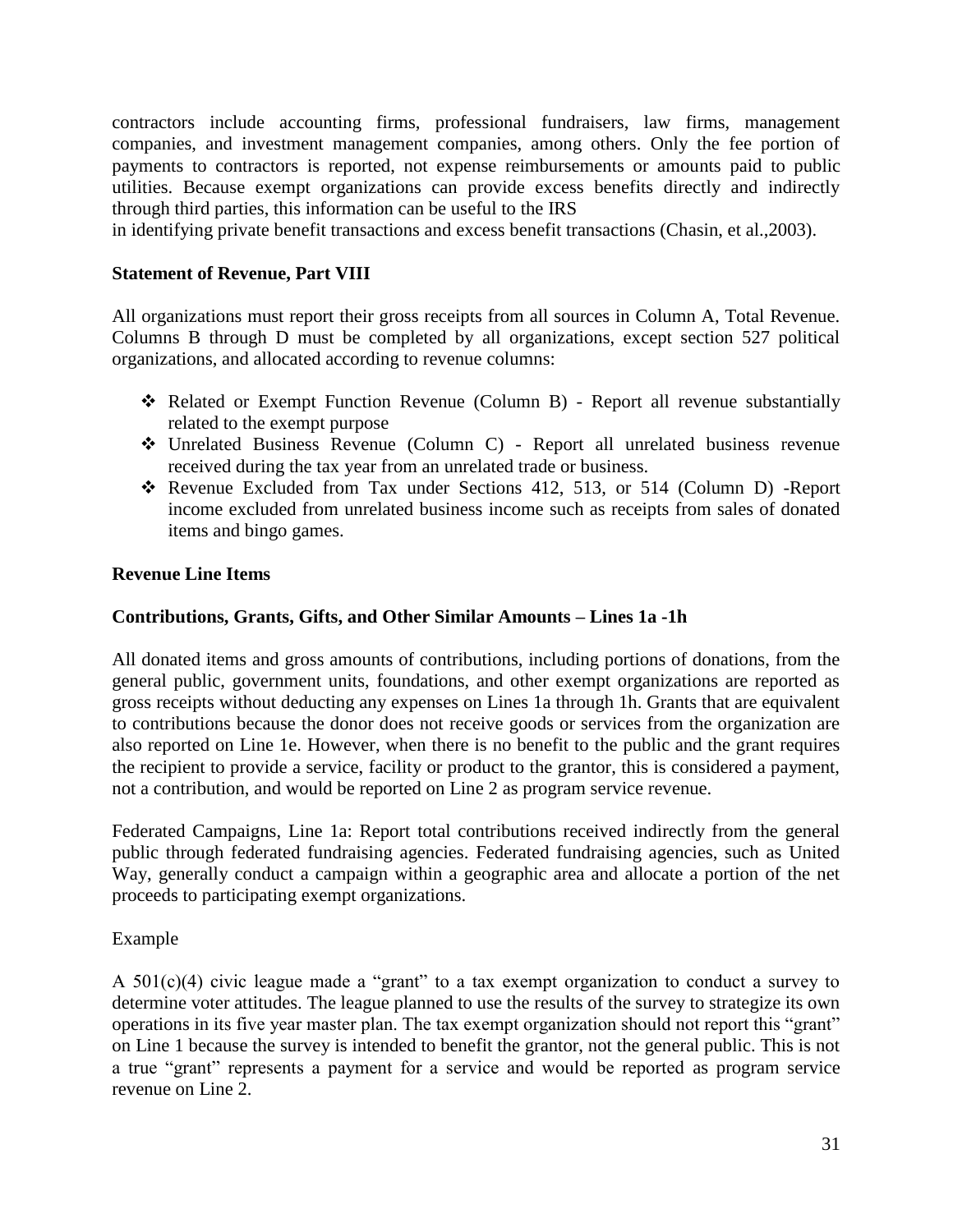Membership Dues, Line 1b: Report membership dues and assessments that represent contributions rather than payments for benefits, goods or services.

Fundraising Events, Line 1c. Report the total amount of contributions, only, received from fundraising events, such as dinners, auctions, and other events. Contributions received from gaming activities must be reported on line 11, not 1c. Receipts from contributors must be allocated according to the amount donated and the retail value of the goods or services.

#### Example

ABC Nonprofit sponsors a dinner, charging \$100 per person. The dinner has a retail value of \$20. The participant is really paying \$20 for the dinner and contributing \$80 to ABC. The difference between the amount paid and the retail value is \$80 which represents the contribution and is reported on Line 1c and again on 8a (within the parentheses). The revenue received of \$20 is reported in the right hand column of on Line 8a, Gross Income from Fundraising Events. Direct expenses for the dinner are deducted on Line 8b to arrive at the Net Income (or loss) from Fundraising Events. The income is not substantially related to the exempt function and must be reported as Unrelated Business Revenue in Column C or Column D.

Fundraising expenses are not deducted to arrive at gross contributions. Fundraising expenses must be reported in the Fundraising column (D), Part IX, with professional fundraising fees isolated on Line 11e. If special events give rise to contributions whereby donations are received in excess of the retail value of the event, the excess amount or donation portion should be reported both on Line 1a and also in parentheses on line 8a. Direct expenses (excluding fundraising expenses) are deducted on Line 8b.

Organizations reporting more than \$15,000 on line 1c and 8a must:

- Answer yes to Part IV, line 18, which asks if the organization reported more than \$15,000 of fundraising event gross income and
- Complete Part II of Schedule G, Supplemental Information about Fundraising or Gaming Activities.

Note:

Organizations must notify contributors of tax-deductible amounts when donations are received.

Report the amount donated by related organizations on Line 1d:

Government Grants (contributions), Line 1e: Report the total of grants received from federal, state, and local sources. Grants are reported here if the primary purpose is to serve the public rather than the needs of the governmental unit.

Examples include: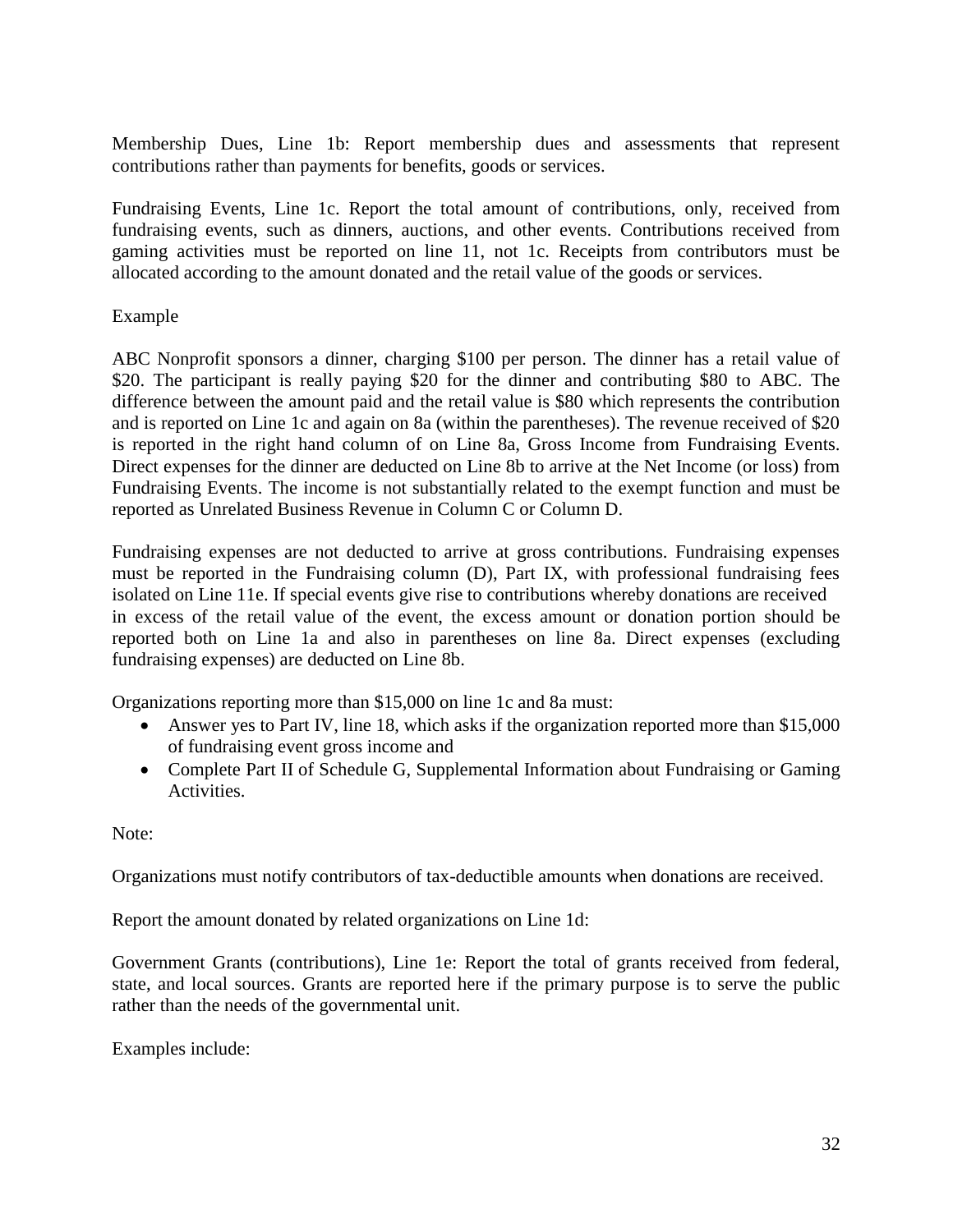- Subsidies to child day care facilities which enable better day care for children in the community
- Federal grants to a university to construct a library or other building used for learning
- State grants to upgrade senior centers

All other Contributions, Gifts, Grants, and Similar Amounts not Included Above, Line 1f: Report contributions, gifts, and similar amounts not previously reported on lines 1a through 1e, such as contributions from gaming activities, and donor advised funds, unless the sponsoring organization is a related organization.

Noncash Contributions, Line 1g: Report the value of noncash contributions, such as cars, antiques, and securities that were included on lines 1a through 1f. If this amount exceeds \$25,000, answer "yes" on Line 29, Part IV, and complete Schedule M, Noncash Contributions.

Lines 2a through 2e: Report the organization's five largest sources of program service revenue. Program services are those activities that form the basis of the organization's exemption from tax. Although unrelated business activities can be included here, but fundraising should not. Some examples of program service revenue are:

- Tuition received by a college
- Medicare/Medicaid and other payments for medical services to a hospital
- Fees and contracts from governmental agencies that benefit the government agency
- Interest income on loans made by a credit union
- Income from program related investments, such as low interest loans to victims of a natural disaster
- Fees charged by a social club to its members
- Fees charged by a social club to nonmembers for use of its facilities

Hospitals, colleges, and universities can report sales of inventory items, otherwise reportable on line 10a as program service revenue. The applicable cost of goods sold, as a program service expense, must then be entered in Column B, Part IX.

A corresponding Business Activity Code must be entered for each activity reported on lines 2a through 2e. Use codes that describe the activity not the organization.

Investment Income, Line 3: Enter the amount of interest, dividends, and investment income, but do not include capital gains or losses for securities carried at market value.

Income from Investment of Tax-Exempt Bond Proceeds, Line 4: Report all investment income received from investing the proceeds of tax-exempt bonds which are under the control of the organization.

Royalties, Line 5: Report royalties received from licensing the ongoing use of property to others, such as patents and payments for the right to exploit natural resources such as gas or oil.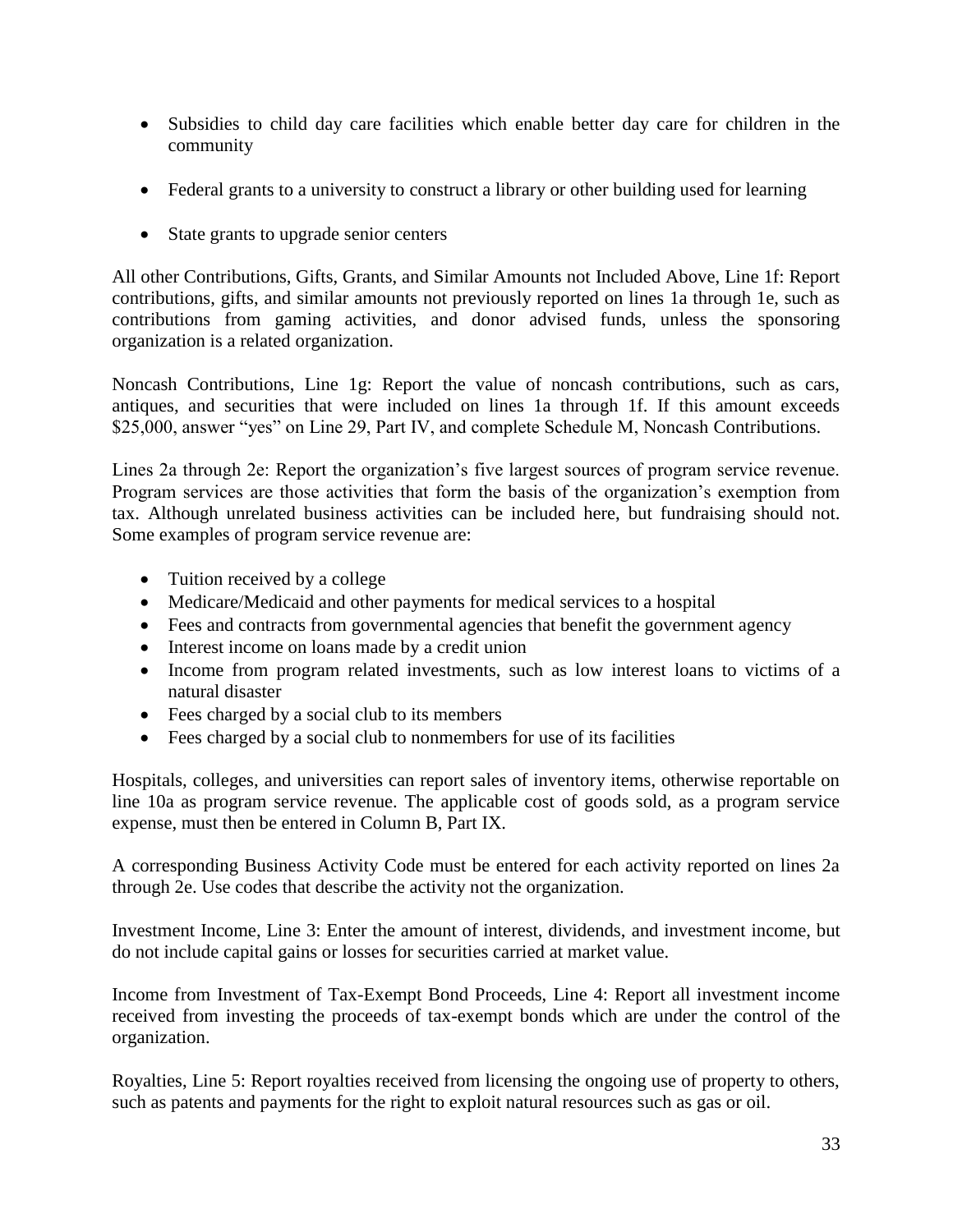Gross Rents, Expenses, Net Income or Loss, Lines 6a-6d: Report rental income received from investment property by allocating between real and personal as per the columns on the form. If the rental income is related to the organization's exempt purpose, report the income as Program Service Revenue on Line 2. Generally, rental income from real property is not reported as unrelated business income, but rent from personal property is.

Allocate and report expenses that are on the organization's books that are associated with the real and personal rental income such as interest and depreciation.

Sales of Assets other than Inventories, Cost or other Basis, Gains or Losses, Net Gain or Loss, Lines 7a - 7d: Report sales of all types of investments such as securities, real estate, fixed assets, and non-inventoried assets, here. The total gross sales price must be reported on Line 7a while its cost basis minus depreciation plus selling expense is reported on Line 7b.

Capital gains dividends and distributions must be entered on Line 7a with losses reported on Line 7c. Again, unrealized gains or losses on securities carried at market value are not reported.

Gross Income from Fundraising Events, Direct Expenses, Net Income or Loss, Lines 8a – 8c. Report gross income from fundraising events, such as dinners, dances, merchandise sales, and sports events, on Line 8a. Exclude the amount of contributions reported on Line 1c which are to be recorded in parentheses.

If the total on the amounts reported on Line 1c and 8a exceeds \$15,000, Schedule G must be completed along with answering "yes" to Part IV, line 18.

Report direct costs associated with the production of fundraising revenue on Line 8b. Indirect fundraising expenses such as advertising costs would be reported in Part IX, Statement of Functional Expenses, column D, not here.

Do not include activities that substantially further the organization's exempt purpose as fundraising events even if they also generate funds. If gaming is conducted at an event, income and expenses must be allocated between gaming and fundraising, with gaming amounts recorded separately on Lines 9a through 9c.

Net income or loss from fundraising events is calculated as the difference between 8a and 8b and entered on Line 8c. Report net income from unrelated fundraising events as unrelated business income in Column C or Column D, if excluded from tax under sections 512, 513, or 514.

Section 512b of the Code applies to certain types of passive or investment income. It states that income from dividends, interest, rents from real property need not be categorized as unrelated business income. Social clubs are an exception to this because all investment income for social clubs must be classed as unrelated.

Section 513 describes the activities that constitute a trade or business for unrelated business income tax rules. A trade or business is generally an activity that is engaged in for the primary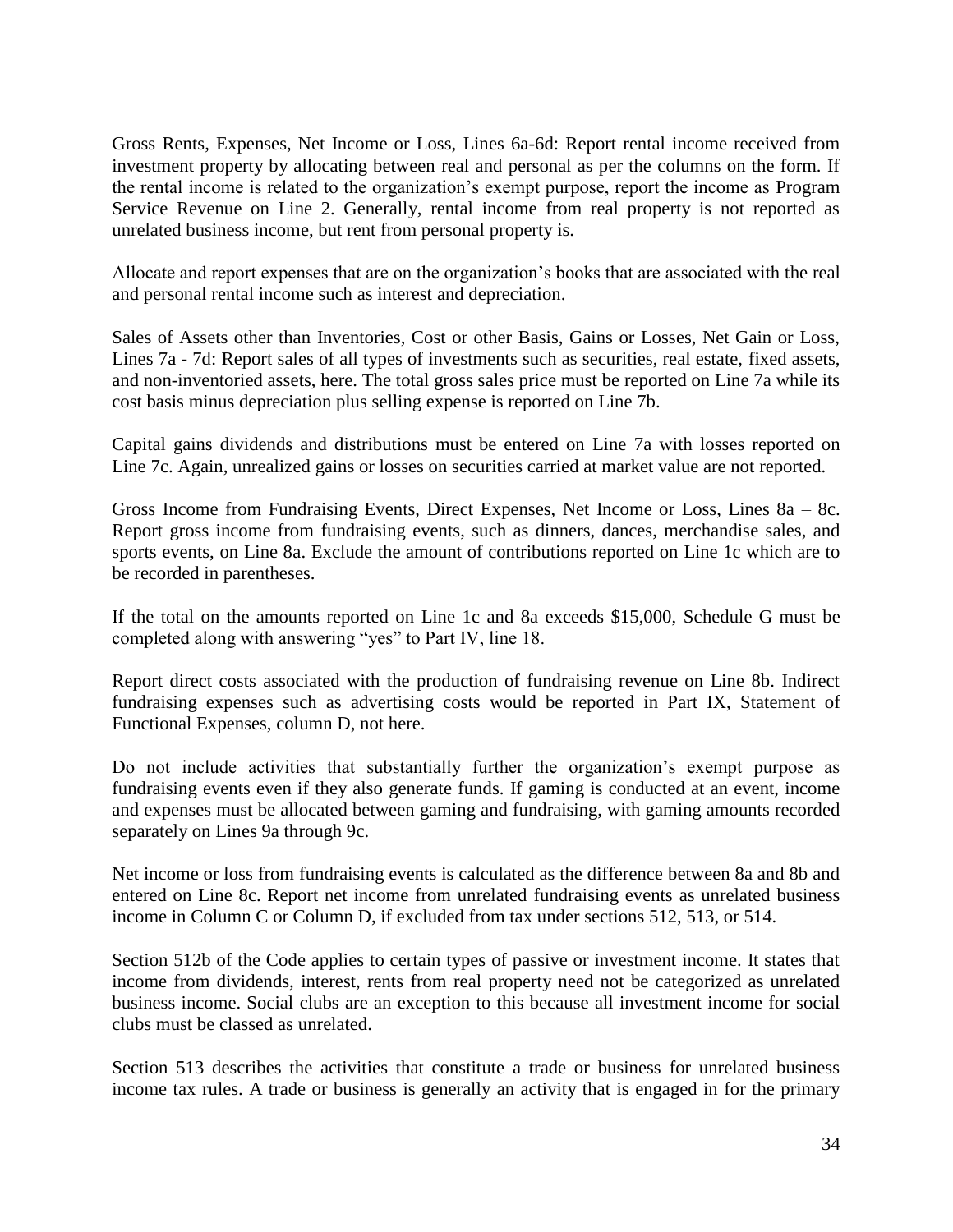purpose of generating income or profit. The existence of a profit motive is considered one of the most important factors in determining if the activity is a trade or business subject to unrelated business income tax. The IRS is continuing to examine why organizations claim continuing net operating losses for unrelated business activity resulting little or no taxable income and how losses from one activity are used to offset income from another (McGuireWoods, 2011).

Section 514 refers to income from debt-financed property with a proportion of income to be included as unrelated business income with certain allowable deductions according to a prescribed formula.

Gross Income from Gaming Activities, Line 9a: Report gross income from gaming but do not include contributions that should be reported on Line 1f. As noted previously, reporting more than \$15,000 on Line 9a triggers the need for Schedule G.

Less: Direct Expenses, Line 9b. Report and deduct expenses directly related to gaming such as cost of prizes or compensation to workers.

Net Income (Loss) from Gaming Activities, Line 9c: Many gaming activities are unrelated business income. Bingo income is generally not taxable as long as the game meets the legal definition of bingo.

Gross Sales of Inventory, less Returns & Allowances, Line 10a: Report gross income from sales of inventoried items, less returns and allowances. Inventory includes donated items, items made for resale, or items purchased for resale. All sales revenue must be reported whether it is unrelated or related to the exempt function. Examples of reportable sales include college bookstore sales and clothing at a second-hand resale store.

Less: Cost of Goods Sold, Line 10b: Deduct cost of goods sold. Cost of goods sold include direct and indirect labor, materials and supplies consumed, freight-in, and an allocation of overhead. Marketing and distribution costs are not included in cost of good sold but reported in Part IX, column B as program service expense.

Net Income or Loss, Line 10c: Total the income in Column A then allocate as appropriate across Columns B through D as related or unrelated business income.

Miscellaneous Income, Line 11: All revenues not reported previously are entered in this section. The three largest revenue sources should be listed on lines 11a, 11b, and 11c along with the corresponding Business Activity Code. If none of the codes accurately describe the activity, enter code "900099."

Total Revenue, Line 12: Total the columns and verify that Line 12 Columns B, C, and D plus Line 1h equal Line 12 column A.

#### **Statement of Functional Expenses - Part IX**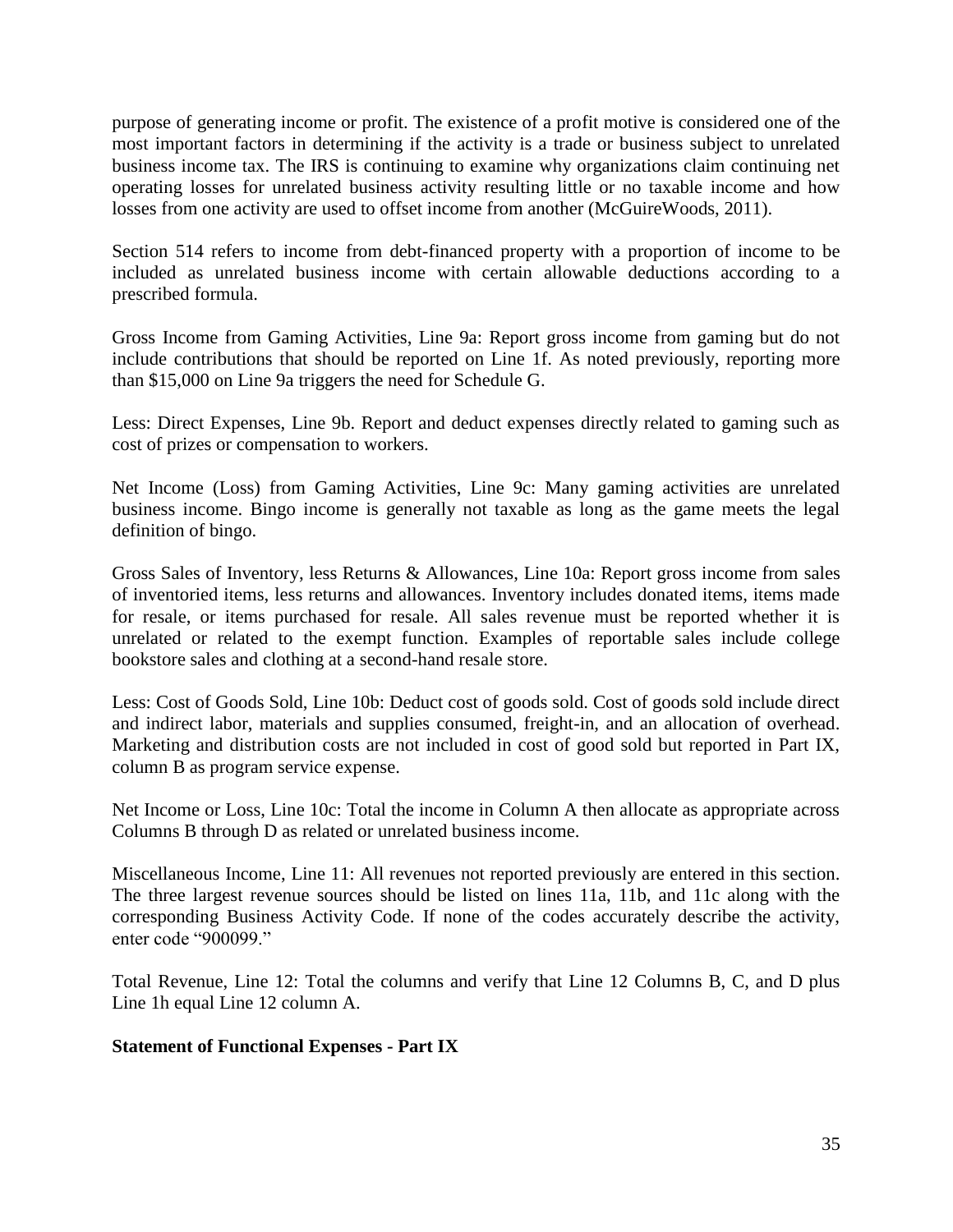Part IX requires expenses to be classified longitudinally according to object codes such as grants, salaries, pension plan, 401(k) and 403(b) contributions, other benefits, payroll taxes, and office expenses, then, laterally among program services, management and general, and fundraising.

All organizations are required to complete column A which represents lateral totals, but only the following organizations are required to also complete columns B, C, and D:

- $\div$  Section 501(c)(3)
- $\div$  Section 501(c)(4)
- Section 4947(a)(1)Non-exempt charitable trusts

Other organizations should check state requirements to determine if these create a need to allocate expenses among the columns. Filers have the option of providing this additional information if they choose.

Program services, reported in Column B, are those activities that form the basis of the organization's exemption from tax. Expenses associated with most grants and unrelated business income activities are also reported in this column.

Management and general, Column C, includes expenses related to the management and overall operations such as salaries of the executive director and his or her staff, board expenses, insurance, professional fees (except fundraising), legal, human resources, investment expenses, accounting, and other centralized services.

All fundraising expenses including those for special meetings, soliciting donations, grants, and gifts, fundraising campaigns and appropriately allocated overhead must be reported in Column D.

Readers can examine the totals for these three broad categories of expenses to ascertain that the organization is spending the majority of its resources on mission driven activities and not fundraising or managing.

The organization's accounting system should be used to allocate expenses among the categories. If the system lacks that capability, a reasonable method of allocation can be used as long as the method is documented in the organization's records and the results are accurate.

## **Direct Expenses**

Organizations should report grant amounts and other assistance on lines 1 through 3. If amounts on lines 1 or 2 exceed \$5,000, Parts I and II of Schedule I, Grants and Other Assistance to Organizations, Governments, and Individuals in the US must be completed. If line 3 exceeds \$5,000, Parts II and Part III of Schedule F, Statement of Activities outside of the US may need to be completed.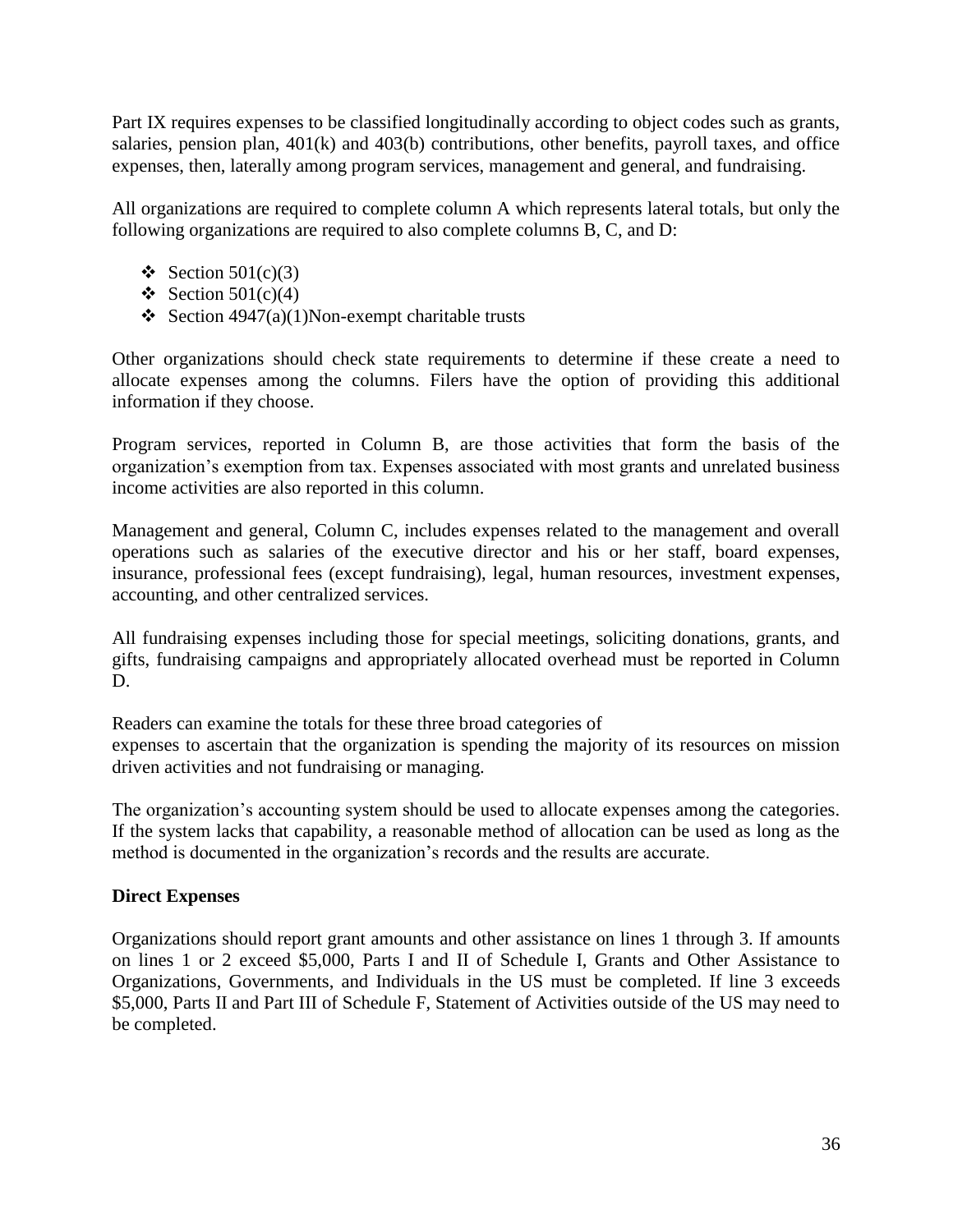Grants paid to governmental units or other organizations in the USA are reported on Line 1. United Way grants to participating organizations would be reported on Line 1 along with voluntary grants to state or local affiliates for restricted purposes.

Grants and assistance paid to individuals such as scholarships by a university and stipends are reported on Line 2.

Grants and other assistance for foreign activity are reportable on Line 3 such as financial assistance to foreign governments, foreign organizations, and foreign individuals outside of the USA.

Benefits paid to or for members on Line 4, refer not to employee benefits but to costs for benefits to members, such as insurance.

Salaries are reportable in three major categories:

- Compensation for current officers, directors, trustees, and key employees
- $\triangleleft$  Compensation for disqualified persons
- $\triangleleft$  Other salaries and wages

Total compensation to current officers, directors, trustees, and key employees for the organization's tax year must be reported on Line 5. Compensation includes all forms of income and benefits including pension plan contributions and fringe benefits.

Note that this section requires compensation based on the filing organization's tax year and accounting method, but Part VII and Schedule J require reporting compensation on the calendar year.

Vehicle expenses, including the cost of purchasing, leasing, operating, or repairing automobiles are normally included as a Travel expense. If the vehicles are leased on behalf of an executive as part of an executive compensation program, then the leasing costs are considered compensation and reported on lines 5 through 7.

Organizational expenses such as office expenses, information technology, depreciation, and insurance should be itemized. Service fees for professional accounting and especially fundraising must be broken out and reported separately.

Other significant expenses for which there is no separate line for recording are to be reported on Line 24, Other Expenses. Although miscellaneous expenses should be grouped as one total and reported on Line 24f, other expense categories that comprise the five largest dollar amounts should be reported on lines 24a through 24e. All unrelated business income taxes that were paid or accrued must be separately reported on Line 24.

#### **Allocating Indirect Expenses**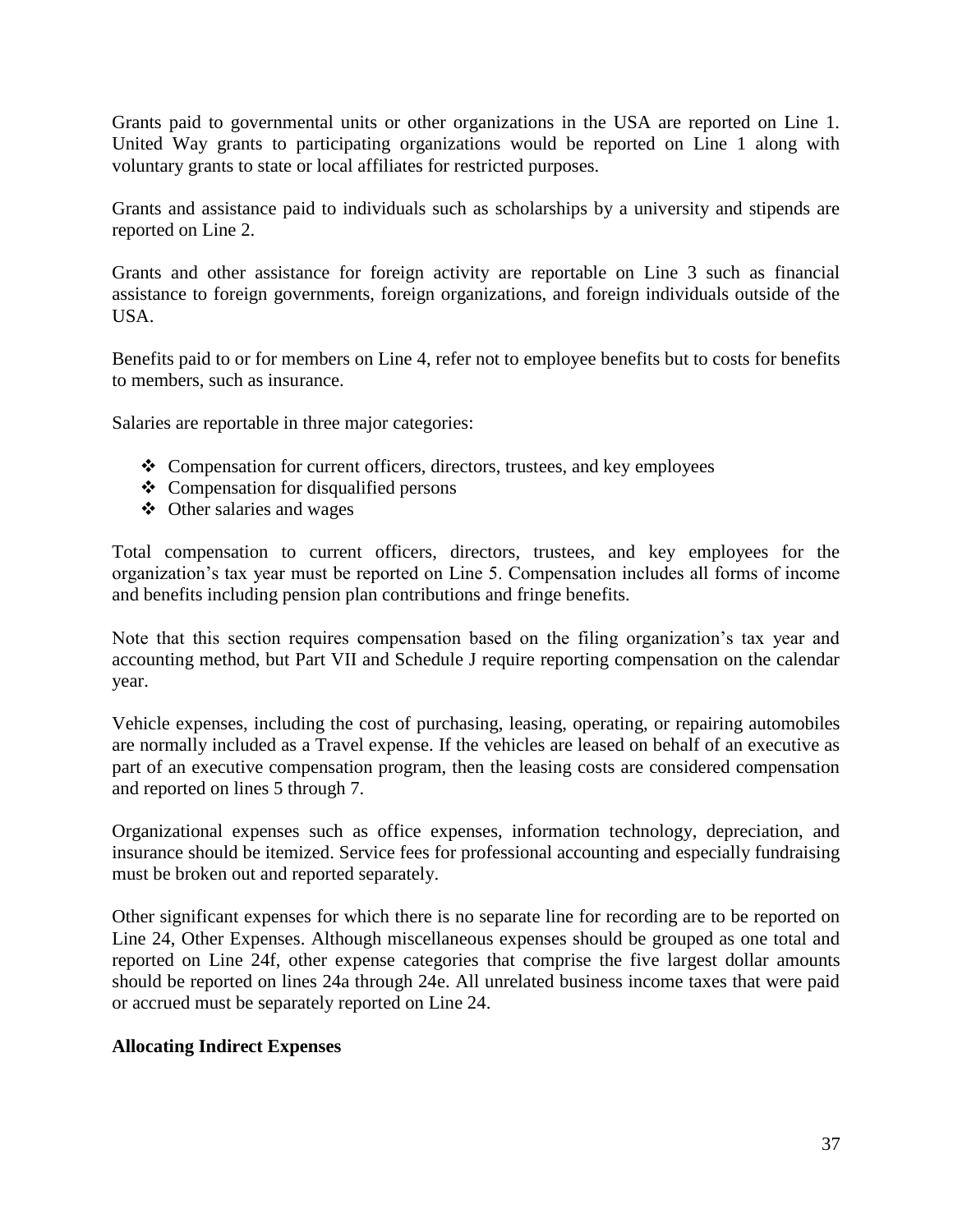Many organizations, including colleges, universities, and hospitals allocate indirect expenses to other functional areas from cost centers, such as physical plant operations, telephone and internet. These expenses may be reported the following way for Form 990:

1. Report the indirect cost center expenses on lines 5 through 24 of column (C), Management and General, in addition to the expenses that normally belong in that column.

2. Allocate total expenses for each indirect cost center to Program Services, Management and General, and Fundraising columns (B), (C), and (D) (), as a separate line item entry on line 24. The description should read "Allocation of Expenses" naming the cost center.

- If some indirect costs should be allocated to Part VIII, Statement of Revenue, expenses, such as fundraising events or gaming, report these as negative numbers in Columns (A) and (C) – to prevent double reporting of the same amounts in both Parts VIII and IX.
- If any indirect expenses should be allocated to Program Services, column (B), or Fundraising, (D), report these as positive amounts in these columns and as negative amounts in column (C), Management and General. The Total in column (A) should be zero because these are all offsetting entries.

Example

The following example illustrates how to report allocations:

A college incurred \$100,000 of actual Management and General expense, reported in column (C) and \$200,000 related to operating the physical plant. The physical plant expenses were accumulated as indirect expenses in the Plant Operations cost center then allocated to Program Services and other functional areas. The total of lines 5 through 24 of column (C) would be \$300,000 before allocating indirect costs to the other columns. Of the \$200,000 physical plant expenses, \$20,000 should be allocated to Fundraising; \$140,000 to program services, \$30,000 to Management and General, and \$10,000 to special

events. Using this method, report expenses as follows:

1. Indicate the original indirect cost center, whose costs are being allocated, on Line 24, as "Allocation of Physical Plant Expenses"

2. Report a decrease of \$10,000 on the same line in column (A), Total Expenses, representing a fundraising event expense already reported on line 8b in Part VIII.

3. Report \$140,000 on the same line in column (B), Program Services.

4. Report \$20,000 on the same line in column (D), Fundraising.

5. Enter a decrease of \$170,000 on the same line in column (C), Management and General to represent the allocations to functional area other than management and general.

The following table illustrates how this example would play out when reporting on Form

990: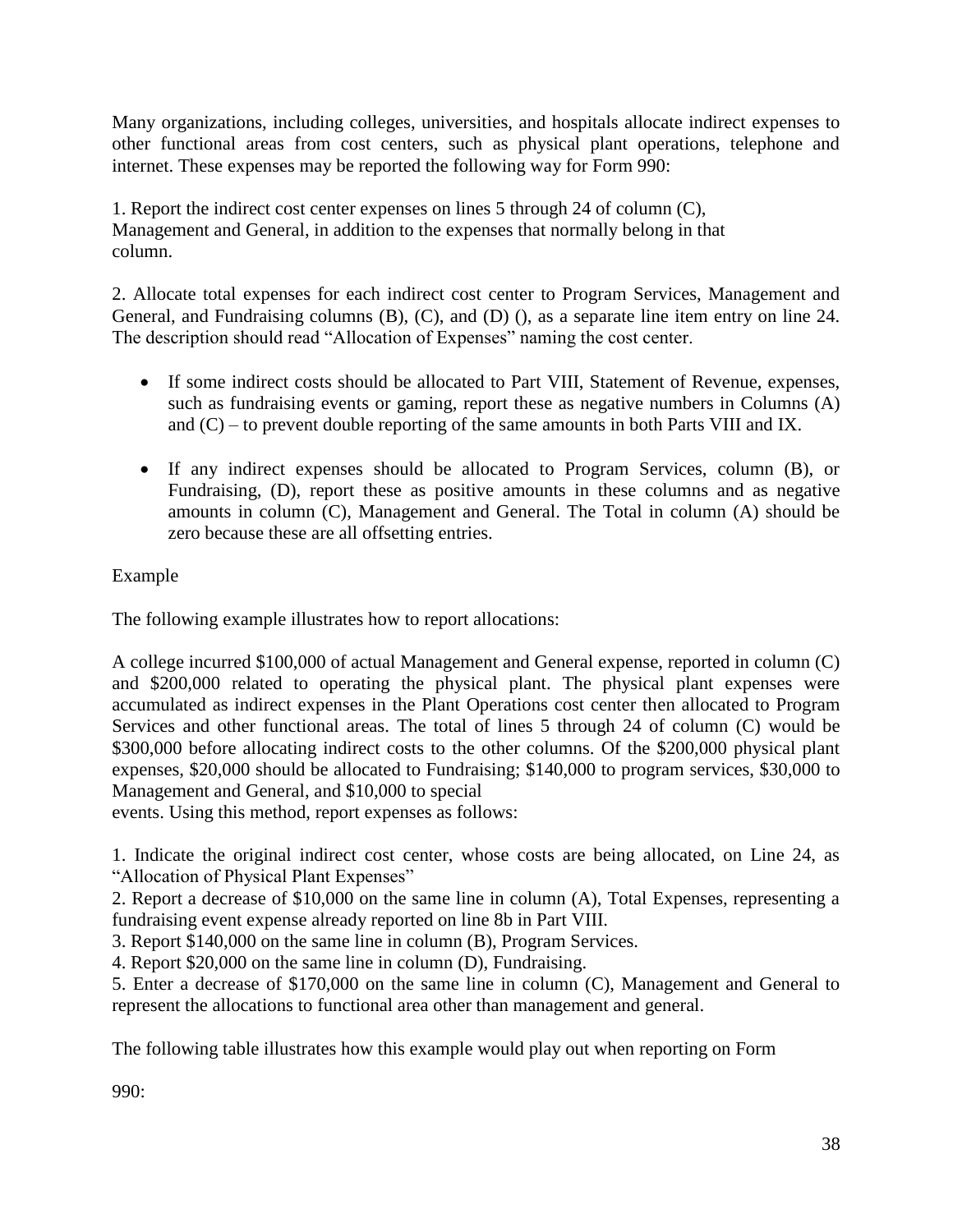Line  $(A)$   $(B)$   $(C)$   $(D)$ Total Program **Services** Manage & General Fundraising Line 4-24a \$ 300,000 \$ --\$ 300,000 \$ Line 24b-Allocating indirect costs of \$300,000 reported in Management & General (10,000) 140,000 (170,000) 20,000 Line 25 \$ 290,000 \$ 140,000 \$ 130,000 \$ 20,000

After allocating indirect expenses, Line 24 - Column (C), Management and General will reflect \$100,000 of original expense and \$30,000 allocation of aggregate physical plant expenses totaling \$130,000.

IRS regulations do not permit allocating Management and General Expenses to other classifications when using this method.

Line 24, Other Expenses would include all other expenses that were not reported on previous lines such as unrelated business income taxes, penalties, fines, settlements, or judgments resulting from legal actions, and miscellaneous expenses. If the amount on Line 24f exceeds 10% of the amount of Total Functional Expenses, Line 25, the organization must list the amount and description of each expense line item on Schedule O.

#### **Balance Sheet - Part X**

Balance Sheet information, Part X, requires beginning and end-of-year amounts for assets, liabilities, and net assets with net assets allocated among unrestricted, temporarily restricted, and permanently restricted. Beginning of year amounts are to be lifted exactly from last year's Form 990. If total assets

are less than \$500,000 on Line 16, Form 990-EZ can be filed, provided gross receipts are less than \$200,000. Balance sheet amounts are condensed to three lines on Form 990-EZ, while Form 990 requires detailed line items mirroring audited financial statements and supporting schedules. **Reporting Assets and Liabilities** 

#### **Assets**

Cash, Line 1: Report the organization's total cash, including petty cash and amounts held in noninterest bearing accounts.

Savings & Temporary Cash investments, Line 2: Report the combined total of amounts held in interest bearing checking and savings accounts including commercial paper, certificates of deposit, US Treasury bills and other obligations that mature in less than one year.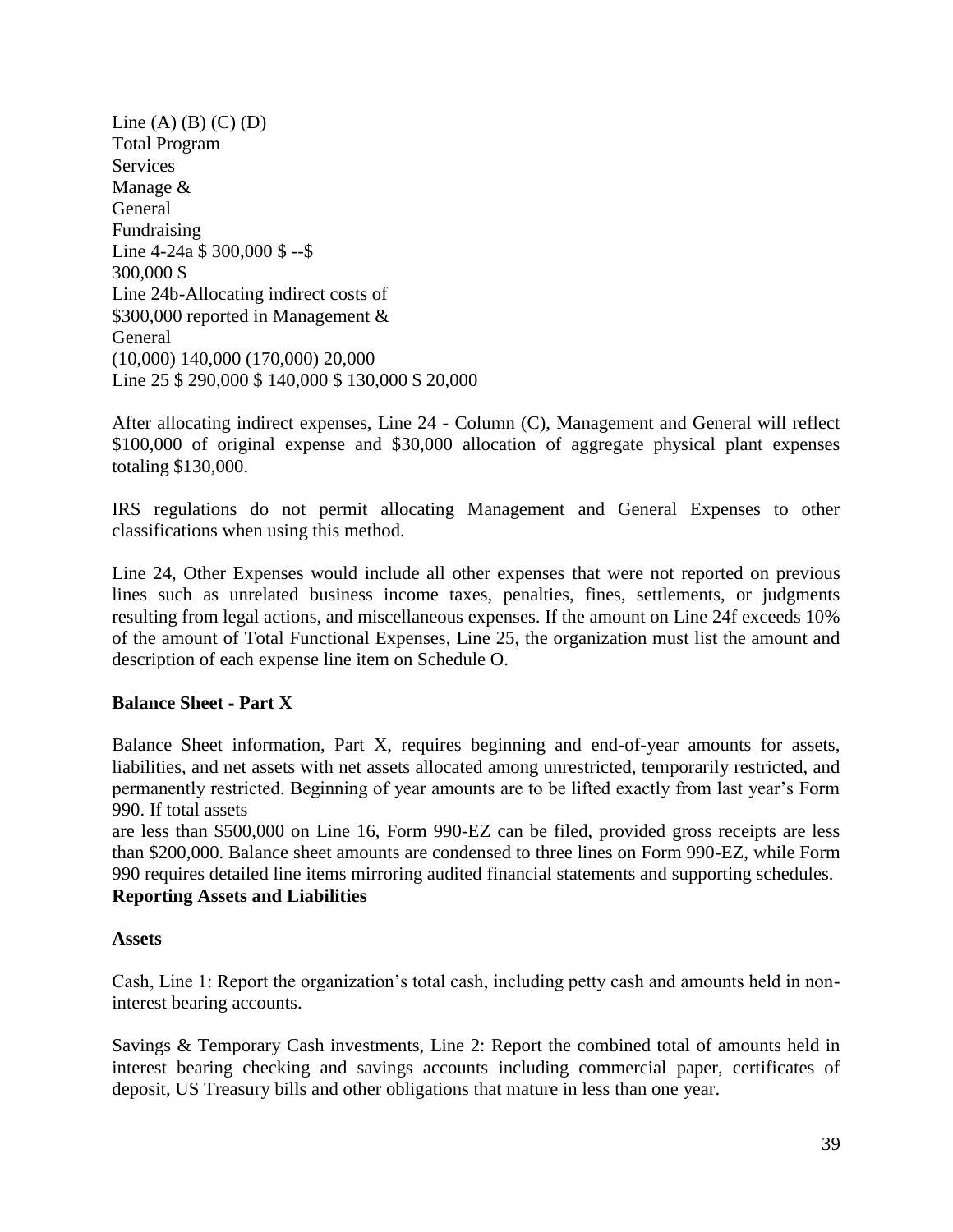Pledges & Grants Receivable, Net, Line 3: Report the total of all pledges and grants receivable less the estimated uncollectible amount.

Accounts Receivable, Net, Line 4: Report the organization's combined total of accounts receivable less what is reported on Lines 5 and 6 and reduced by the allowance for doubtful accounts.

Receivables from Officers, Directors, Trustees, Key Employees & Highest Compensated Employees, Line 5: The total of all receivables due from these individuals must be reported on Line 5. If receivables are reported here, the organization must also answer "Yes" to Part IV, Line 26, and also complete Part II of Schedule L, Transactions with Interested Persons.

Receivables from Other Disqualified Persons, Line 6: If receivables are reported on this line, Schedule L must be attached with Part II completed to report on loans with interested persons such as transactions, salary advances, and receivables. Groups of receivables having the same terms and conditions, such as **travel advances**, can be reported as a single total for each individual.

Notes and Loans Receivable, net, Line 7: Record the total of all notes and receivables that are not investments and not listed on another line.

Land, Buildings & Equipment, Less Accumulated Depreciation, Line 10a through 10b: Report accumulated depreciation on Line 10b for those assets reported on line 10a. If an amount is reported here, the organization must complete Schedule D with the amounts reported on line 10b matching up to the amounts on Schedule D's Part VI. End of year accumulated depreciation reported on Line 10b, Column B, must match the corresponding total on Schedule D

Types of investments must be grouped and reported separately as follows:

Investments, Line 11: Report the total value of publicly traded securities that are held as investments, including stocks, bonds, Treasury Bills, and government bonds.

Investments, Line 12: Report the total amount of securities that are not publicly traded such as stocks in a closely held company and publicly traded stock for which the organizations holds 5% or more of outstanding shares of the same class.

Investments, Line 13: Report the book value of program related investments defined as those investments made to accomplish the organization's exempt purpose rather than to produce income such as student loans provided by a college or university.

Intangible Assets, Line 14: Intangible assets include the book value of non-monetary, nonphysical assets such as copyrights, patents, trademarks, mailing lists, and goodwill.

Other Assets, Line 15: All assets not specifically listed on Lines 1 through 14,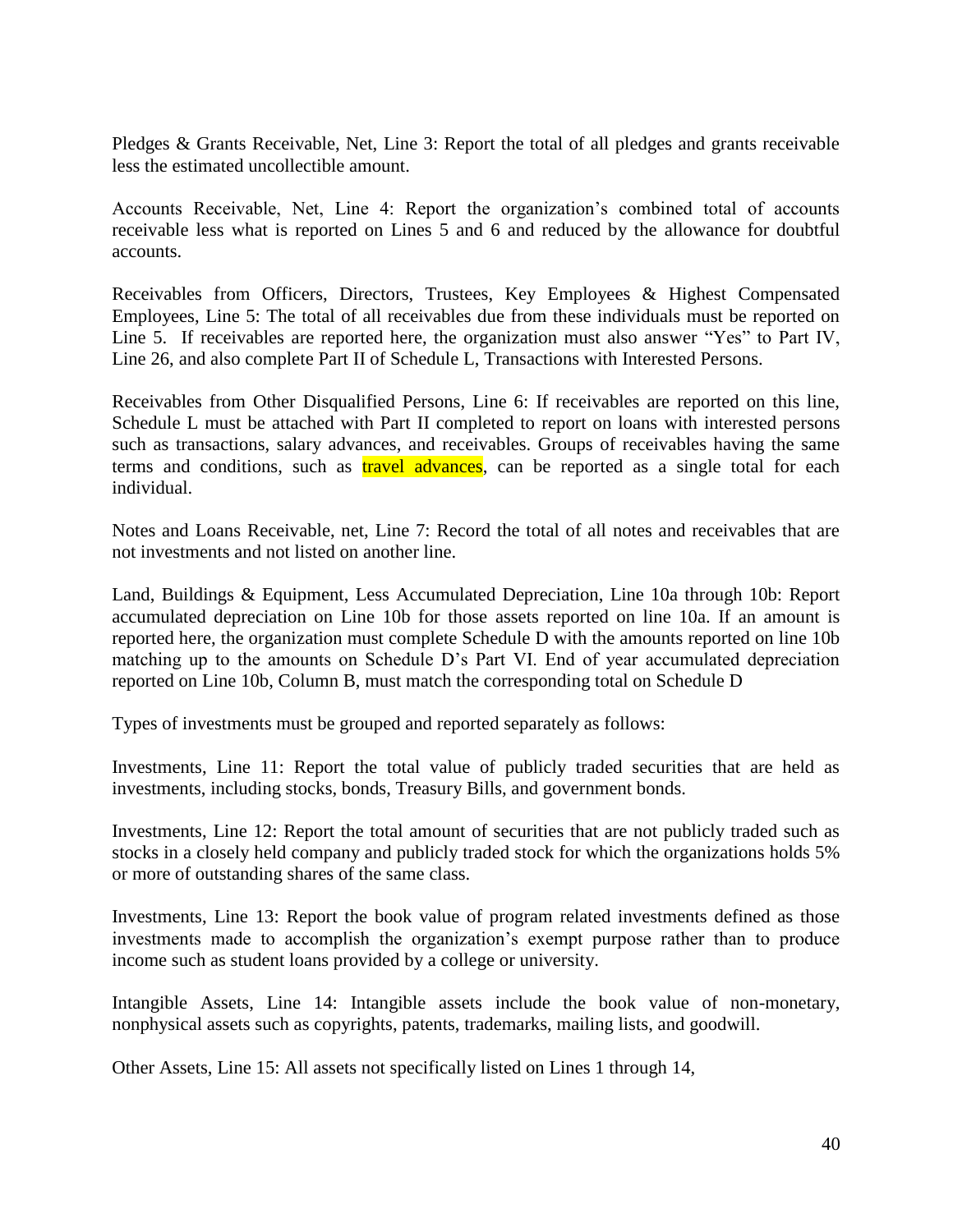such as Construction in Progress, are recorded here at book value. If this amount is 5% or more of Total Assets as reported on Line 16, answer "yes" to Part IV, line 11d, and complete Part IX of Schedule D,. The amount reported on Schedule D must equal the amount reported for other assets at the end of the year, Column B, Line 15.

# **Liabilities**

Accounts Payable & Accrued Expense, Line 17: Lump together all general payables and accruals, including for example, those to suppliers and independent contractors, along with accrued salaries payable, accrued payroll taxes, and interest payable.

Grants Payable, Line, 18: Report the unpaid portion of grants and awards to organizations or individuals, such as scholarships, whether commitments have been communicated to recipients or not.

Deferred Revenue, Line 19: Report revenue that has been received but not earned such as a university's paid room deposits or reservation fees.

Tax-Exempt Bond Liabilities, Line 20: Report tax exempt bonds for which the reporting organization has direct or indirect liability. Include bonds issued by the organization and taxexempt mortgage obligations. Schedule K may be required depending upon the date of issuance, amount, and response to Line 24 in Part IV.

The organization's remaining liabilities must be reported appropriately on Lines 21 through 25, with amounts reported as Other Liabilities detailed on Schedule D. Federal income taxes payable and payables to related organizations are recorded as Other Liabilities on Line 25 and Schedule D, Supplemental Financial Statements.

Total Liabilities, Line 26: Total the recorded liabilities and enter the dollar amount. A zero must be entered for those organizations with no liabilities.

#### **Net Assets or Fund Balances**

Conformity with SFAS 117 is acceptable reporting, but not required when recording net assets.

The balance per books of unrestricted assets is reported on Line 27 and includes all funds that are not donor restricted, including those funds which may be called "restricted" because of board designations or policies. Report funds that are temporarily restricted by donors, i.e. contributions with written restrictions regarding timing or purpose, on Line 28. Permanently restricted assets, including assets donated with a written stipulation that they neither be sold nor liquidated, are reported on Line 29. For example, permanent endowments and assets such as land or works of art with written stipulations that they cannot be sold would be reported on Line 29.

For organizations that do not follow SFAS 117, capital stock, paid-in or capital surplus, and retained earnings are reported on Lines 30, 31, and 32, respectively.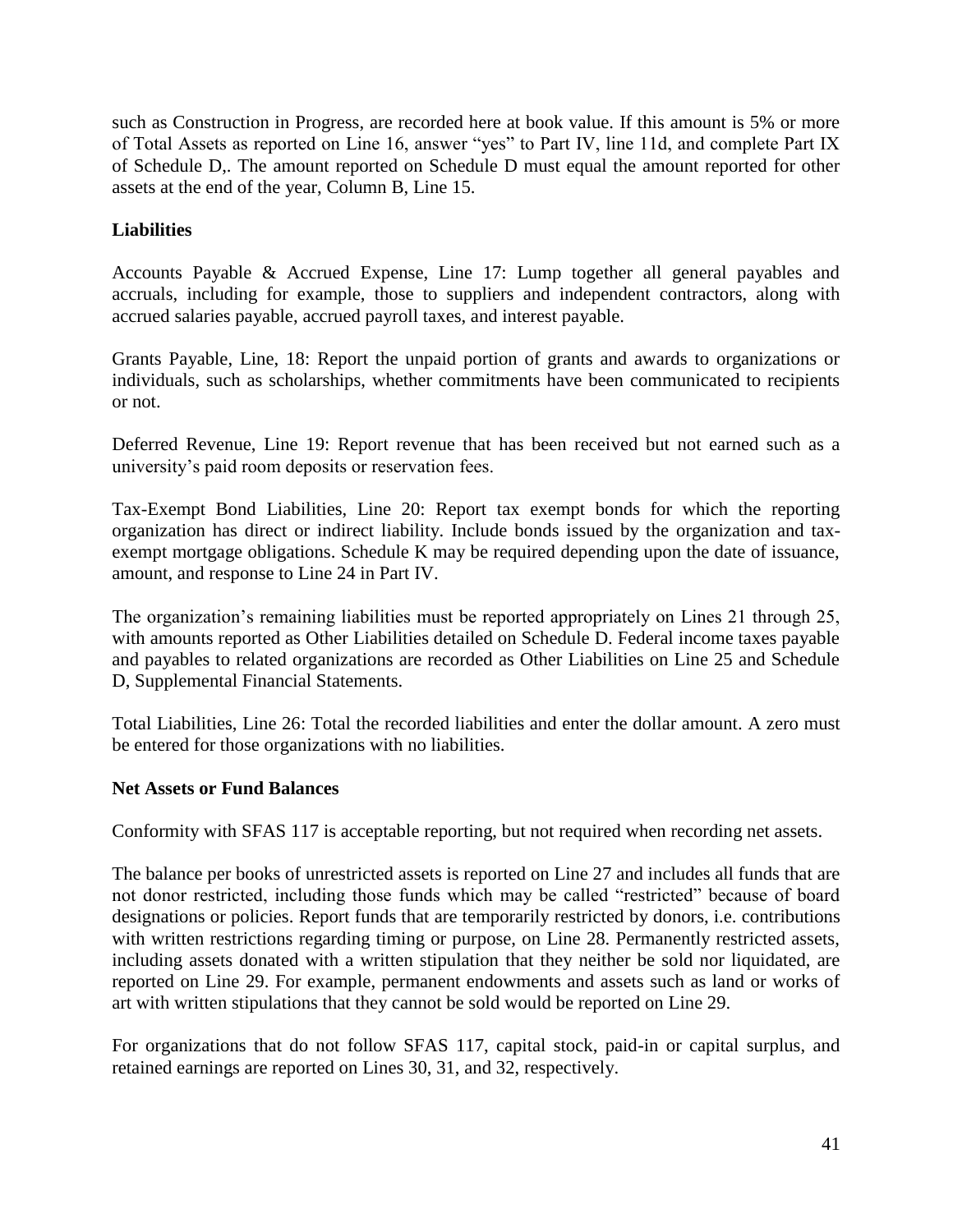Total Net Assets or Fund Balances, Line 33: For organizations that follow SFAS 117, enter the total of Lines 27 through 29. Other filers are to enter the total of Lines 30 through 32.

Total Liabilities & Net Assets/Fund Balances, Line 34: Total Liabilities and Total Net Assets must equal Total Assets as reported on Line 16.

## **Reconciliation of Net Assets - Part XI**

This section of the return is used to verify that net assets reported at the beginning of the year plus changes in net assets or fund balances equal net assets reported at the end of the year.

Total Revenues, Line 1: Record total revenues that were reported in Part VIII, Column A, Line 12

Total Expenses, Line 2: Record total expenses as reported in Part IX, Column A, line 25.

Revenues Less Expenses, Line 3: Subtract line 2 from line 1 for net income.

Net Assets or Fund Balances at the Beginning of the Year, Line 4: Must match the amount reported previously in Part X, Line 33, Column A.

Other Changes in Net Assets or Fund Balances, Line 5: Report the total of any other changes that are recorded in Schedule O. Some examples of changes include adjustments to earlier years' activity or unrealized gains or losses on investments carried at market value.

Net Assets or Fund Balance at End of Year, Line 6: Total lines 3, 4, and 5 which must equal Part X, line 33, Column B.

## **Financial Statements and Reporting - Part XII**

The final section of Form 990 contains three multi-faceted questions relating to the organization's accounting processes, including:

- Accounting method
- Use of independent accountants
- The existence of an oversight committee
- If an A-133 audit was required

The A-133 audit is required by the Single Audit Act if the organization expended \$500,000 or more of federal awards during the year.

All questions require a yes or no answer other than:

- Question 1 which requires a checkmark beside cash or accrual to report the accounting method used to prepare Form 990
- Question 2d which requires a checkmark to indicate whether the financial statements were issued on a separate or consolidated basis or both

## **Schedule A – Public Charity Status and Public Support**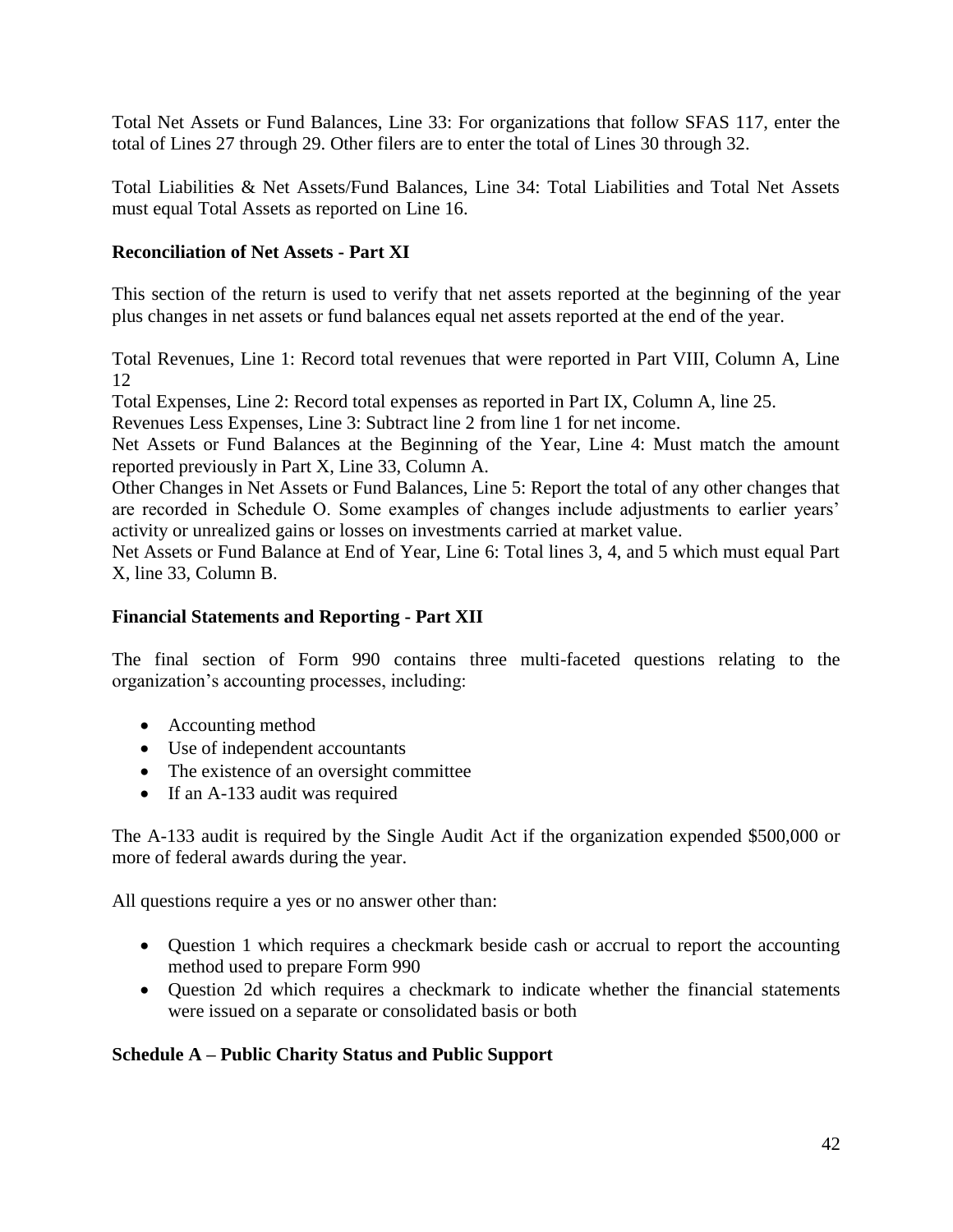Schedule A is used by an organization that files Form 990 or Form 990-EZ to provide the required information about public charity status and public support.

Organizations exempt under the following Internal Revenue Code sections that are required to file Form 990 or Form 990-EZ must also file and attach Schedule A:

Section 501(c)(3) (Except Private Foundations) Section 501(e) Cooperative Hospital Service Organizations Section 501(f) Cooperative Service Organizations of Operating Educational Organizations Section 501(k) Child Care Organizations Section 501(n) Charitable Risk Pools Section 4947(a)(1) Nonexempt Charitable Trusts that are Form 990 reporting organizations

## **Reason for Non-Private Foundation Status – Part I**

Because 990 returns are filed by tax-exempt organizations that are *not* private foundations, the IRS wants to know the basis for the reporting organization's claim for this status. The organization must check a box indicating their reason, which is stated on the organization's exemption letter.

A medical research organization qualifies as a non-private foundation if the following conditions are met:

 $\square$   $\square$  Operates in cooperation with a 501(c)(3) hospital

 $\Box$  Its principal purpose is medical research

 $\Box$  Devotes more than half of its assets or spends at least 3.5% of the endowment's FMV in direct medical research

The following organizations qualify for non-private foundation status because of the amount of support they receive from the public:

 $\square$   $\square$   $\Omega$   $\Omega$   $\Omega$   $\Omega$   $\Omega$  as that benefit colleges and universities that are owned or operated by a government unit.

 $\Box$   $\Box$  Organizations that receive a substantial part of their support from the general public or from a government unit.

rganizations that normally receive:

o more than 1/3 of their support from contributions, membership fees and gross

receipts *and* o no more than 1/3 their support from investment income and unrelated business taxable income.

 $\square$   $\square$  A community trust

If they have checked one of these reasons in their return, a support test (Part II of Schedule A) must be completed to substantiate this. Because non-private foundation status is based on a four year history, these organizations are required to provide four years of financial information to support their claim. Generally, an organization has satisfied the support test for the current tax year and the tax year immediately following if the organization satisfies the support test for the four tax years immediately preceding the current tax year.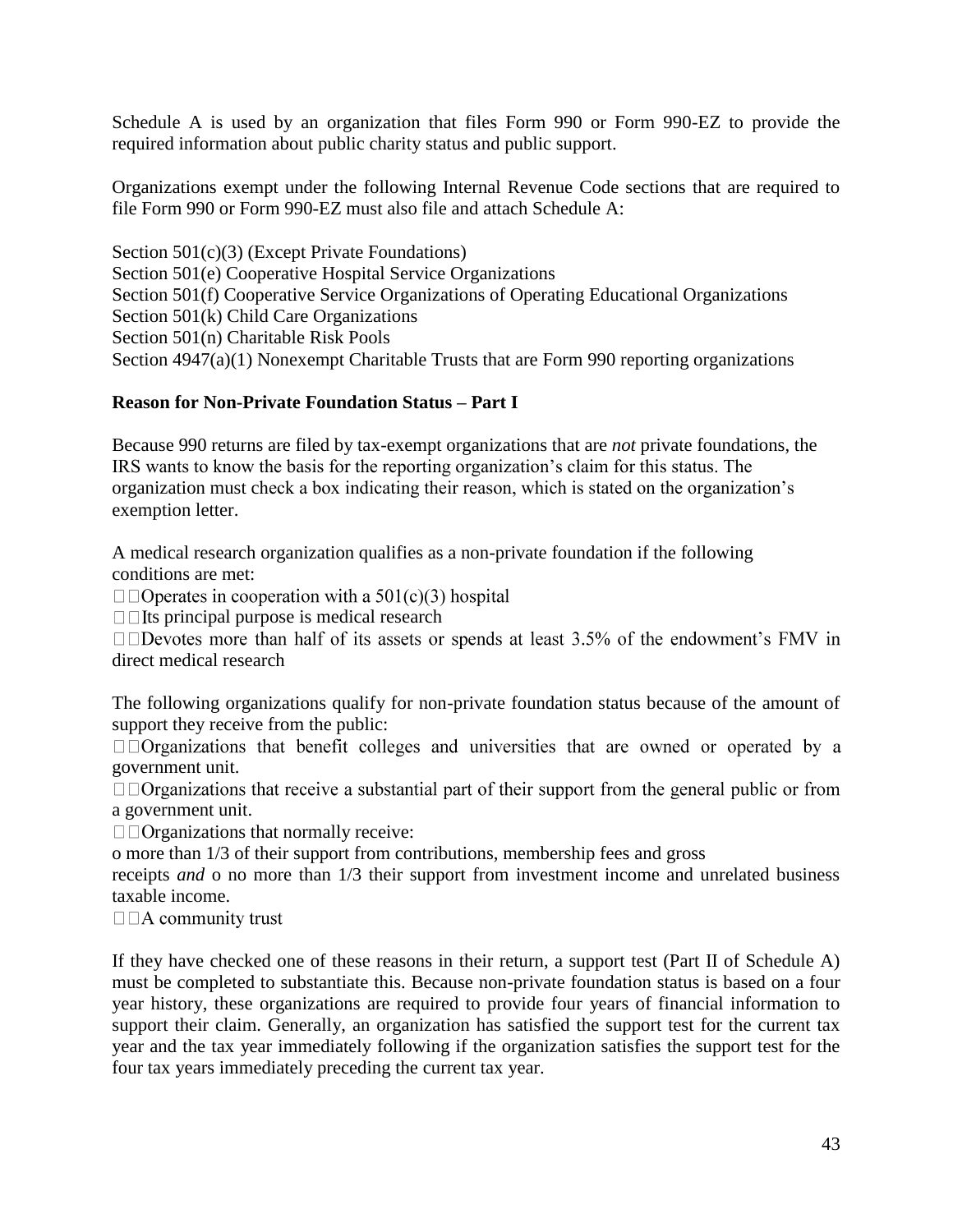Amounts reported in Form 990 and Schedule A may not be comparable. Although the organization must use the same accounting method to calculate all amounts in Schedule A as it used in Form 990, other differences may arise. The Support Schedule in Schedule A's Part II requires the reporting of "Tax revenues levied for the organization's benefit and either paid to it or expended on its behalf" as an amount that is used to calculate support on Line 2. Line 3 asks for the value of services or facilities furnished by a governmental unit without charge. These amounts must be included on Schedule A whether or not they are reported as revenue or elsewhere in Form 990.

#### **Schedule B – Schedule of Contributors**

Schedule B provides additional information on contributions (both tax deductible and non-tax deductible) reportable on Line 1, Part VIII , "Contributions, gifts, grants, and Other Similar Amounts"" of Form 990. It is used by all organizations required to file Form 990, 990-EZ and Form 990-PF. The purpose of Schedule B is threefold:

- Part I: to report names and addresses of contributors of \$5,000 or more
- Part II: to provide descriptions, fair market values and dates received of donated noncash property
- Part III: to provide information about gifts to Section  $501(c)(7)$ ,  $(8)$ , or  $(10)$ **Organizations**

#### **The General Rule**

Generally, an organization filing Form 990, 990-EZ or Form 990-PF must also file Schedule B if it receives \$5,000 or more (in cash or property) from any one contributor. Both Part I, which asks for donor names, addresses, and amounts, and Part II, which asks for descriptions of noncash donations, must be completed by the organization covered by the General Rule. If a contributor made multiple gifts, the reporting organization need only add gifts of \$1,000 or more to determine if the total is \$5,000.

The general rule applies to Section  $501(c)(7)$ , (8), or (10) organizations for contributions not exclusively for charitable purpose (i.e. religious, charitable, scientific, literary, or educational purposes, or the prevention of cruelty to children or animals). Schedule B must be completed and contributions of \$5,000 or more must be reported in Part I and Part II (whether cash or noncash).

#### Special Rules

Section 501(c)(3) organizations that meet the 33 1/3% support test must complete Schedule B only when they receive the greater of \$5,000 or 2% of the organization's total support (total support is on line 1d of Form 990) for the year from any one contributor.

Special rules apply to Section  $501(c)(7)$ , (8), or (10) organizations for contributions exclusively for charitable purposes. Schedule B, including Parts I, II (if applicable), and Part III must be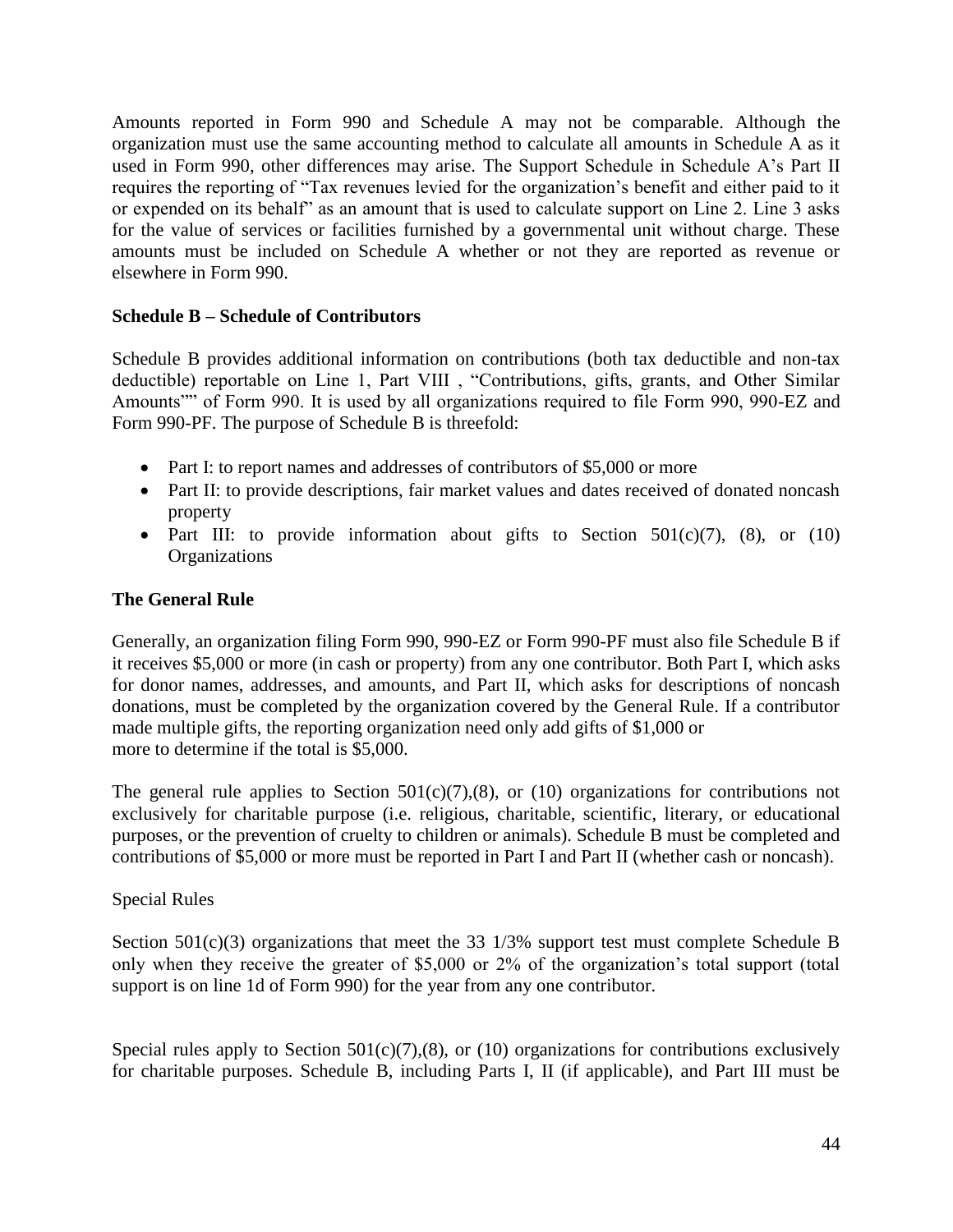completed for contributions of more-than \$1,000 during the year. Part III is used to provide further information on contributions and show the total of contributions that were \$1,000 or less.

If the organization did not receive a contribution of more than \$1,000 for exclusively charitable purposes, they need only check the applicable Special Rules box (first page of Schedule B) and report the total amount of contributions received.

Only 501(7), (8), and (9) organizations can be covered by both the General Rule and the Special Rule

Requirements for Tax-Deductible Contributions

Organizations must:

- Keep records that show which portion of a contribution is tax deductible and which is not if a portion of the payment covers the cost of goods or services received by the donor.
- Keep sample copies of fundraising materials.
- Provide acknowledgments of donations of \$250 or more because donors cannot take a deduction unless they obtain written confirmation for the donation
- Must provide a written "disclosure statement" to the donor for a quid pro quo (i.e. something in return for another) donation of more than \$75. The disclosure statement requirement is in addition to the written acknowledgment needed for deductibility purposes. No disclosure statement is required if the organization gave something of "insubstantial" value, certain membership benefits, or an intangible religious benefit.

## Examples

Mr. Taxpayer made a donation to a charity and received a booklet valued at \$7 in return. No disclosure statement is required because the booklet is of an insubstantial value.

Mr. Theatregoer paid \$150 for theater tickets that have a retail value of \$75. Only \$75 is tax deductible because this is a quid pro quo transaction and he received something of value in return.

#### Note:

If the donee received a benefit in return for a donation, the amount of the benefit is not tax deductible. For example, the right to purchase tickets to an athletic event is generally valued at 20% of the payment (IRS Publication 526, 2011)

## Example:

If Mr. Footballfan donates \$400 to his alma mater which then enables him to purchase football tickets, 20% or \$80 is not deductible. The tax deductible amount of his donation is limited to \$320.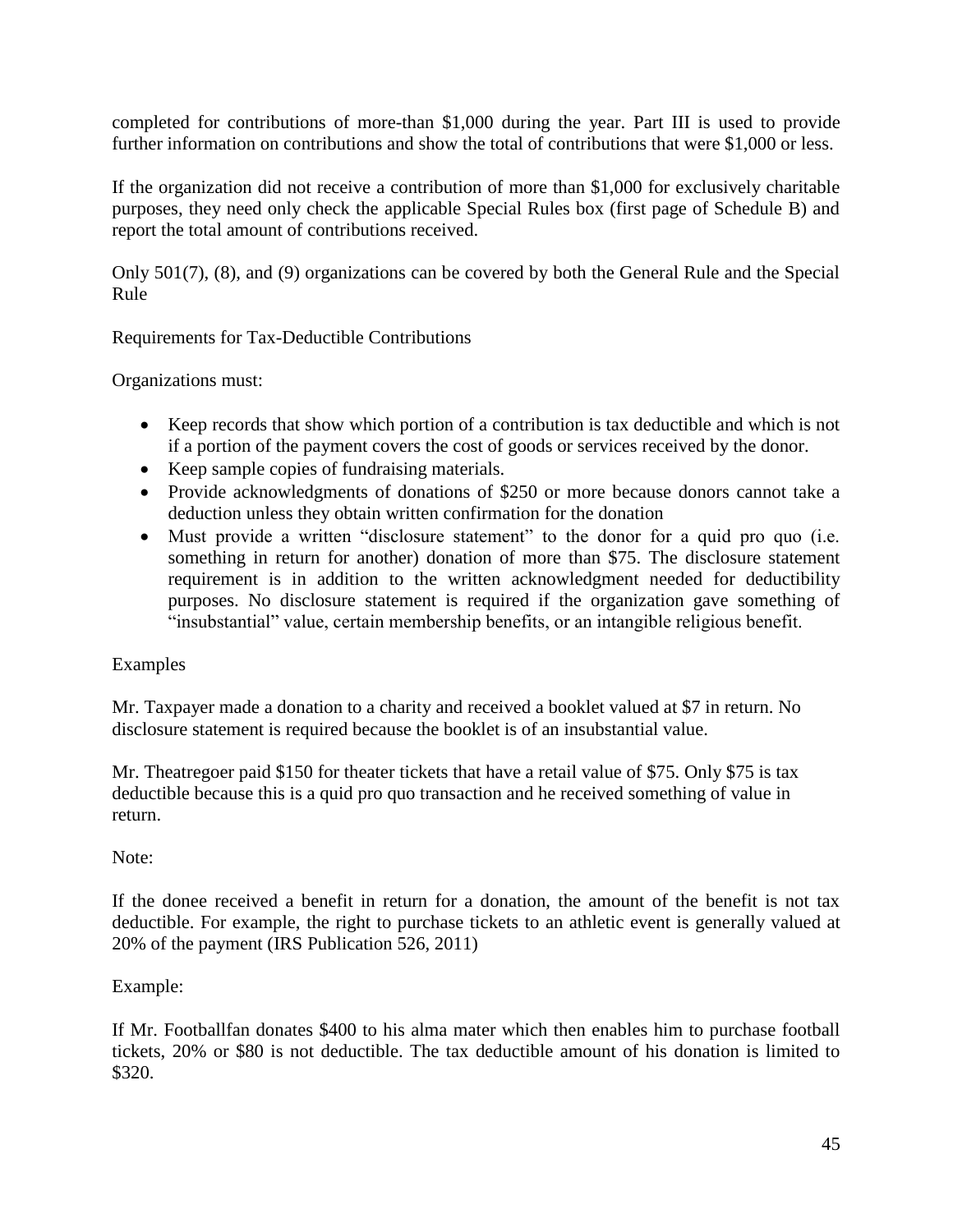#### **Solicitations of Nondeductible Contributions**

Fundraising solicitations by organizations that are not eligible to receive tax-deductible contributions must include a statement that clearly indicates that contributions are not deductible for federal income purposes. The statement must be easily recognizable whether the solicitation is made in writing, on the radio or television, or by telephone.

#### **Summary**

The IRS has clear, concise, and detailed online instructions for all forms and schedules related to Form 990 and is subjecting tax exempt organizations to greater scrutiny and accountability than in the past. Many tax exempt organizations or "nonprofits" generate substantial surpluses which are exempt from income tax. Form 990 is the IRS's method of collecting financial data on the organizations which contribute so much to our society

END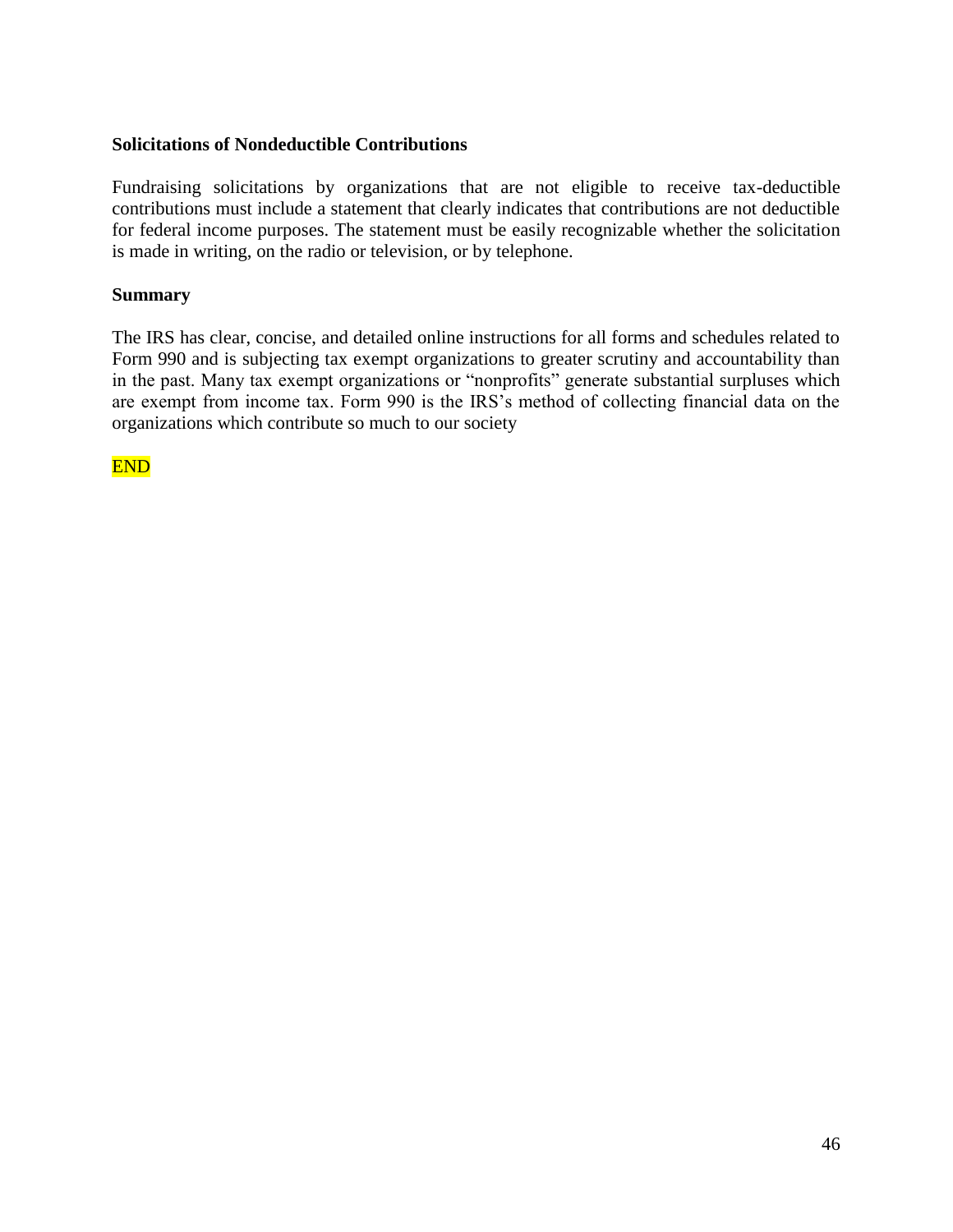# **APPENDIX 1 GLOSSARY**

**Affiliated With –** closely related to. Two organizations are affiliated if one is bound by the other's decisions on legislative issues (control) or if enough representatives of one belong to the other's governing board to cause or prevent action on legislative issues

**Charitable organization –** organization described in section 170(c)

**Conformed Copy –** one that agrees with the original document and all amendments to it **Contribution Amount –** the excess of the amount paid over the retail value of the goods or services received by the payer

**Direct Lobbying** – attempt to influence legislation through communications with government officials or their staff

**Direct Public Support** – contributions, gifts, grants, and bequests received directly from the public including funds received from individuals, trusts, corporations, estates, foundations, public charities, or raised by a professional fund raiser.

**Disclosure Statement** – donee's written statement for quid pro quo contributions in excess of \$75

**Disqualified Person** – any person who was in a position to exercise substantial influence over the affairs of a tax-exempt organization during a 5 year period ending on the date of the transaction; also includes family members of disqualified persons.

**Donee –** organization that receives a donation

**Employer Identification Number** – a nine digit number assigned by the IRS to organizations, including all tax-exempt nonprofits

**EO –** Exempt Organization -organization that is exempt from federal income tax

**Excess Benefit Transaction –** a transaction whereby an economic benefit is provided by a taxexempt organization, directly or indirectly, to a disqualified person and the value of the economic benefit exceeds the value of the goods or services provided by the disqualified person.

**Fair Market Value or FMV** – the price at which property, including the right to use property, would change hands between knowledgeable buyers and sellers in an arm's length transaction. Regulations section 20.2031-2 describe commonly accepted valuation methods.

**Form 990-T –** business income tax return for exempt organizations which is filed independently for organizations with gross income of \$1,000 or more from ongoing business that is unrelated to its exempt purpose.

**Grants That Are Equivalent To Contributions –** grants that encourage the receiving organization to carry on activities or programs that further its exempt purpose

**Grassroots Lobbying -**any attempt to influence legislation through an attempt to affect the opinions of the general public usually by encouraging recipients of communications to take action about specific legislation

**Gross Income –** gross receipts less cost of goods sold

**Gross Receipts For Filing Purposes–** The total amount received from all sources during the annual accounting period without subtracting any costs or expenses.

**Gross Receipts Test** – test to determine if a section 501(c)(7) clubs qualify for tax-exempt status. Gross receipts includes only that income from usual activities

**Indirect Public Support** – contributions received indirectly from the public through (1)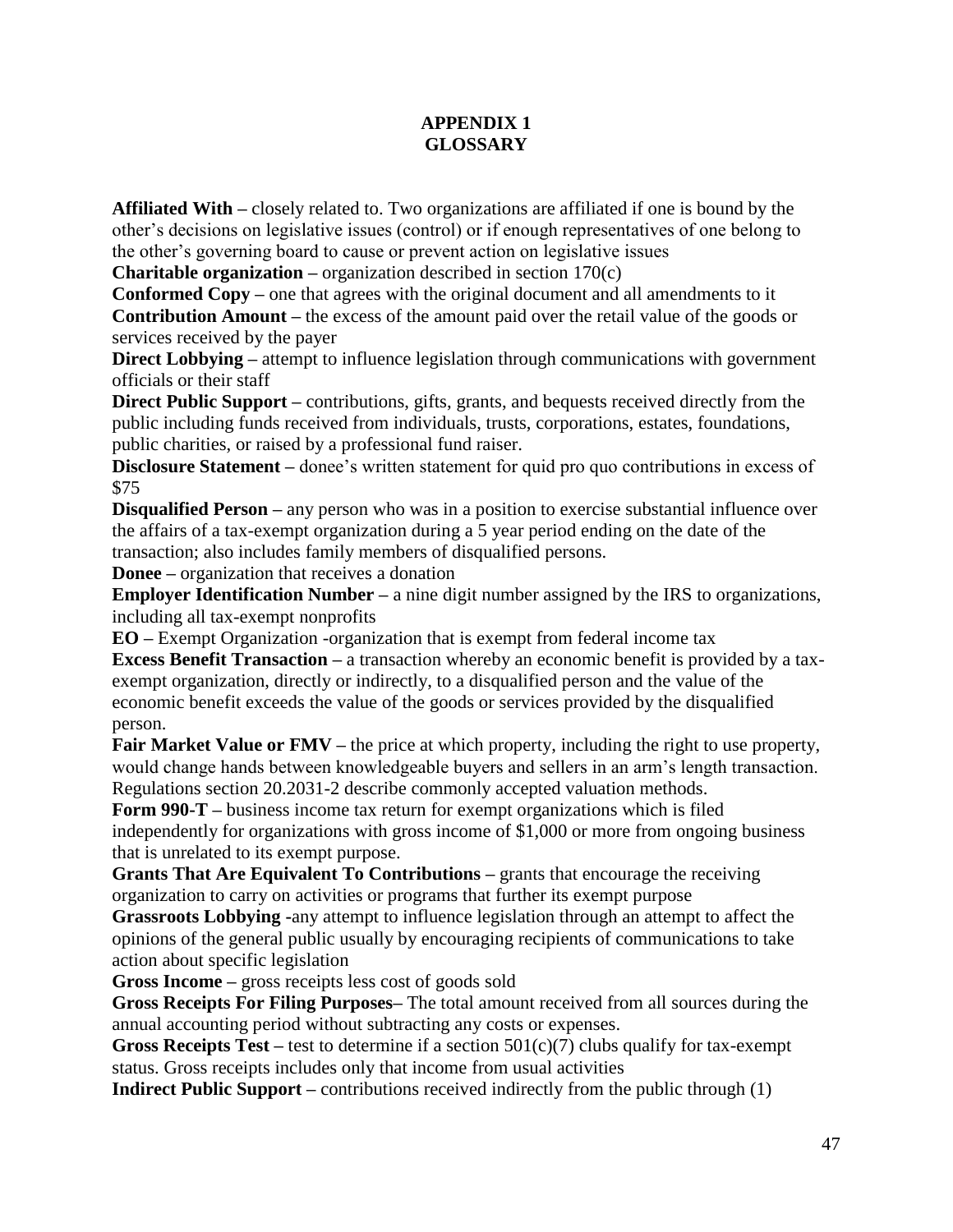solicitation campaigns conducted by fundraising organizations such as those of the United Way

(2) amount contributed by other organizations closely associated with the filer including parent organization, sister organization or subsidiary

**Lobbying activities -**An organization is engaging in lobbying activities if it contacts or urges the public to contact legislators (or their staff) with the purpose of influencing the adoption or rejection of legislation

**Major Disposition of Assets –** at least 25% of the fair market value of the organization's net assets at the beginning of the tax year or one of a series of related dispositions begun in earlier years that add up to at least 25% of the organization's net assets at the beginning of the tax year when the first disposition occurred.

**Management & General Expense** – Expenses for overall functioning and management, rather than those for fundraising or program services, includes the chief officers and officer staff salaries and expenses. If part of their time is on fundraising activities, this should appropriately allocated. Some other costs to include are: board meetings, legal services, accounting, liability insurance, personnel, auditing, annual report costs, and investment income not related to program or rental income.

**Membership Dues & Fees –** Members' dues and fees that are not contributions **Net Income from Special Events –** Income earned from all special fund-rising events less expenses

**Non charitable exempt organization** – is an organization exempt under §501(c) that is not exempt under  $\S 501(c)(3)$  or a political organization described in  $\S 527$ 

**Not Substantially Related to –** means that the activity that produces the income does not contribute importantly to the exempt purpose other than the need for income. Whether an activity contributes importantly depends on the facts involved in each case

**Owns –** holding 50% or more of the voting membership rights, voting stock, profits, or interest **Political Organization** – a party, committee, association, fund, or other organization (whether or not incorporated) that is organized primarily to accept contributions and make expenditures in order to attempt to influence the nomination or election of an individual to federal, state, or local public office. A political organization need not be separately chartered. The opening of a bank account where political campaign funds are deposited and disbursed qualifies an organization as a political organization.

**Political Expenditure –** an attempt intended to influence the selection, nomination, election, or appointment of anyone to a federal, state, or local public office whether successful or not. **Personal Benefit Contract** – generally, a life insurance, annuity, or endowment contract that benefits, directly or indirectly, the transferor, a member of the transferor's family, or other person designated by the transferor (other than a § 70(c) organization)

**Program Services** – program services represent major objectives of an organization and form the basis of an organization's exemption from tax

**Program Service Revenue** – revenue received for those services for which an organization received tax exemption

**Proxy Tax** – tax reportable on Form 990-T that must be paid if an organization fails to inform its members of the portion of their dues that are allocable to lobbying activities

**Quid Pro Quo –** something given or received for something else.

**Quid Pro Quo Contribution –** a payment that is given both as a contribution and as a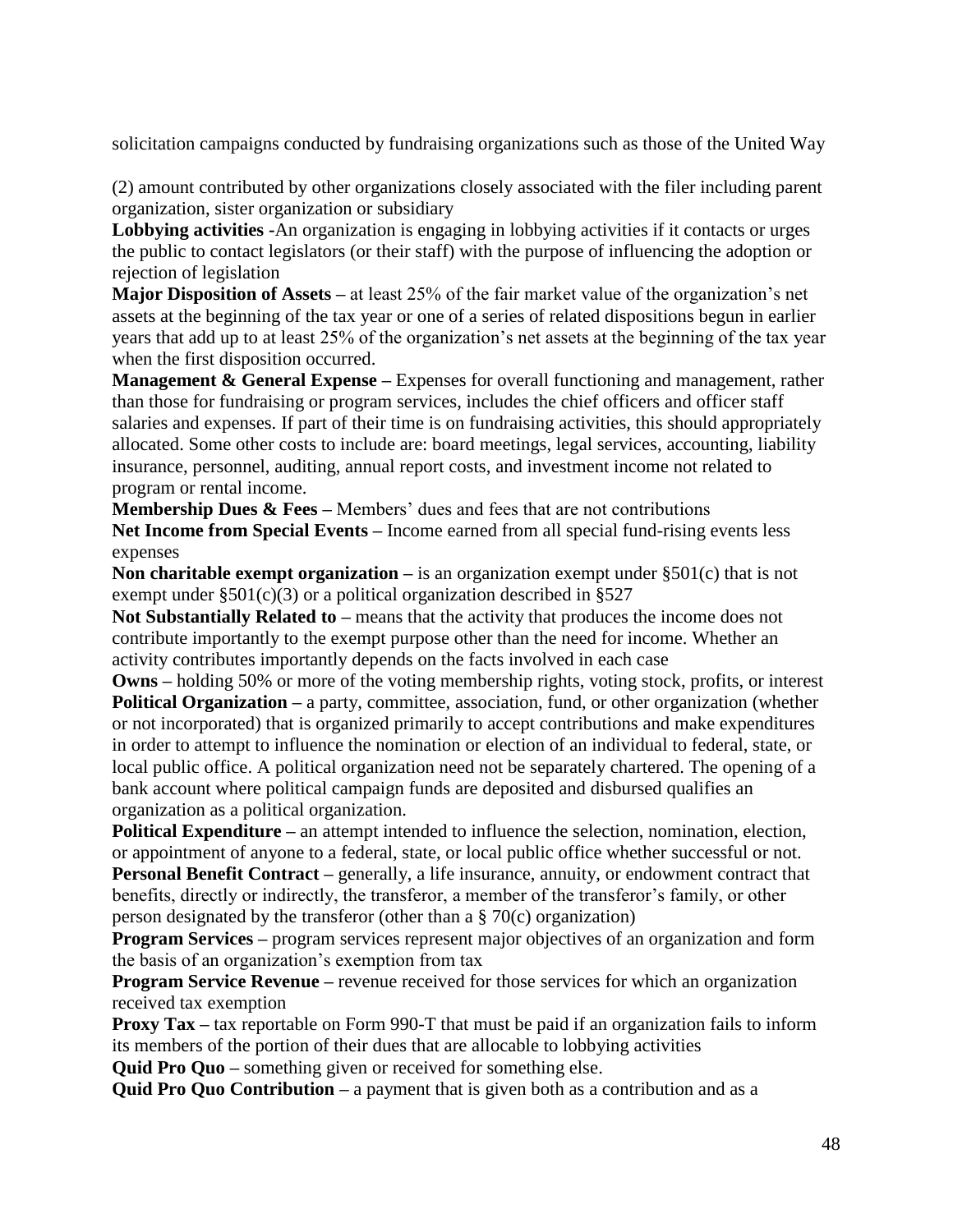payment for goods or services rendered by the donee.

**Reasonable Compensation** – the valuation standard that is used to determine if there is an excess benefit transaction with a disqualified person.

**Related Organization** – any entity (whether tax-exempt or taxable) that the reporting organization directly or indirectly owns or controls or vice versa. Also, includes organizations that share some element of common control or where an historic and continuing relationship exists between the two.

**Substantial Contraction –** partial liquidation or other major disposition of assets except transfers for full consideration or distributions from current income.

**Substantiation –** donee's written acknowledgment substantiating a donation which is needed by the donor for deductibility purposes.

**Tax-Exempt Organization –** any organization that is described in §501(c) or (d) and is exempt from taxation under  $\S 501(a)$ . The term also includes  $\S 4947(a)(1)$  nonexempt charitable trust or nonexempt private foundation that is subject to the reporting requirements of section 6033

**Trade or Business –** any activity that is carried on for the purpose of producing income from selling goods or performing services. An activity does not lose its identity as a trade or business because it is carried on within a larger group of similar activities that may or may not be related to the exempt purpose

**Transfer –** Any transaction or arrangement whereby one organization transfers something of value (cash, other assets, services, use of property, etc.) to another organization without receiving something of more than nominal value in return. Contributions, gifts, and grants are examples of transfers

**Unrelated Business Income –** gross income derived from any trade or business that is regularly carried on, and not substantially related to the organization's exempt purpose or function, aside from the need for additional income or profits

**UBIT –** unrelated business income tax